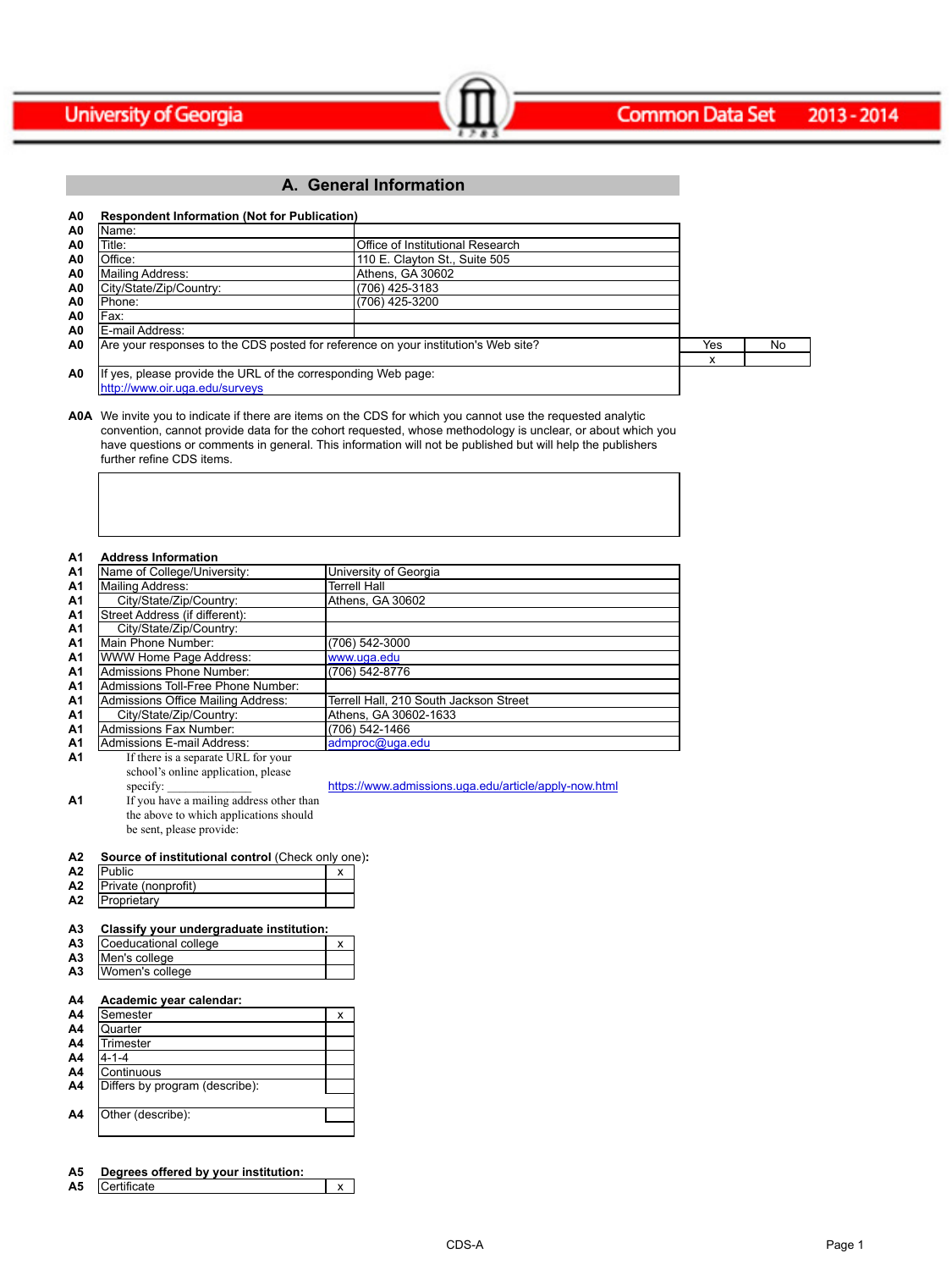### **Common Data Set**  $2013 - 2014$

| A5             | Diploma                    |   |
|----------------|----------------------------|---|
| A <sub>5</sub> | Associate                  |   |
| A <sub>5</sub> | Transfer Associate         |   |
| A <sub>5</sub> | <b>Terminal Associate</b>  |   |
| A <sub>5</sub> | Bachelor's                 | x |
| A <sub>5</sub> | Postbachelor's certificate | x |
| A <sub>5</sub> | Master's                   | x |
| A <sub>5</sub> | Post-master's certificate  | X |
| A <sub>5</sub> | Doctoral degree            |   |
|                | research/scholarship       | x |
| A5             | Doctoral degree -          |   |
|                | professional practice      | x |
| Α5             | Doctoral degree -- other   |   |

Common Data Set 2013-2014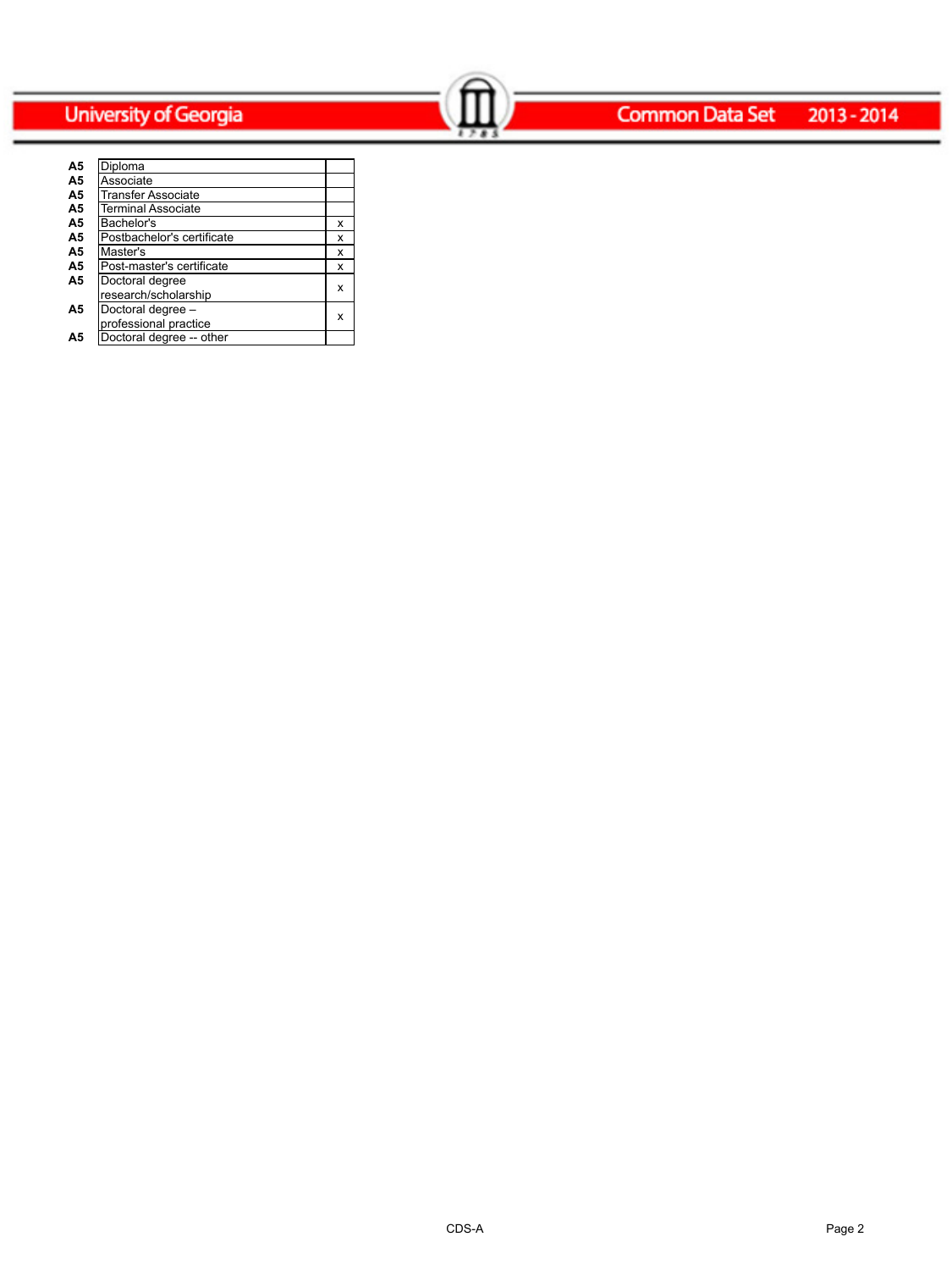

## **B. ENROLLMENT AND PERSISTENCE**

Common Data Set 2013-2014

**B1 Institutional Enrollment - Men and Women Provide numbers of students for each of the following categories as of the institution's official fall reporting date or as of October 15, 2013. Note: Report students formerly designated as "first professional" in the graduate cells.**

| <b>B1</b> |                                        |        | <b>FULL-TIME</b> | <b>PART-TIME</b> |        |
|-----------|----------------------------------------|--------|------------------|------------------|--------|
| <b>B1</b> |                                        | Men    | Women            | Men              | Women  |
| <b>B1</b> | <b>Undergraduates</b>                  |        |                  |                  |        |
| <b>B1</b> | Degree-seeking, first-time freshmen    | 2,026  | 3,193            |                  | 11     |
| <b>B1</b> | Other first-year, degree-seeking       | 265    | 269              |                  | 9      |
| <b>B1</b> | All other degree-seeking               | 8,195  | 10,706           | 751              | 681    |
| <b>B1</b> | Total degree-seeking                   | 10,486 | 14,168           | 765              | 701    |
| <b>B1</b> | All other undergraduates enrolled in   |        |                  |                  |        |
|           | credit courses                         | 34     | 58               | 35               | 31     |
| <b>B1</b> | Total undergraduates                   | 10,520 | 14,226           | 800              | 732    |
| <b>B1</b> | Graduate                               |        |                  |                  |        |
| <b>B1</b> | Degree-seeking, first-time             | 862    | 1242             | 115              | 170    |
| <b>B1</b> | All other degree-seeking               | 1931   | 2492             | 486              | 742    |
| <b>B1</b> | All other graduates enrolled in credit |        |                  |                  |        |
|           | courses                                | 34     | 57               | 25               | 102    |
| <b>B1</b> | Total graduate                         | 2827   | 3791             | 626              | 1014   |
| <b>B1</b> | Total all undergraduates               |        |                  |                  | 26,278 |
| <b>B1</b> | Total all graduate                     |        |                  |                  | 8,258  |
| <b>B1</b> | <b>GRAND TOTAL ALL STUDENTS</b>        |        |                  |                  | 34,536 |

**B2**

**Enrollment by Racial/Ethnic Category. Provide numbers of undergraduate students for each of the following categories as of the institution's official fall reporting date or as of October 15, 2013. Include international students only in the category "Nonresident aliens." Complete the "Total Undergraduates" column only if you cannot provide data for the first two columns. Report as your institution reports to IPEDS: persons who are Hispanic should be reported only on the Hispanic line, not under any race, and persons who are non-Hispanic multi-racial should be reported only under "Two or more races."** 

| <b>B2</b>      |                                                 | Degree-Seeking<br>First-Time<br><b>First Year</b> | Degree-Seeking<br>Undergraduates<br>(include first-time first-<br>year) | Total<br>Undergraduates (both<br>degree- and non-<br>degree-seeking) |
|----------------|-------------------------------------------------|---------------------------------------------------|-------------------------------------------------------------------------|----------------------------------------------------------------------|
| <b>B2</b>      | Nonresident aliens                              | 92                                                | 319                                                                     |                                                                      |
| <b>B2</b>      | Hispanic/Latino                                 | 287                                               | 1,359                                                                   |                                                                      |
| <b>B2</b>      | Black or African American, non-Hispanic         | 379                                               | 1,933                                                                   |                                                                      |
| <b>B2</b>      | White, non-Hispanic                             | 3.737                                             | 19,059                                                                  |                                                                      |
| <b>B2</b>      | American Indian or Alaska Native, non-Hispanic  |                                                   | 24                                                                      |                                                                      |
| <b>B2</b>      | Asian, non-Hispanic                             | 526                                               | 2,337                                                                   |                                                                      |
| <b>B2</b>      | Native Hawaiian or other Pacific Islander, non- |                                                   |                                                                         |                                                                      |
|                | Hispanic                                        | 6                                                 | 29                                                                      |                                                                      |
| <b>B2</b>      | Two or more races, non-Hispanic                 | 207                                               | 781                                                                     |                                                                      |
| <b>B2</b>      | Race and/or ethnicity unknown                   |                                                   | 279                                                                     |                                                                      |
| B <sub>2</sub> | <b>TOTAL</b>                                    | 5,237                                             | 26,120                                                                  | 0                                                                    |

#### **Persistence**

| B3 I | Number of degrees awarded from July 1, 2012 to June 30, 2013 |  |
|------|--------------------------------------------------------------|--|
|------|--------------------------------------------------------------|--|

| B <sub>3</sub> | Certificate/diploma             |      |
|----------------|---------------------------------|------|
| B <sub>3</sub> | Associate degrees               |      |
| B <sub>3</sub> | Bachelor's degrees              | 6872 |
| B <sub>3</sub> | Postbachelor's certificates     |      |
| B <sub>3</sub> | Master's degrees                | 1744 |
| B <sub>3</sub> | Post-Master's certificates      |      |
| B <sub>3</sub> | Doctoral degrees -              |      |
|                | research/scholarship            | 440  |
| B3             | Doctoral degrees - professional |      |
|                | practice                        | 461  |
| B <sub>3</sub> | Doctoral degrees - other        |      |

#### **Graduation Rates**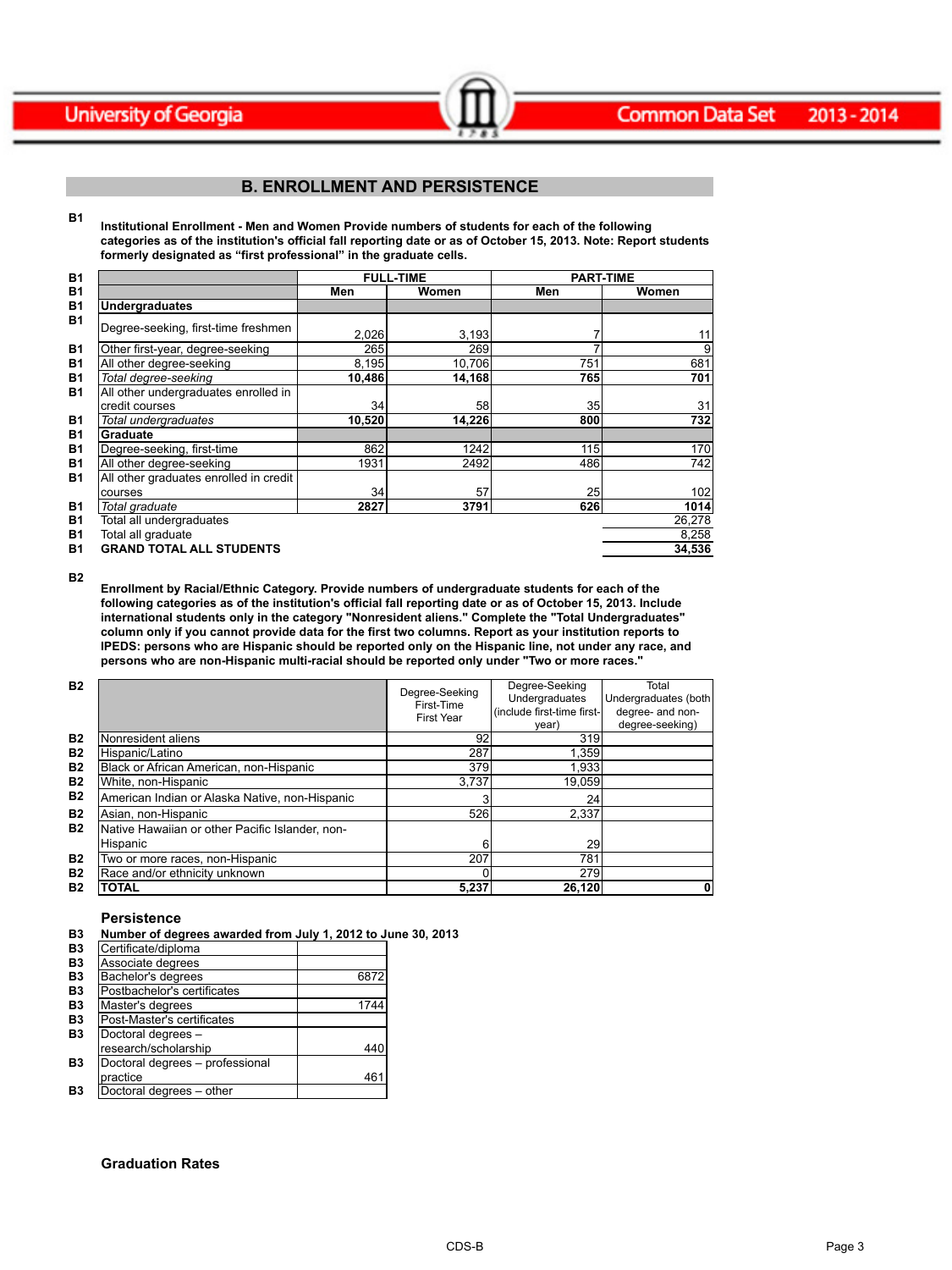#### **Common Data Set** 2013-2014

The items in this section correspond to data elements collected by the IPEDS Web-based Data Collection System's Graduation Rate Survey (GRS). For complete instructions and definitions of data elements, see the IPEDS GRS instructions and glossary on the 2013 Web-based survey.

 $-$ 

#### **For Bachelor's or Equivalent Programs**

Please provide data for the Fall 2007 cohort if available. If Fall 2007 cohort data are not available, provide data for the Fall 2006 cohort.

#### *Fall 2007 Cohort*

Report for the cohort of full-time first-time bachelor's (or equivalent) degree-seeking undergraduate students who entered in Fall 2007. Include in the cohort those who entered your institution during the summer term preceding Fall 2007.

| B4         | Initial 2007 cohort of first-time, full-time bachelor's (or equivalent) degree-seeking<br>undergraduate students; total all students:                                                                                                                                        | 4,675 |
|------------|------------------------------------------------------------------------------------------------------------------------------------------------------------------------------------------------------------------------------------------------------------------------------|-------|
| <b>B5</b>  | Of the initial 2007 cohort, how many did not persist and did not graduate for the following<br>reasons: death, permanent disability, service in the armed forces, foreign aid service of the<br>federal government, or official church missions; total allowable exclusions: |       |
| <b>B6</b>  | Final 2007 cohort, after adjusting for allowable exclusions: (subtract question B5 from<br>question B4)                                                                                                                                                                      | 4,675 |
| <b>B7</b>  | Of the initial 2007 cohort, how many completed the program in four years or less (by August<br>31, 2011):                                                                                                                                                                    | 2,702 |
| <b>B8</b>  | Of the initial 2007 cohort, how many completed the program in more than four years but in five<br>years or less (after August 31, 2011 and by August 31, 2012):                                                                                                              | 1,071 |
| <b>B9</b>  | Of the initial 2007 cohort, how many completed the program in more than five years but in six<br>years or less (after August 31, 2012 and by August 31, 2013):                                                                                                               | 114   |
| <b>B10</b> | Total graduating within six years (sum of questions B7, B8, and B9):                                                                                                                                                                                                         | 3,887 |
| <b>B11</b> | Six-year graduation rate for 2007 cohort (question B10 divided by question B6):                                                                                                                                                                                              | 83.1% |

#### *Fall 2006 Cohort*

Report for the cohort of full-time first-time bachelor's (or equivalent) degree-seeking undergraduate students who entered in Fall 2006. Include in the cohort those who entered your institution during the summer term preceding Fall 2006.

| <b>B4</b>      | Initial 2006 cohort of first-time, full-time bachelor's (or equivalent) degree-seeking<br>undergraduate students; total all students:                                                                                                                                        | 5,059 |
|----------------|------------------------------------------------------------------------------------------------------------------------------------------------------------------------------------------------------------------------------------------------------------------------------|-------|
| <b>B5</b>      | Of the initial 2006 cohort, how many did not persist and did not graduate for the following<br>reasons: death, permanent disability, service in the armed forces, foreign aid service of the<br>federal government, or official church missions; total allowable exclusions: |       |
| <b>B6</b>      | Final 2006 cohort, after adjusting for allowable exclusions: (subtract question B5 from<br>question B4)                                                                                                                                                                      | 5,059 |
| <b>B7</b>      | Of the initial 2006 cohort, how many completed the program in four years or less (by August<br>31, 2010):                                                                                                                                                                    | 2,795 |
| B <sub>8</sub> | Of the initial 2006 cohort, how many completed the program in more than four years but in five<br>years or less (after August 31, 2010 and by August 31, 2011):                                                                                                              | 1,222 |
| <b>B9</b>      | Of the initial 2006 cohort, how many completed the program in more than five years but in six<br>years or less (after August 31, 2011 and by August 31, 2012):                                                                                                               | 157   |
| <b>B10</b>     | Total graduating within six years (sum of questions B7, B8, and B9):                                                                                                                                                                                                         |       |
|                |                                                                                                                                                                                                                                                                              | 4,174 |
| <b>B11</b>     | Six-year graduation rate for 2006 cohort (guestion B10 divided by guestion B6):                                                                                                                                                                                              | 82.5% |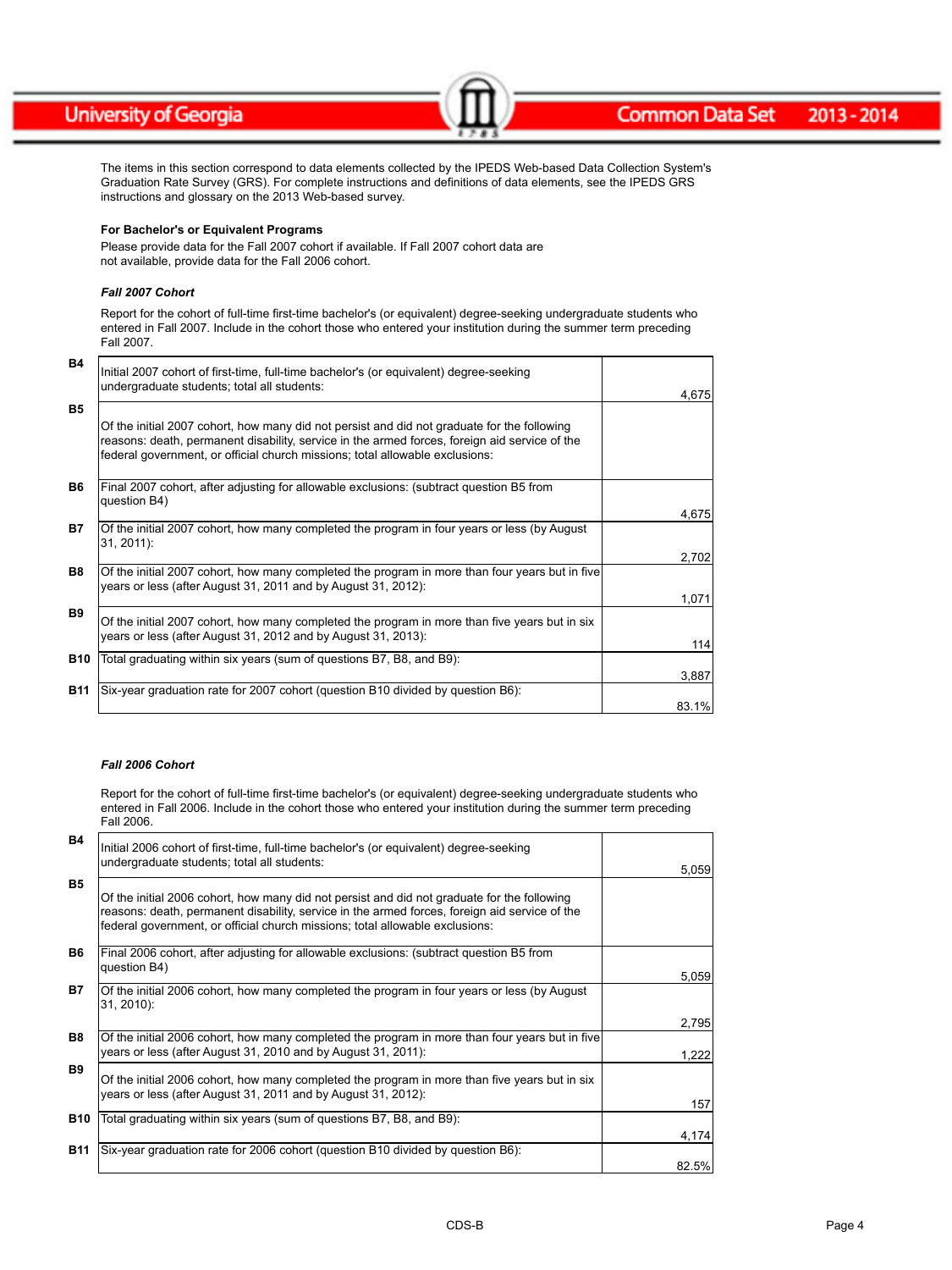

#### **For Two-Year Institutions**

Please provide data for the 2010 cohort if available. If 2010 cohort data are not available, provide data for the 2009 cohort.

### *2010 Cohort*

| B12        | Initial 2010 cohort, total of first-time, full-time degree/certificate-seeking students:                                                                                                                                                                                     |   |
|------------|------------------------------------------------------------------------------------------------------------------------------------------------------------------------------------------------------------------------------------------------------------------------------|---|
| <b>B13</b> | Of the initial 2010 cohort, how many did not persist and did not graduate for the following<br>reasons: death, permanent disability, service in the armed forces, foreign aid service of the<br>federal government, or official church missions; total allowable exclusions: |   |
|            | <b>B14</b> Final 2010 cohort, after adjusting for allowable exclusions (Subtract question B13 from<br>question B12):                                                                                                                                                         | 0 |
| <b>B15</b> | Completers of programs of less than two years duration (total):                                                                                                                                                                                                              |   |
| B16        | Completers of programs of less than two years within 150 percent of normal time:                                                                                                                                                                                             |   |
| <b>B17</b> | Completers of programs of at least two but less than four years (total):                                                                                                                                                                                                     |   |
| <b>B18</b> | Completers of programs of at least two but less than four-years within 150 percent of normal<br>∣time:                                                                                                                                                                       |   |
| <b>B19</b> | Total transfers-out (within three years) to other institutions:                                                                                                                                                                                                              |   |
| <b>B20</b> | Total transfers to two-year institutions:                                                                                                                                                                                                                                    |   |
| B21        | Total transfers to four-year institutions:                                                                                                                                                                                                                                   |   |

Common Data Set 2013-2014

#### *2009 Cohort*

|            | <b>B12</b>   Initial 2009 cohort, total of first-time, full-time degree/certificate-seeking students:                                                                                                                                                                        |   |
|------------|------------------------------------------------------------------------------------------------------------------------------------------------------------------------------------------------------------------------------------------------------------------------------|---|
| <b>B13</b> | Of the initial 2009 cohort, how many did not persist and did not graduate for the following<br>reasons: death, permanent disability, service in the armed forces, foreign aid service of the<br>federal government, or official church missions; total allowable exclusions: |   |
|            | <b>B14</b> Final 2009 cohort, after adjusting for allowable exclusions (Subtract question B13 from<br>question B12):                                                                                                                                                         | 0 |
| B15        | Completers of programs of less than two years duration (total):                                                                                                                                                                                                              |   |
| <b>B16</b> | Completers of programs of less than two years within 150 percent of normal time:                                                                                                                                                                                             |   |
| <b>B17</b> | Completers of programs of at least two but less than four years (total):                                                                                                                                                                                                     |   |
| <b>B18</b> | Completers of programs of at least two but less than four-years within 150 percent of normal<br>∣time:                                                                                                                                                                       |   |
| <b>B19</b> | Total transfers-out (within three years) to other institutions:                                                                                                                                                                                                              |   |
| <b>B20</b> | Total transfers to two-year institutions:                                                                                                                                                                                                                                    |   |
| <b>B21</b> | Total transfers to four-year institutions:                                                                                                                                                                                                                                   |   |

#### **Retention Rates**

Report for the cohort of all full-time, first-time bachelor's (or equivalent) degree-seeking undergraduate students who entered in Fall 2012 (or the preceding summer term). The initial cohort may be adjusted for students who departed for the following reasons: death, permanent disability, service in the armed forces, foreign aid service of the federal government or official church missions. No other adjustments to the initial cohort should be made.

| <b>B22</b> For the cohort of all full-time bachelor's (or equivalent) degree-seeking undergraduate |       |
|----------------------------------------------------------------------------------------------------|-------|
| students who entered your institution as freshmen in Fall 2012 (or the preceding summer            |       |
| Iterm), what percentage was enrolled at your institution as of the date your institution           |       |
| Icalculates its official enrollment in Fall 2013?                                                  |       |
|                                                                                                    | 94.2% |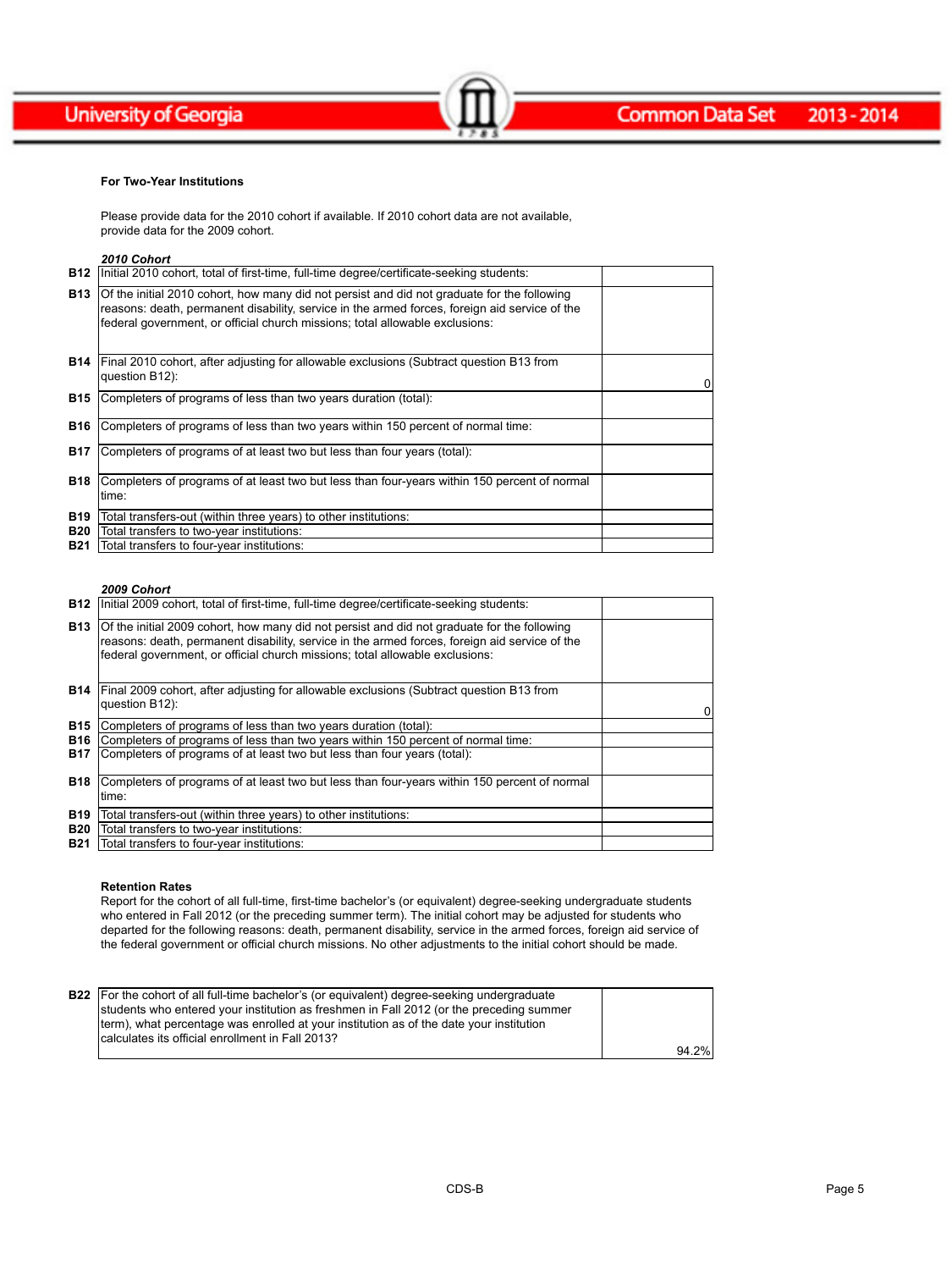

### **C. FIRST-TIME, FIRST-YEAR (FRESHMAN) ADMISSION**

 $\sim$   $\sim$   $\sim$   $\sim$   $\sim$   $\sim$   $\sim$ 

#### **Applications**

**C1 First-time, first-year, (freshmen) students: Provide the number of degree-seeking, first-time, first-year students who applied, were admitted, and enrolled (full- or part-time) in Fall 2013. Include early decision, early action, and students who began studies during summer in this cohort. Applicants should include only those students who fulfilled the requirements for consideration for admission (i.e., who completed actionable applications) and who have been notified of one of the following actions: admission, nonadmission, placement on waiting list, or application withdrawn (by applicant or institution). Admitted applicants should include wait-listed students who were subsequently offered admission.**

| C <sub>1</sub> | Total first-time, first-year (freshman) men who applied               | 8,155  |
|----------------|-----------------------------------------------------------------------|--------|
| C <sub>1</sub> | Total first-time, first-year (freshman) women who applied             | 11,890 |
|                |                                                                       |        |
| C <sub>1</sub> | Total first-time, first-year (freshman) men who were admitted         | 4,223  |
| C <sub>1</sub> | Total first-time, first-year (freshman) women who were admitted       | 6,739  |
|                |                                                                       |        |
| C <sub>1</sub> | Total full-time, first-time, first-year (freshman) men who enrolled   | 2026   |
| C <sub>1</sub> | Total part-time, first-time, first-year (freshman) men who enrolled   |        |
|                |                                                                       |        |
| C <sub>1</sub> | Total full-time, first-time, first-year (freshman) women who enrolled | 3193   |
| C <sub>1</sub> | Total part-time, first-time, first-year (freshman) women who enrolled | 11     |
|                |                                                                       |        |

#### **C2 Freshman wait-listed students (students who met admission requirements but whose final admission was contingent on space availability)**

|                |                                                                  | Yes  | No |
|----------------|------------------------------------------------------------------|------|----|
| C <sub>2</sub> | Do you have a policy of placing students on a waiting list?      |      |    |
| C <sub>2</sub> | yes, please answer the questions below for Fall 2013 admissions: |      |    |
| C <sub>2</sub> | Number of qualified applicants offered a placed on waiting list  | 1206 |    |
| C <sub>2</sub> | Number accepting a place on the waiting list                     | 732  |    |
| C <sub>2</sub> | Number of wait-listed students admitted                          |      |    |
| C <sub>2</sub> | Is your waiting list ranked?                                     | No   |    |
| C <sub>2</sub> | If yes, do you release that information to students?             |      |    |
| C <sub>2</sub> | Do you release that information to school counselors?            |      |    |

#### **Admission Requirements**

| C3             | High school completion requirement                         |  |
|----------------|------------------------------------------------------------|--|
| C3             | High school diploma is required and GED is accepted        |  |
| C <sub>3</sub> | High school diploma is required and GED is not<br>accepted |  |
| C <sub>3</sub> | High school diploma or equivalent is not required          |  |

#### **C4 Does your institution require or recommend a general college-preparatory program for degree-seeking students?**

| C <sub>4</sub> | Require                       |  |
|----------------|-------------------------------|--|
| C <sub>4</sub> | <b>Recommend</b>              |  |
| C <sub>4</sub> | Neither require nor recommend |  |

**C5 Distribution of high school units required and/or recommended.** Specify the distribution of academic high school course units required and/or recommended of all or most degree-seeking students using Carnegie units (one unit equals one year of study or its equivalent). If you use a different system for calculating units, please convert.

| C5             |                                     | Units          | Units       |
|----------------|-------------------------------------|----------------|-------------|
|                |                                     | Required       | Recommended |
| C <sub>5</sub> | Total academic units                | 17             | 19          |
| C <sub>5</sub> | English                             | 4              | 4           |
| C <sub>5</sub> | <b>Mathematics</b>                  | 4              |             |
| C <sub>5</sub> | Science                             | 4              | 4           |
| C <sub>5</sub> | Of these, units that must be<br>lab | $\overline{2}$ | 2           |
| C <sub>5</sub> | Foreign language                    | 2              | 3           |
| C5             | Social studies                      | 3              |             |
| C <sub>5</sub> | History                             |                | 2           |
| C <sub>5</sub> | Academic electives                  |                |             |
| C5             | <b>Computer Science</b>             |                |             |
| C5             | Visual/Performing Arts              |                |             |
| C <sub>5</sub> | Other (specify)                     |                |             |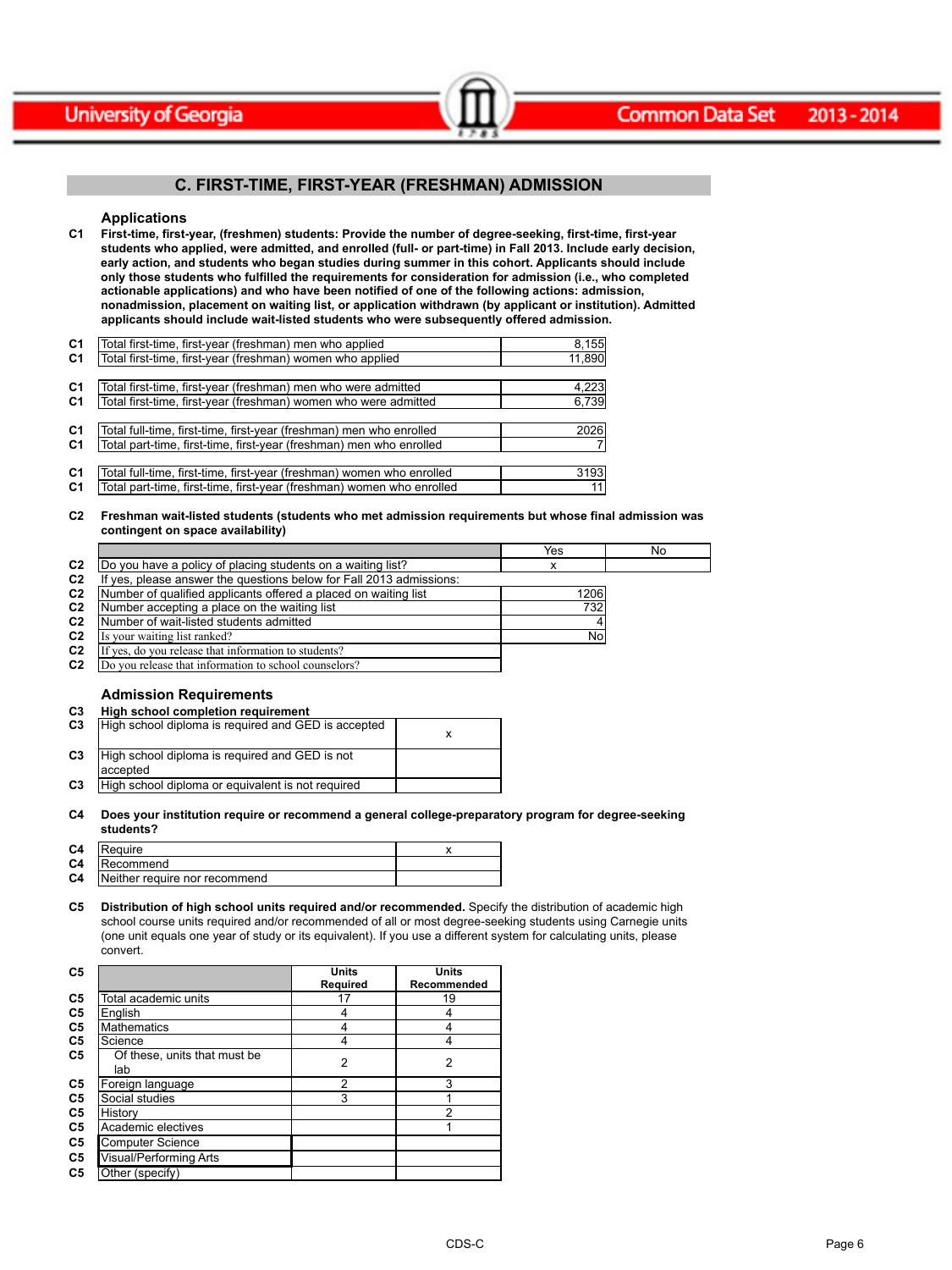#### **Basis for Selection**

**C6** Do you have an open admission policy, under which virtually all secondary school graduates or students with GED equivalency diplomas are admitted without regard to academic record, test scores, or other qualifications? If so, check which applies:

Common Data Set 2013-2014

| C <sub>6</sub> | Open admission policy as described above for all students         |  |
|----------------|-------------------------------------------------------------------|--|
| C <sub>6</sub> | Open admission policy as described above for most students, but-- |  |
| C6             | selective admission for out-of-state students                     |  |
| C6             | selective admission to some programs                              |  |
| C <sub>6</sub> | other (explain)                                                   |  |
|                |                                                                   |  |

#### **C7 Relative importance of each of the following academic and nonacademic factors in first-time, first-year, degree-seeking (freshman) admission decisions.**

| C <sub>7</sub>                         | Very Important | Important | <b>Considered</b> | <b>Not Considered</b> |
|----------------------------------------|----------------|-----------|-------------------|-----------------------|
| C7<br>Academic                         |                |           |                   |                       |
| C7<br>Rigor of secondary school record | X              |           |                   |                       |
| C7<br>Class rank                       |                |           |                   | X                     |
| Academic GPA                           | X              |           |                   |                       |
| Standardized test scores               |                | x         |                   |                       |
| <b>Application Essay</b>               |                |           | X                 |                       |
| Recommendation(s)                      |                |           | X                 |                       |
| Nonacademic                            |                |           |                   |                       |
| Interview                              |                |           |                   | x                     |
| <b>Extracurricular activities</b>      |                |           | X                 |                       |
| Talent/ability                         |                |           | X                 |                       |
| Character/personal qualities           |                |           | X                 |                       |
| First generation                       |                |           | X                 |                       |
| Alumni/ae relation                     |                |           |                   | x                     |
| Geographical residence                 |                |           |                   | x                     |
| State residency                        |                |           |                   | x                     |
| Religious affiliation/commitment       |                |           |                   | x                     |
| Racial/ethnic status                   |                |           |                   | x                     |
| <b>Volunteer work</b>                  |                |           | $\boldsymbol{x}$  |                       |
| Work experience                        |                |           | X                 |                       |
| Level of applicant's interest          |                |           |                   | X                     |

#### **SAT and ACT Policies**

| C8               | <b>Entrance exams</b>                                                                                                                                   |         |           |                         |                                        |                 |
|------------------|---------------------------------------------------------------------------------------------------------------------------------------------------------|---------|-----------|-------------------------|----------------------------------------|-----------------|
|                  |                                                                                                                                                         |         |           | Yes                     | No                                     |                 |
| C8A              | Does your institution make use of SAT, ACT, or SAT Subject Test scores in<br>admission decisions for first-time, first-year, degree-seeking applicants? |         |           | x                       |                                        |                 |
| C8A              | If yes, place check marks in the appropriate boxes below to reflect your institution's policies for use in admission<br>for Fall 2015.                  |         |           |                         |                                        |                 |
| C8A              |                                                                                                                                                         |         |           | <b>ADMISSION</b>        |                                        |                 |
| C <sub>8</sub> A |                                                                                                                                                         | Reguire | Recommend | <b>Require for Some</b> | <b>Consider if</b><br><b>Submitted</b> | <b>Not Used</b> |
| -------          |                                                                                                                                                         |         |           |                         |                                        |                 |

|                                      |  | Supmitted |  |
|--------------------------------------|--|-----------|--|
| C8A SAT or ACT                       |  |           |  |
| C8A ACT only                         |  |           |  |
| C8A SAT only                         |  |           |  |
| C8A SAT and SAT Subject Tests or ACT |  |           |  |
|                                      |  |           |  |
| C8A SAT Subject Tests only           |  |           |  |

**C8B** If your institution will make use of the ACT in admission decisions for first-time, first-year, degree-seeking applicants for Fall 2015, please indicate which ONE of the following applies: (regardless of whether the writing score will be used in the admissions process):

**C8B** ACT with Writing Component required **ACT 100 ACT** 2008

**C8B** ACT with Writing component recommended

**C8B** ACT with or without Writing component accepted

**C8C** Please indicate how your institution will use the SAT or ACT writing component; check all that apply:

|      | $\sim$ . I icase indicate how your moditurity will use the OAT OFAOT whiting component, check all that apply. |                  |                  |  |  |
|------|---------------------------------------------------------------------------------------------------------------|------------------|------------------|--|--|
| C8C. |                                                                                                               | <b>SAT</b> essay | <b>ACT</b> essay |  |  |
|      | C8C For admission                                                                                             |                  |                  |  |  |
|      | C8C For placement                                                                                             |                  |                  |  |  |
|      | C8C For advising                                                                                              |                  |                  |  |  |
|      | C8C In place of an application essay                                                                          |                  |                  |  |  |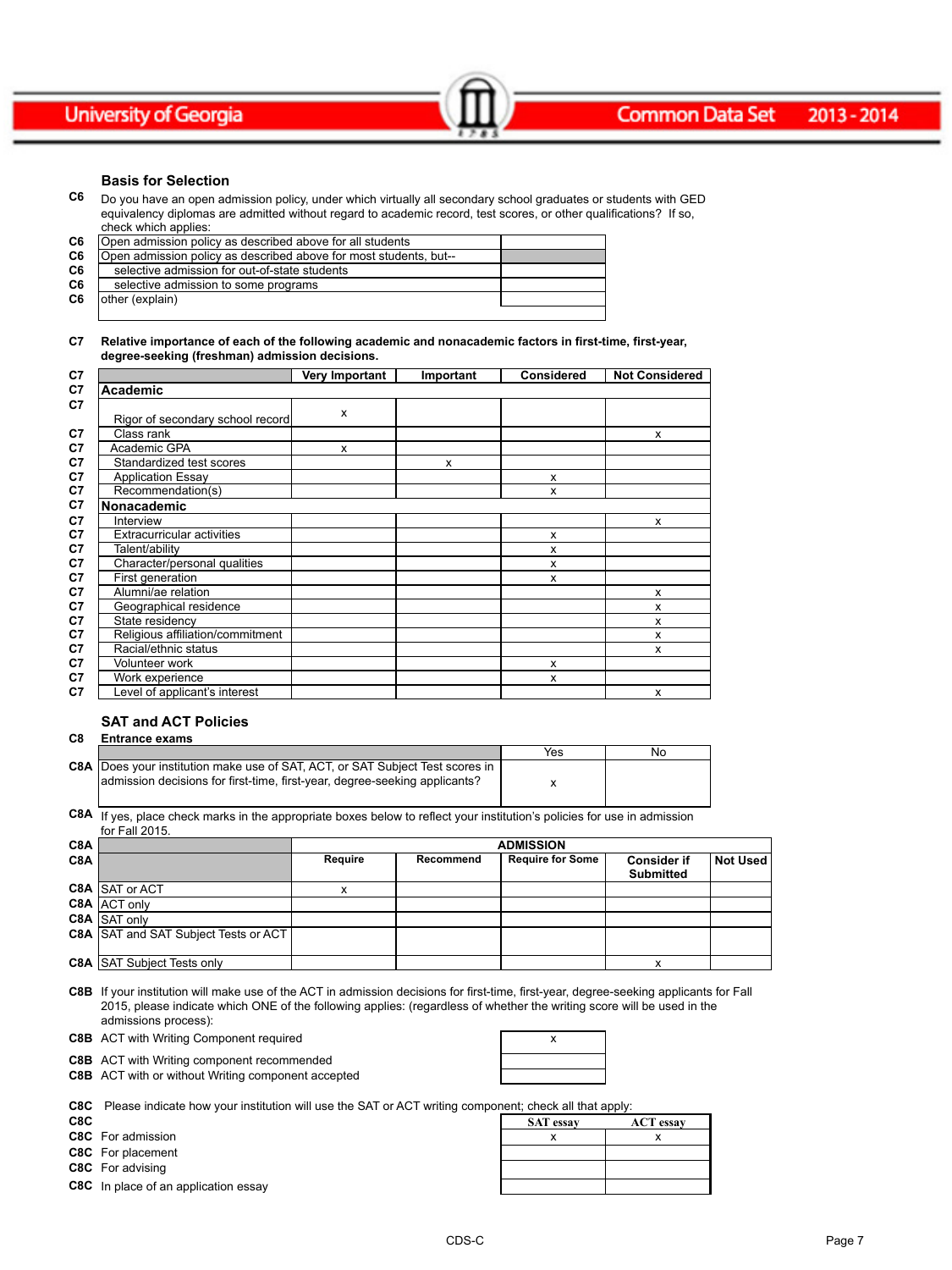|            | C8C As a validity check on the<br>application essay                                                   |     |    | x    | x |
|------------|-------------------------------------------------------------------------------------------------------|-----|----|------|---|
|            | C8C No college policy as of now                                                                       |     |    |      |   |
|            | <b>C8C</b> Not using essay component                                                                  |     |    |      |   |
| C8D<br>C8D | In addition, does your institution use applicants' test scores for academic advising?                 | Yes | No |      |   |
|            |                                                                                                       | x   |    |      |   |
|            | C8E   Latest date by which SAT or ACT scores must be received for fall-term                           |     |    | 1/15 |   |
|            | <b>C8E</b> Latest date by which SAT Subject Test scores must be received for fall-<br>Iterm admission |     |    | 1/15 |   |

Common Data Set 2013-2014

**C8F** If necessary, use this space to clarify your test policies (e.g., if tests are recommended for some students, or if tests are not required of some students):

**C8F** Test scores must be sent directly AND electronicall from testing agencies.

**C8G** Please indicate which tests your institution uses for placement (e.g., state tests):

| C8G SAT |                                  |   |  |
|---------|----------------------------------|---|--|
| C8G ACT |                                  |   |  |
|         | <b>C8G</b> SAT Subject Tests     | x |  |
| C8G AP  |                                  | x |  |
|         | C8G CLEP                         |   |  |
|         | <b>C8G</b> Institutional Exam    |   |  |
|         | <b>C8G</b> State Exam (specify): |   |  |

#### **Freshman Profile**

Provide percentages for ALL enrolled, degree-seeking, full-time and part-time, first-time, first-year (freshman) students enrolled in Fall 2013, including students who began studies during summer, international students/nonresident aliens, and students admitted under special arrangements.

**C9 Percent and number of first-time, first-year (freshman) students enrolled in Fall 2013 who submitted national standardized (SAT/ACT) test scores. Include information for ALL enrolled, degree-seeking, firsttime, first-year (freshman) students who submitted test scores. Do not include partial test scores (e.g., mathematics scores but not critical reading for a category of students) or combine other standardized test results (such as TOEFL) in this item. Do not convert SAT scores to ACT scores and vice versa. The 25th percentile is the score that 25 percent scored at or below; the 75th percentile score is the one that 25 percent scored at or above.**

| C9 | $\overline{\phantom{a}}$<br>.<br>scores<br>sunn<br>-11 | 86%<br>- - -<br>scores<br>÷ine<br>NH<br>nnei<br>une<br>suor<br>70 I<br>ш<br>۰ د. | 14                     |
|----|--------------------------------------------------------|----------------------------------------------------------------------------------|------------------------|
| C9 | $-$<br>scores<br>- 11<br>.                             | $\sim$<br>scores<br>™ttino<br>$\mathbf{u}$<br>nnei<br>suni<br>70 I<br>∼<br>u.    | 16.<br>. . U<br>$\sim$ |

| C9 |                             | 25th Percentile | 75th Percentile |
|----|-----------------------------|-----------------|-----------------|
| C9 | <b>SAT Critical Reading</b> | 570             | 660             |
| C9 | <b>SAT Math</b>             | 580             | 670             |
|    | <b>SAT Writing</b>          | 560             | 670             |
|    | <b>SAT Essay</b>            | 8               | 9               |
| C9 | <b>ACT Composite</b>        | 26              | 30              |
| C9 | <b>ACT Math</b>             | 25              | 29              |
| C9 | <b>ACT English</b>          | 25              | 32              |
| C9 | <b>ACT Writing</b>          | 24              | 29              |

**C9** Percent of first-time, first-year (freshman) students with scores in each range:

| C <sub>9</sub> |                      | <b>SAT Critical</b>  |                    |                    |
|----------------|----------------------|----------------------|--------------------|--------------------|
|                |                      | Reading              | <b>SAT Math</b>    | <b>SAT Writing</b> |
| C <sub>9</sub> | 700-800              | 13.33%               | 15.82%             | 12.90%             |
| C <sub>9</sub> | 600-699              | 47.61%               | 48.96%             | 47.86%             |
| C <sub>9</sub> | 500-599              | 33.72%               | 31.83%             | 34.45%             |
| C <sub>9</sub> | 400-499              | 5.15%                | 3.37%              | 4.55%              |
| C <sub>9</sub> | 300-399              | 0.17%                | 0.02%              | 0.24%              |
| C <sub>9</sub> | 200-299              | 0.02%                | $0.00\%$           | 0.00%              |
|                | Totals should = 100% | 100.00%              | 100.00%            | 100.00%            |
| C <sub>9</sub> |                      | <b>ACT Composite</b> | <b>ACT English</b> | <b>ACT Math</b>    |
| C <sub>9</sub> | 30-36                | 31.27%               | 42.15%             | 23.42%             |
| C <sub>9</sub> | 24-29                | 59.00%               | 45.61%             | 63.37%             |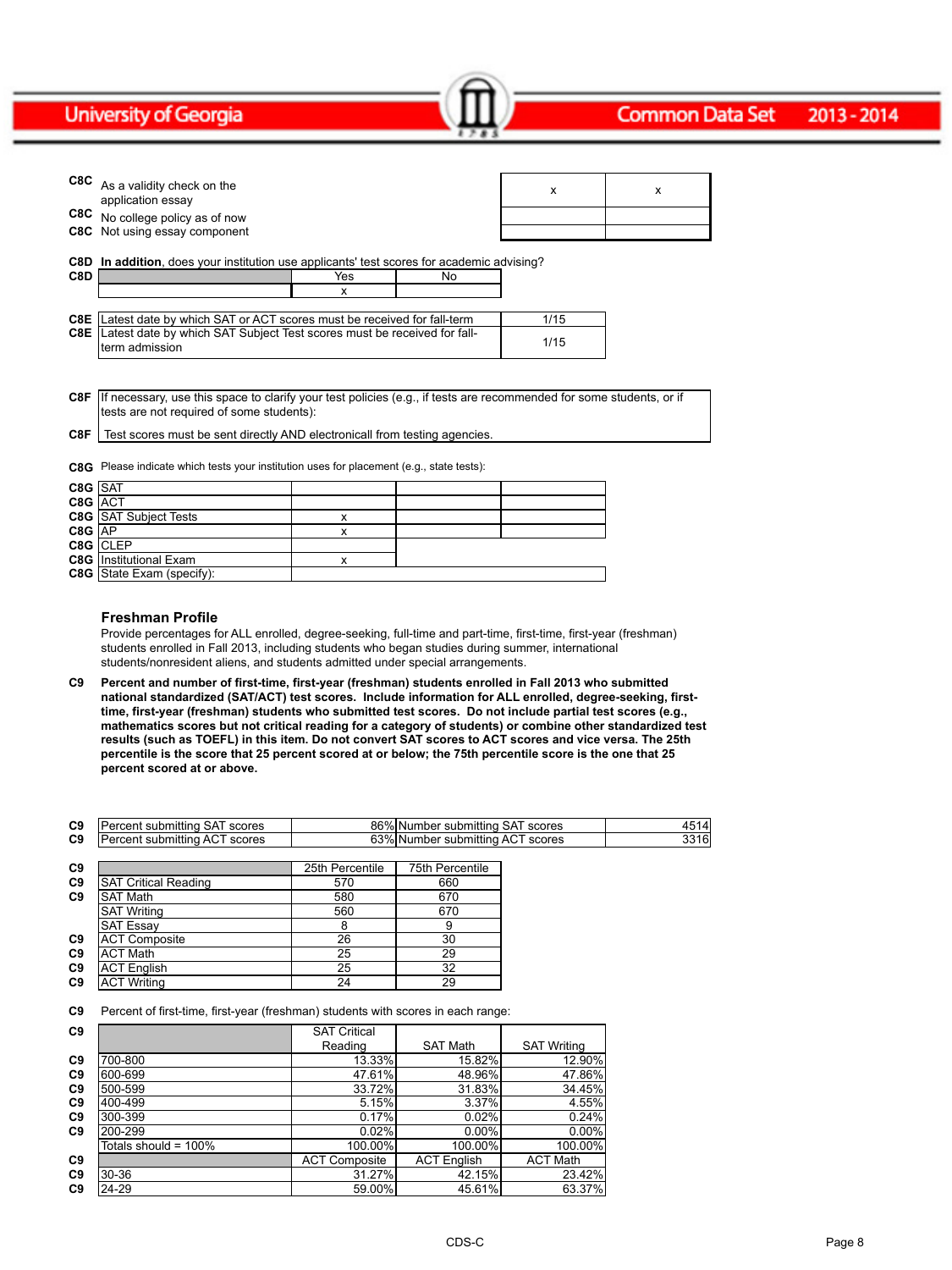#### **Common Data Set** 2013-2014

| C <sub>9</sub> | $18-23$                 | $9.64\%$ | 11.75%   | 12.68%   |
|----------------|-------------------------|----------|----------|----------|
| C <sub>9</sub> | $12 - 17$               | 0.09%    | 0.46%    | 0.53%    |
| C <sub>9</sub> | $6 - 11$                | $0.00\%$ | 0.03%    | 0.00%    |
| C <sub>9</sub> | Below 6                 | $0.00\%$ | $0.00\%$ | $0.00\%$ |
|                | Totals should = $100\%$ | 100.00%  | 100.00%  | 100.00%  |

**C10** Percent of all degree-seeking, first-time, first-year (freshman) students who had high school class rank within each of the following ranges (report information for those students from whom you collected high school rank information).

Common Data Set 2013-2014

| <b>C10</b> Percent in top tenth of high school graduating class                                         | 53% |                          |     |
|---------------------------------------------------------------------------------------------------------|-----|--------------------------|-----|
| <b>C10</b> Percent in top quarter of high school graduating class                                       | 91% |                          |     |
| <b>C10</b> Percent in top half of high school graduating class                                          |     | 99% Top half +           |     |
| <b>C10</b> Percent in bottom half of high school graduating class                                       |     | 1% bottom half = $100\%$ |     |
| <b>C10</b> Percent in bottom quarter of high school graduating class                                    | 0%  |                          |     |
| C10   Percent of total first-time, first-year (freshmen) students who submitted high school class rank: |     |                          |     |
|                                                                                                         |     |                          | 73% |

**C11** Percentage of all enrolled, degree-seeking, first-time, first-year (freshman) students who had high school grade-

| C11             | Percent who had GPA of 3.75 and higher     | 74.33%  |
|-----------------|--------------------------------------------|---------|
| C <sub>11</sub> | Percent who had GPA between 3.50 and 3.74  | 18.54%  |
| C <sub>11</sub> | IPercent who had GPA between 3.25 and 3.49 | 5.35%   |
| C <sub>11</sub> | IPercent who had GPA between 3.00 and 3.24 | 1.00%   |
| C <sub>11</sub> | IPercent who had GPA between 2.50 and 2.99 | 0.60%   |
| C <sub>11</sub> | Percent who had GPA between 2.0 and 2.49   | 0.16%   |
| C <sub>11</sub> | Percent who had GPA between 1.0 and 1.99   | 0.02%   |
| C <sub>11</sub> | <b>Percent who had GPA below 1.0</b>       | 0.00%   |
|                 | Totals should = 100%                       | 100.00% |

| C12   Average high school GPA of all degree-seeking, first-time, first-year   |         |
|-------------------------------------------------------------------------------|---------|
| (freshman) students who submitted GPA:                                        | 3.86    |
| C12 Percent of total first-time, first-year (freshman) students who submitted |         |
| Ihigh school GPA:                                                             | 100.00% |

## **Admission Policies**

#### **C13 Application Fee**

| C <sub>13</sub> |                                                         | Yes     | No |
|-----------------|---------------------------------------------------------|---------|----|
| C <sub>13</sub> | Does your institution have an<br>application fee?       |         |    |
|                 | C13 Amount of application fee:                          | \$60.00 |    |
| C <sub>13</sub> |                                                         | Yes     | No |
| C <sub>13</sub> | Can it be waived for applicants with<br>financial need? |         |    |

#### **C13** If you have an application fee and an on-line application option, please indicate policy for students who apply on-line:

|                 | C13 Same fee:                                                              |     |    |
|-----------------|----------------------------------------------------------------------------|-----|----|
|                 | $C13$ Free:                                                                |     |    |
|                 | C13 Reduced:                                                               |     |    |
|                 |                                                                            |     |    |
| C <sub>13</sub> |                                                                            | Yes | No |
|                 | C13 Can on-line application fee be<br>waived for applicants with financial |     |    |
|                 | need?                                                                      |     |    |

## **C14 Application closing date**

| C <sub>14</sub> |                                             | Yes   | No |
|-----------------|---------------------------------------------|-------|----|
|                 | <b>C14</b> Does your institution have an    |       |    |
|                 | application closing date?                   |       |    |
|                 | <b>C14</b> Application closing date (fall): | 1/15  |    |
|                 | <b>C14</b> Priority date:                   | 10/15 |    |

| C <sub>15</sub> |                                                                                                 | Yes | NC |
|-----------------|-------------------------------------------------------------------------------------------------|-----|----|
|                 | C15 Are first-time, first-year students accepted for terms other than the<br>lfall <sup>-</sup> |     |    |

### **C16 Notification to applicants of admission decision sent** *(fill in one only)*

**C16** On a rolling basis beginning (date):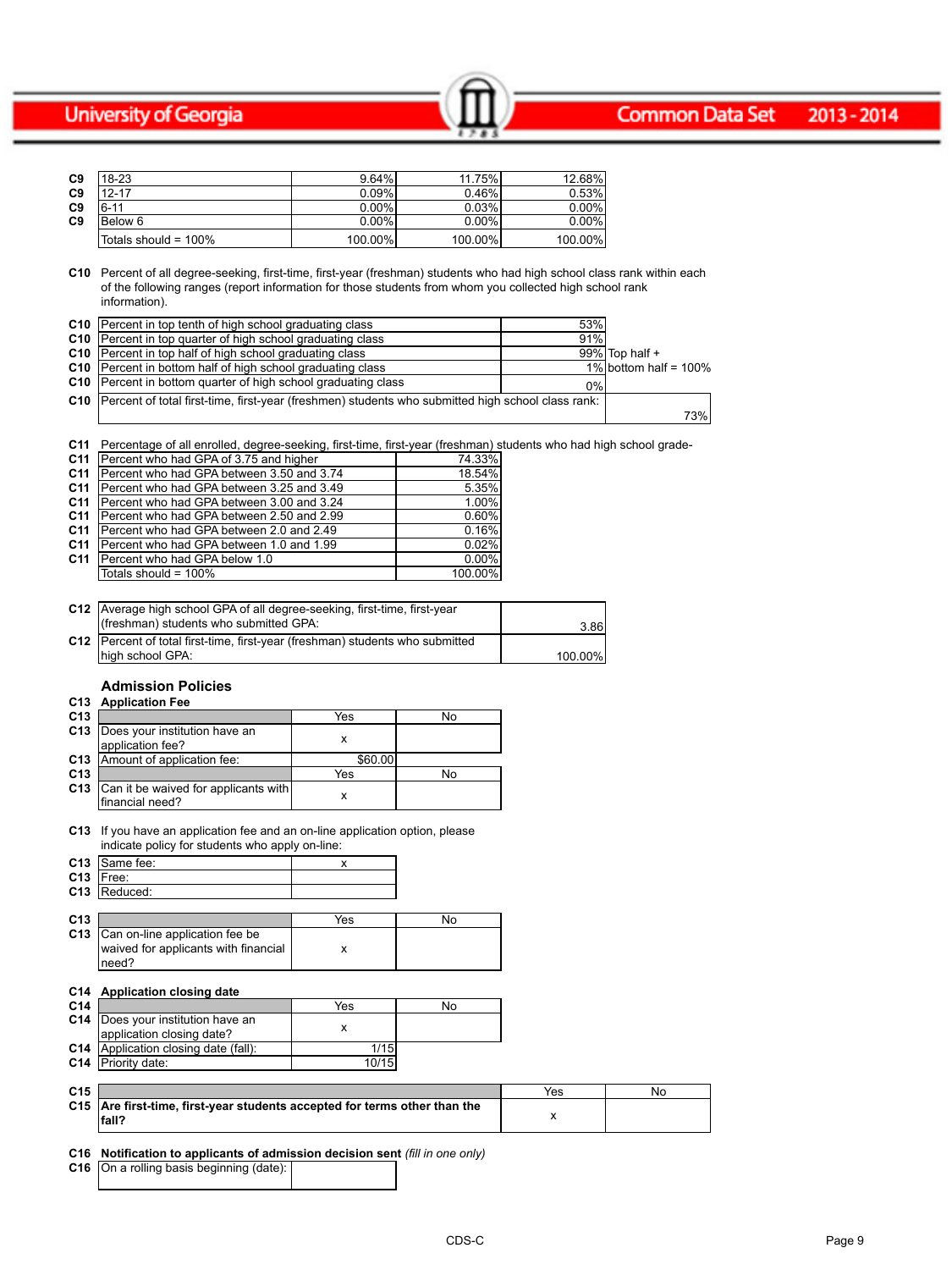|                 | C16 $By (date):$                                                                                                                                         |                            |                                    |     |
|-----------------|----------------------------------------------------------------------------------------------------------------------------------------------------------|----------------------------|------------------------------------|-----|
| C16             | 12/1 Early<br>Other:                                                                                                                                     |                            |                                    |     |
|                 | 4/1 Regular                                                                                                                                              |                            |                                    |     |
|                 |                                                                                                                                                          |                            |                                    |     |
|                 | C17 Reply policy for admitted applicants (fill in one only)                                                                                              |                            |                                    |     |
|                 | C17   Must reply by (date):<br>C17   No set date:                                                                                                        | 5/1                        |                                    |     |
| C17             | Must reply by May 1 or within                                                                                                                            |                            |                                    |     |
|                 | weeks if notified thereafter                                                                                                                             |                            |                                    |     |
| C17             | Other:                                                                                                                                                   |                            |                                    |     |
|                 |                                                                                                                                                          |                            |                                    |     |
| C17             | Deadline for housing deposit (MM/DD):                                                                                                                    |                            |                                    |     |
| C17<br>C17      | Amount of housing deposit:<br>Refundable if student does not enroll?                                                                                     |                            |                                    |     |
| C17             | Yes, in full                                                                                                                                             |                            |                                    |     |
| C17             | Yes, in part                                                                                                                                             |                            |                                    |     |
| C17             | No                                                                                                                                                       | x                          |                                    |     |
|                 |                                                                                                                                                          |                            |                                    |     |
| C <sub>18</sub> | C18 Deferred admission                                                                                                                                   |                            |                                    |     |
|                 |                                                                                                                                                          |                            | Yes                                | No. |
|                 | C18  Does your institution allow students to postpone enrollment after                                                                                   |                            |                                    |     |
| C18             | If yes, maximum period of postponement:                                                                                                                  |                            | х<br>1 academic year               |     |
|                 |                                                                                                                                                          |                            |                                    |     |
| C19             | Early admission of high school students                                                                                                                  |                            |                                    |     |
| C <sub>19</sub> |                                                                                                                                                          |                            |                                    |     |
|                 |                                                                                                                                                          |                            | Yes                                | No. |
|                 |                                                                                                                                                          |                            |                                    |     |
| C19             | Does your institution allow high school students to enroll as full-time, first-                                                                          |                            |                                    |     |
|                 | time, first-year (freshman) students one year or more before high school                                                                                 |                            | x                                  |     |
|                 | qraduation?                                                                                                                                              |                            |                                    |     |
|                 | <b>C20 Common Application</b>                                                                                                                            | Question removed from CDS. | (Initiated during 2006-2007 cycle) |     |
|                 |                                                                                                                                                          |                            |                                    |     |
|                 |                                                                                                                                                          |                            |                                    |     |
|                 | <b>Early Decision and Early Action Plans</b>                                                                                                             |                            |                                    |     |
| C21             | <b>Early Decision</b>                                                                                                                                    |                            |                                    |     |
| C <sub>21</sub> |                                                                                                                                                          |                            |                                    |     |
|                 |                                                                                                                                                          |                            |                                    |     |
|                 |                                                                                                                                                          |                            | Yes                                | No. |
|                 |                                                                                                                                                          |                            |                                    |     |
|                 |                                                                                                                                                          |                            |                                    |     |
| C21             | Does your institution offer an early decision plan (an admission plan that<br>permits students to apply and be notified of an admission decision well in |                            |                                    |     |
|                 | advance of the regular notification date and that asks students to commit to                                                                             |                            |                                    |     |
|                 | attending if accepted) for first-time, first-year (freshman) applicants for fall                                                                         |                            |                                    | x   |
|                 | enrollment?                                                                                                                                              |                            |                                    |     |
|                 |                                                                                                                                                          |                            |                                    |     |
| C21             | If "yes," please complete the following:                                                                                                                 |                            |                                    |     |
| C21<br>C21      | First or only early decision plan closing date                                                                                                           |                            |                                    |     |
| C21             | First or only early decision plan notification date<br>Other early decision plan closing date                                                            |                            |                                    |     |
|                 | Other early decision plan notification date                                                                                                              |                            |                                    |     |
|                 | For the Fall 2013 entering class:                                                                                                                        |                            |                                    |     |
| C22             | Number of early decision applications received by your institution                                                                                       |                            |                                    |     |
| C22             | Number of applicants admitted under early decision plan                                                                                                  |                            |                                    |     |
|                 |                                                                                                                                                          |                            |                                    |     |
| C22             | Please provide significant details about your early decision plan:                                                                                       |                            |                                    |     |
|                 |                                                                                                                                                          |                            |                                    |     |
|                 | C22 Early action                                                                                                                                         |                            | Yes                                | No  |
|                 | C22  Do you have a nonbinding early action plan whereby students are notified                                                                            |                            | x                                  |     |
|                 | C22 If "yes," please complete the following:                                                                                                             |                            |                                    |     |
|                 | C22 Early action closing date                                                                                                                            |                            | 10/15                              |     |
|                 | Early action notification date                                                                                                                           |                            | 12/1                               |     |
|                 | Is your early action plan a "restrictive" plan under which you limit students from applying to other early plans?<br>Yes                                 | No                         |                                    |     |

Common Data Set 2013-2014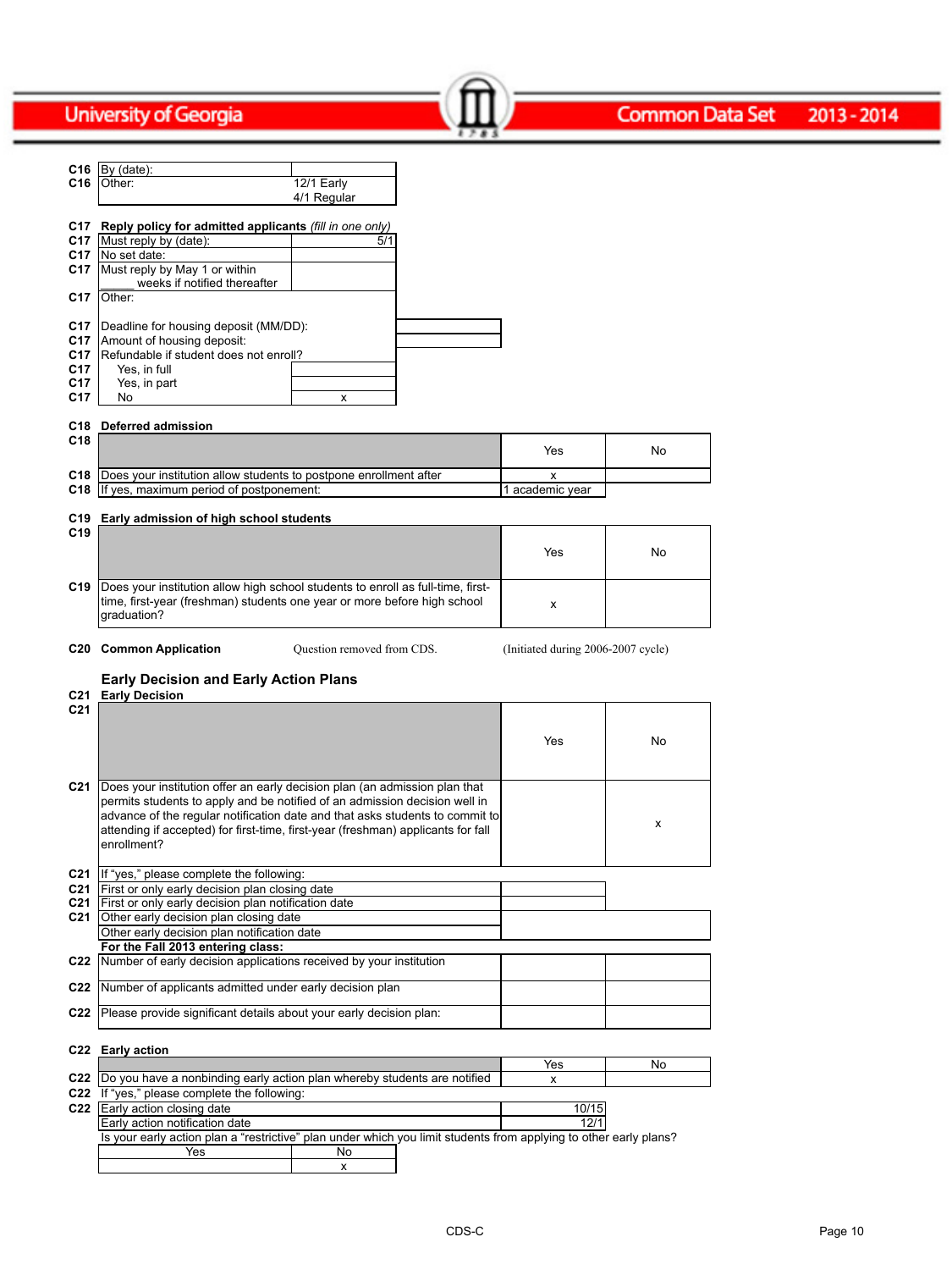



## **D. TRANSFER ADMISSION**

Common Data Set 2013-2014

#### **Fall Applicants**

| D1 |                                                                                                                                                             | Yes | No |
|----|-------------------------------------------------------------------------------------------------------------------------------------------------------------|-----|----|
| D1 | Does your institution enroll transfer students? (If no, please<br>skip to Section E)                                                                        |     |    |
| D1 | If yes, may transfer students earn advanced standing credit by<br>transferring credits earned from course work completed at other<br>colleges/universities? |     |    |

**D2** Provide the number of students who applied, were admitted, and enrolled as degree-seeking transfer students in Fall 2013.

| D <sub>2</sub> |       | Applicants | Admitted   | Enrolled   |
|----------------|-------|------------|------------|------------|
|                |       |            | Applicants | Applicants |
| D <sub>2</sub> | Men   | 1.270      | 760        | 528        |
| D <sub>2</sub> | Women | 1.415      | 883        | 550        |
| D <sub>2</sub> | Total | 2.685      | 1.643      | 1.078      |

### **Application for Admission**

applicants, specify (on a 4.0 scale):

| D <sub>3</sub> | Indicate terms for which transfers may enroll: |   |  |  |  |  |
|----------------|------------------------------------------------|---|--|--|--|--|
| D <sub>3</sub> | ⊠<br>Fall                                      |   |  |  |  |  |
| D <sub>3</sub> | Winter                                         |   |  |  |  |  |
| D <sub>3</sub> | Spring                                         | ⊠ |  |  |  |  |
| D <sub>3</sub> | Summer                                         | ⊠ |  |  |  |  |

| D4 |                                                                                                                     | Yes | No |
|----|---------------------------------------------------------------------------------------------------------------------|-----|----|
| D4 | Must a transfer applicant have a minimum number of credits<br>completed or else must apply as an entering freshman? |     |    |
| D4 | If yes, what is the minimum number of credits and the unit of<br>Imeasure?                                          | 30  |    |

#### **D5** Indicate all items required of transfer students to apply for admission:

| D <sub>5</sub> |                                                                                                               | Required of All | Recommended<br>of All | Recommended<br>of Some | Required of Some | Not Required |
|----------------|---------------------------------------------------------------------------------------------------------------|-----------------|-----------------------|------------------------|------------------|--------------|
| D <sub>5</sub> | High school transcript                                                                                        |                 |                       |                        |                  | x            |
| D <sub>5</sub> | College transcript(s)                                                                                         | x               |                       |                        |                  |              |
| D <sub>5</sub> | Essay or personal statement                                                                                   |                 |                       |                        |                  | x            |
| D <sub>5</sub> | <b>Interview</b>                                                                                              |                 |                       |                        |                  | x            |
| D <sub>5</sub> | Standardized test scores                                                                                      |                 |                       |                        | x                |              |
| D <sub>5</sub> | Statement of good standing<br>from prior institution(s)                                                       |                 |                       |                        | x                |              |
| D6             | If a minimum high school grade point average is required of<br>transfer applicants, specify (on a 4.0 scale): |                 |                       |                        |                  |              |
| D7             | If a minimum college grade point average is required of transfer                                              |                 |                       |                        |                  |              |

**D8** List any other application requirements specific to transfer applicants:A grade of 'C' or higher is required for ENG1101 and an average of 'C' is required for both 1101 and 1102 in order to guarantee transfer credit.

**D9** List application priority, closing, notification, and candidate reply dates for transfer students. If applications are reviewed on a continuous or rolling basis, place a check mark in the "Rolling admission" column.

| D9              |                                                                               | <b>Priority Date</b> | <b>Closing Date</b> | <b>Notification Date</b> | <b>Reply Date</b> | <b>Rolling Admission</b> |
|-----------------|-------------------------------------------------------------------------------|----------------------|---------------------|--------------------------|-------------------|--------------------------|
| D9              | Fall                                                                          |                      | 4/1                 |                          |                   |                          |
| D9              | Winter                                                                        |                      |                     |                          |                   |                          |
| D9              | Spring                                                                        |                      | 9/1                 |                          |                   |                          |
| D <sub>9</sub>  | Summer                                                                        |                      | 3/1                 |                          |                   |                          |
|                 |                                                                               |                      |                     |                          |                   |                          |
| D <sub>10</sub> |                                                                               |                      |                     | Yes                      | No                |                          |
| D <sub>10</sub> | Does an open admission policy, if reported, apply to transfer<br>$b$ tudente? |                      |                     |                          | x                 |                          |

|  | <b>D11</b>   Describe additional requirements for transfer admission, if applicable: |  |  |  |  |
|--|--------------------------------------------------------------------------------------|--|--|--|--|
|--|--------------------------------------------------------------------------------------|--|--|--|--|

students?

See Below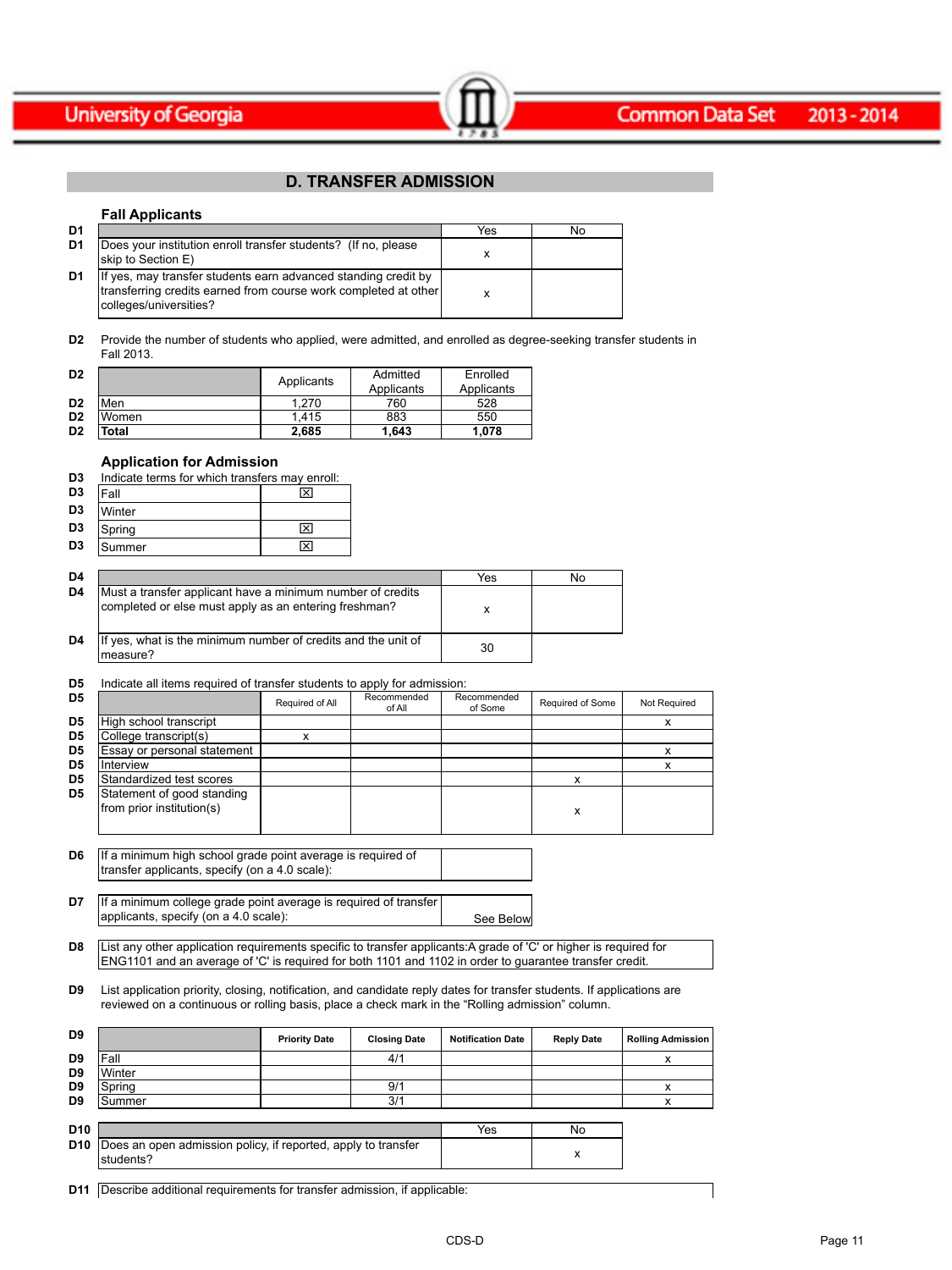# Common Data Set 2013 - 2014

| <b>Transfer Credit Policies</b>                                                                                    |        |           |
|--------------------------------------------------------------------------------------------------------------------|--------|-----------|
| Report the lowest grade earned for any course that may be<br>D12<br>transferred for credit:                        | 65.00  |           |
| D <sub>13</sub>                                                                                                    | Number | Unit Type |
| Maximum number of credits or courses that may be transferred<br>D <sub>13</sub><br>from a two-year institution:    |        |           |
| D <sub>14</sub>                                                                                                    | Number | Unit Type |
| Maximum number of credits or courses that may be transferred<br>D14<br>from a four-year institution:               |        |           |
| Minimum number of credits that transfers must complete at your<br>D15<br>institution to earn an associate degree:  |        |           |
| D <sub>16</sub><br>Minimum number of credits that transfers must complete at your                                  |        |           |
| institution to earn a bachelor's degree:                                                                           | 45.00  |           |
| Describe other transfer credit policies: A grade of 'C' or higher is required for ENG1101 and an average of<br>D17 |        |           |

Common Data Set 2013-2014

'C' is required for both 1101 and 1102 in order to guarantee transfer credit.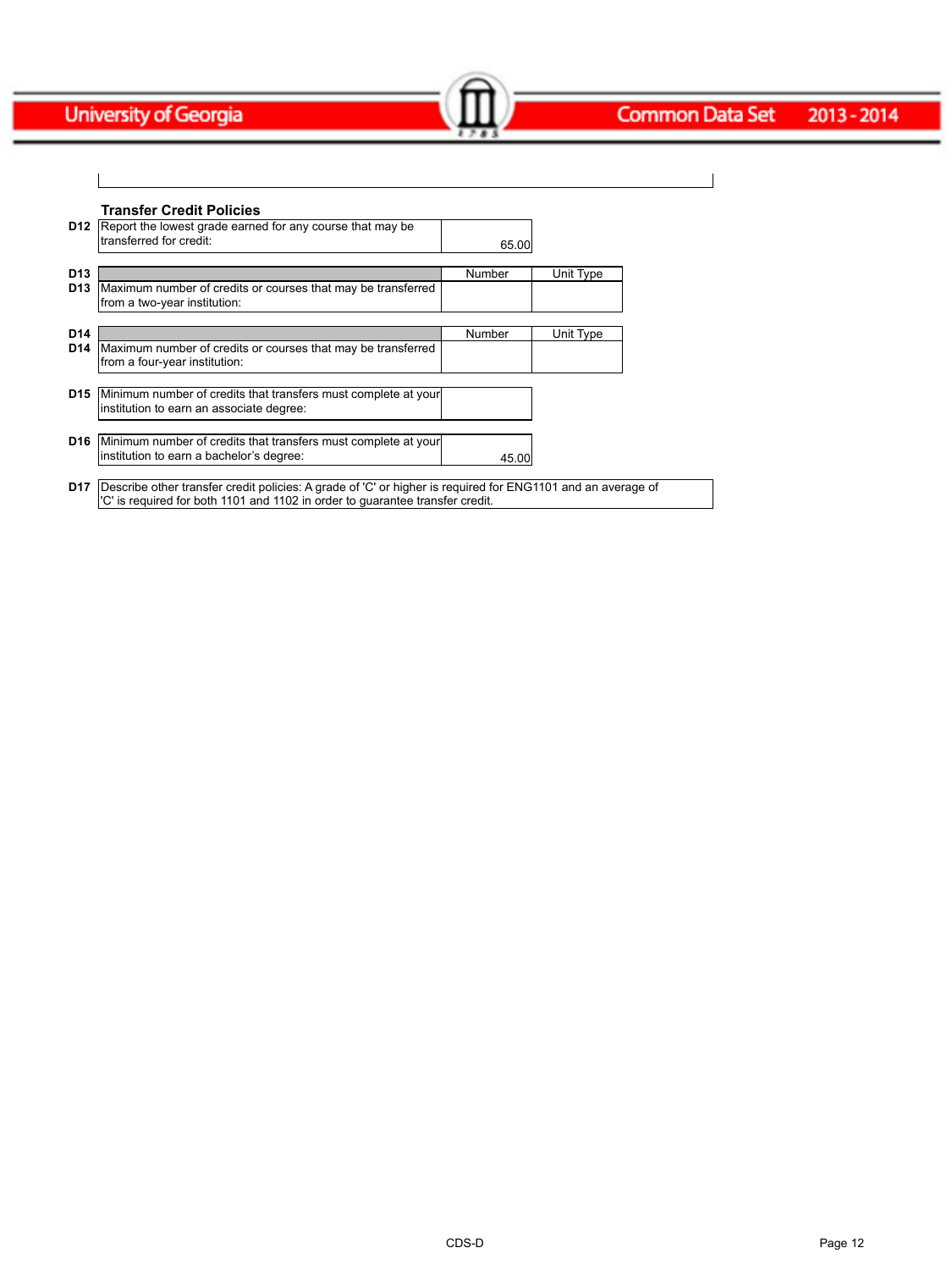

## **E. ACADEMIC OFFERINGS AND POLICIES**

Common Data Set 2013-2014

**E1 Special study options:** Identify those programs available at your institution. Refer to the glossary for

|                | definitions.                        |   |
|----------------|-------------------------------------|---|
| E <sub>1</sub> | Accelerated program                 | x |
| E <sub>1</sub> | Cooperative education program       | x |
| E <sub>1</sub> | Cross-registration                  | x |
| E <sub>1</sub> | Distance learning                   | x |
| E <sub>1</sub> | Double major                        | x |
| E <sub>1</sub> | Dual enrollment                     | x |
| E <sub>1</sub> | English as a Second Language (ESL)  |   |
| E <sub>1</sub> | Exchange student program (domestic) | x |
| E <sub>1</sub> | External degree program             | x |
| E <sub>1</sub> | Honors Program                      | x |
| E <sub>1</sub> | Independent study                   | x |
| E1             | Internships                         | x |
| E <sub>1</sub> | Liberal arts/career combination     | x |
| E <sub>1</sub> | Student-designed major              | x |
| E <sub>1</sub> | Study abroad                        | x |
| E <sub>1</sub> | Teacher certification program       | x |
| E <sub>1</sub> | Weekend college                     |   |
| E <sub>1</sub> | Other (specify):                    |   |
|                |                                     |   |

### **E2 This question has been removed from the Common Data Set.**

### **E3 Areas in which all or most students are required to complete some course work**

|                | prior to graduation:                                                           |   |
|----------------|--------------------------------------------------------------------------------|---|
| E3             | Arts/fine arts                                                                 | x |
| E3             | Computer literacy                                                              | x |
| E3             | English (including composition)                                                | x |
| E3             | Foreign languages                                                              |   |
| E3             | Historv                                                                        | x |
| E3             | Humanities                                                                     | x |
| E3             | Mathematics                                                                    | x |
| E3             | Philosophy                                                                     |   |
| E3             | Sciences (biological or physical)                                              | x |
| E3             | Social science                                                                 | x |
| E <sub>3</sub> | Other (describe):                                                              | x |
|                | Environmental liberacy, cultural diversity, and one physical education credit. |   |

**Library Collections: The CDS Publishers will collect library data again when a new Academic Libraries Survey is in place.**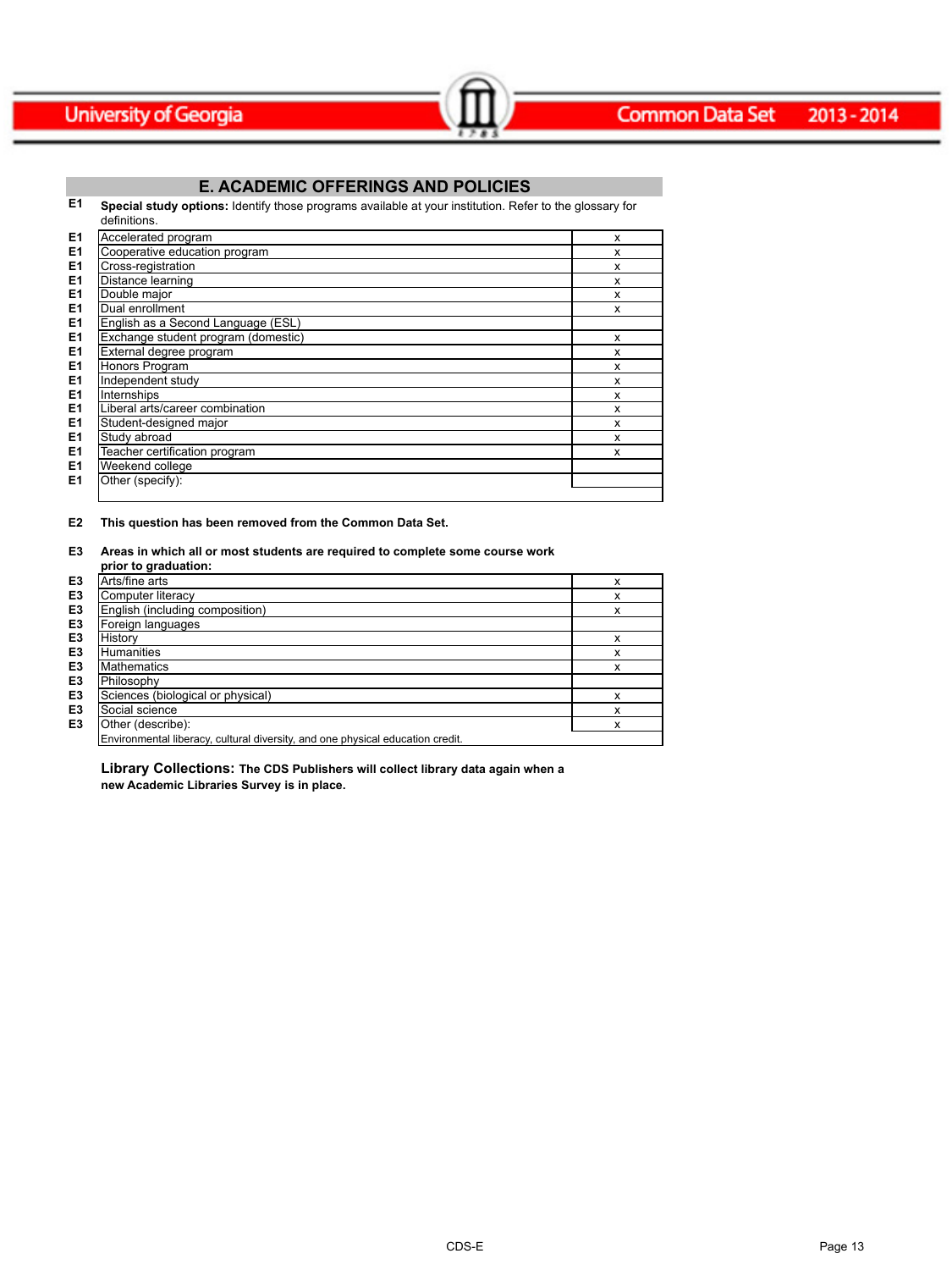## **F. STUDENT LIFE**

 $\sim$   $\sim$   $\sim$   $\sim$   $\sim$   $\sim$   $\sim$ 

**F1** Percentages of first-time, first-year (freshman) degree-seeking students and degree-seeking undergraduates enrolled in Fall 2013 who fit the following categories:

| F <sub>1</sub> |                                                                                                                        | First-time, first-year<br>(freshman) students | Undergraduates |
|----------------|------------------------------------------------------------------------------------------------------------------------|-----------------------------------------------|----------------|
| F <sub>1</sub> | Percent who are from out of state (exclude<br>linternational/nonresident aliens from the numerator and<br>denominator) | 11%                                           | 8%             |
| F <sub>1</sub> | Percent of men who join fraternities                                                                                   | 21%                                           | 22%            |
| F <sub>1</sub> | Percent of women who join sororities                                                                                   | 11%                                           | 29%            |
| F <sub>1</sub> | Percent who live in college-owned, -operated, or -                                                                     |                                               |                |
|                | affiliated housing                                                                                                     | 98%                                           | 28%            |
| F <sub>1</sub> | Percent who live off campus or commute                                                                                 | 2%                                            | 72%            |
| F <sub>1</sub> | Percent of students age 25 and older                                                                                   | 0%                                            | 4%             |
| F <sub>1</sub> | Average age of full-time students                                                                                      | 18                                            | 20             |
| F <sub>1</sub> | Average age of all students (full- and part-time)                                                                      | 18I                                           | 21             |

**F2 Activities offered** Identify those programs available at your institution.

| F <sub>2</sub> | <b>Campus Ministries</b>           | X |
|----------------|------------------------------------|---|
| F <sub>2</sub> | Choral groups                      | X |
| F <sub>2</sub> | Concert band                       | x |
| F <sub>2</sub> | Dance                              | x |
| F <sub>2</sub> | Drama/theater                      | X |
| F <sub>2</sub> | International Student Organization | x |
| F <sub>2</sub> | Jazz band                          | x |
| F <sub>2</sub> | Literary magazine                  | x |
| F <sub>2</sub> | Marching band                      | x |
| F <sub>2</sub> | Model UN                           | X |
| F <sub>2</sub> | Music ensembles                    | X |
| F <sub>2</sub> | Musical theater                    | X |
| F <sub>2</sub> | Opera                              | x |
| F <sub>2</sub> | Pep band                           | X |
| F <sub>2</sub> | Radio station                      | X |
| F <sub>2</sub> | Student government                 | x |
| F <sub>2</sub> | Student newspaper                  | x |
| F <sub>2</sub> | Student-run film society           | x |
| F <sub>2</sub> | Symphony orchestra                 | X |
| F <sub>2</sub> | Television station                 | x |
| F2             | Yearbook                           | X |

**F3 ROTC** (program offered in cooperation with Reserve Officers' Training Corps)

| F <sub>3</sub> |                                      | On Campus | At Cooperating<br>Institution | Name of Cooperating Institution |
|----------------|--------------------------------------|-----------|-------------------------------|---------------------------------|
| F3             | Army ROTC is offered:                |           |                               |                                 |
| F <sub>3</sub> | Naval ROTC is offered:               |           |                               |                                 |
|                | <b>F3</b> Air Force ROTC is offered: |           |                               |                                 |

**F4 Housing:** Check all types of college-owned, -operated, or -affiliated housing available for undergraduates at your institution.

| F4 | Coed dorms                                    | x |
|----|-----------------------------------------------|---|
| F4 | Men's dorms                                   |   |
| F4 | Women's dorms                                 | x |
| F4 | Apartments for married students               | x |
| F4 | Apartments for single students                | x |
| F4 | Special housing for disabled<br>students      | x |
| F4 | Special housing for international<br>students | x |
| F4 | Fraternity/sorority housing                   | x |
| F4 | Cooperative housing                           |   |
| F4 | Theme housing                                 | x |
| F4 | Wellness housing                              |   |
| F4 | Other housing options (specify):              | x |
|    | Honors and Language focused dorms             |   |
|    |                                               |   |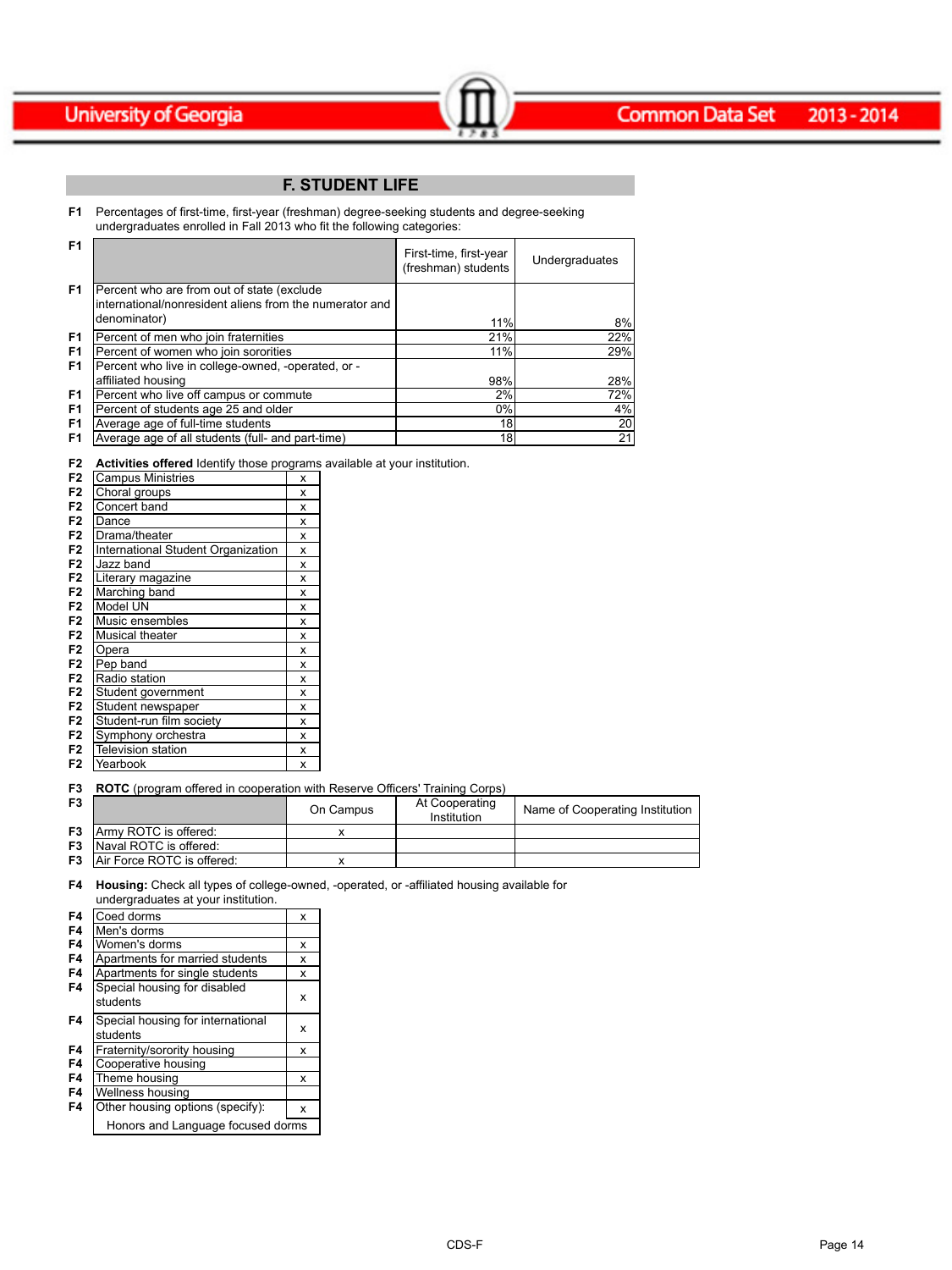x



## **G. ANNUAL EXPENSES**

Common Data Set 2013-2014

**G0** Please provide the URL of your institution's net price calculator:

**Provide 2014-2015 academic year costs of attendance for the following categories that are applicable to your institution.**

Aug-14 Check here if your institution's 2014-2015 academic year costs of attendance are not available at this time and provide an approximate date (i.e., month/day) when your institution's final 2014-2015 academic year costs of attendance will be available:

**G1 Undergraduate full-time tuition, required fees, room and board List the typical tuition, required fees, and room and board for a full-time undergraduate student for the FULL 2014-2015 academic year (30 semester or 45 quarter hours for institutions that derive annual tuition by multiplying credit hour cost by number of credits). A full academic year refers to the period of time generally extending from September to June; usually equated to two semesters, two trimesters, three quarters, or the period covered by a four-one-four plan. Room and board is defined as double occupancy and 19 meals per week or the maximum meal plan. Required fees include only charges that all full-time students must pay that are not included in tuition (e.g., registration, health, or activity fees.) Do not include optional fees (e.g., parking, laboratory use).**

| G <sub>1</sub> |                                                                    | First-Year | Undergraduates |           |
|----------------|--------------------------------------------------------------------|------------|----------------|-----------|
| G1             | <b>PRIVATE INSTITUTIONS</b>                                        |            |                |           |
|                | Tuition:                                                           |            |                |           |
| G1             | <b>PUBLIC INSTITUTIONS</b>                                         |            |                |           |
|                | Tuition:                                                           |            |                |           |
|                | In-district                                                        | \$8,590    | \$8,590        |           |
| G1             | <b>PUBLIC INSTITUTIONS</b>                                         |            |                |           |
|                | In-state (out-of-district):                                        |            |                |           |
| G1             | <b>PUBLIC INSTITUTIONS</b>                                         |            |                |           |
|                | Out-of-state:                                                      | \$26,800   | \$26,800       |           |
| G1             | NONRESIDENT ALIENS                                                 |            |                |           |
|                | Tuition:                                                           |            |                |           |
|                |                                                                    |            |                |           |
| G <sub>1</sub> | <b>REQUIRED FEES:</b>                                              | \$2,246    | \$2,246        |           |
|                |                                                                    |            |                |           |
| G1             | ROOM AND BOARD:                                                    |            |                |           |
|                | (on-campus)                                                        | \$9,246    | \$9,246        |           |
| G1             | <b>ROOM ONLY:</b>                                                  |            |                |           |
|                | (on-campus)                                                        |            |                |           |
| G <sub>1</sub> | <b>BOARD ONLY:</b>                                                 |            |                |           |
|                | (on-campus meal plan)                                              |            |                |           |
|                |                                                                    |            |                |           |
| G1             | Comprehensive tuition and room and board fee (if your college      |            |                |           |
|                | cannot provide separate tuition and room and board fees):          |            |                |           |
|                |                                                                    |            |                |           |
|                |                                                                    |            |                |           |
| G1             | Other:                                                             |            |                |           |
|                |                                                                    |            |                |           |
|                |                                                                    |            |                |           |
| G <sub>2</sub> |                                                                    |            | Minimum        | Maximum   |
| G <sub>2</sub> | Number of credits per term a student can take for the stated full- |            |                |           |
|                | ltime tuition                                                      |            | 12             |           |
|                |                                                                    |            |                |           |
| G <sub>3</sub> |                                                                    |            | Yes            | <b>No</b> |
| G <sub>3</sub> | Do tuition and fees vary by year of study (e.g., sophomore,        |            |                |           |
|                | junior, senior)?                                                   |            |                | X         |
|                |                                                                    |            |                |           |
| G4             |                                                                    |            | Yes            | No        |
| G4             | Do tuition and fees vary by undergraduate instructional            |            |                |           |
|                | program?                                                           |            |                |           |
|                |                                                                    |            |                |           |
| G4             |                                                                    |            | %              |           |
|                |                                                                    |            |                |           |
| G4             | If yes, what percentage of full-time undergraduates pay more       |            |                |           |
|                | than the tuition and fees reported in G1?                          |            |                |           |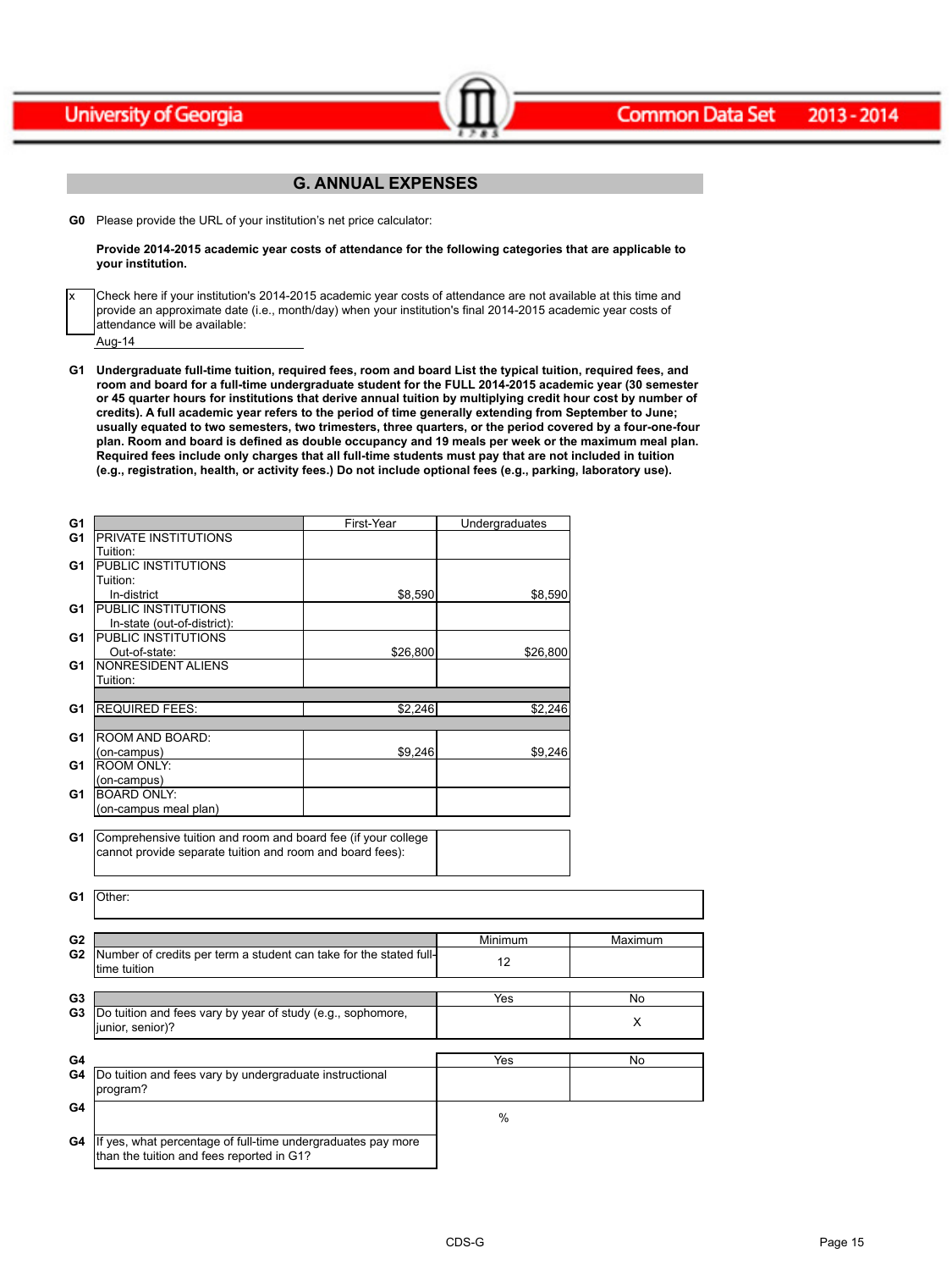### **Common Data Set** 2013-2014

**G5** Provide the estimated expenses for a typical full-time undergraduate student:

| G5 |                                        | Residents | Commuters        | Commuters            |
|----|----------------------------------------|-----------|------------------|----------------------|
|    |                                        |           | (living at home) | (not living at home) |
| G5 | Books and supplies                     | \$800     | \$800            | \$800                |
| G5 | Room only                              |           |                  | \$5,012              |
| G5 | Board only                             |           |                  | \$2,422              |
| G5 | Room and board total (if your college  |           |                  |                      |
|    | cannot provide separate room and       |           |                  |                      |
|    | board figures for commuters not living |           |                  |                      |
|    | lat home):                             |           |                  |                      |
| G5 | Transportation                         | \$458     | \$840            | \$840                |
| G5 | Other expenses                         | \$1,340   | \$1,340          | \$1,340              |

Common Data Set 2013-2014

**G6** Undergraduate per-credit-hour charges (tuition only)

|    | <b>G6</b> IPRIVATE INSTITUTIONS: |  |
|----|----------------------------------|--|
| G6 | <b>IPUBLIC INSTITUTIONS</b>      |  |
|    | In-district:                     |  |
| G6 | <b>PUBLIC INSTITUTIONS</b>       |  |
|    | In-state (out-of-district):      |  |
| G6 | <b>PUBLIC INSTITUTIONS</b>       |  |
|    | Out-of-state:                    |  |
| G6 | <b>INONRESIDENT ALIENS:</b>      |  |
|    |                                  |  |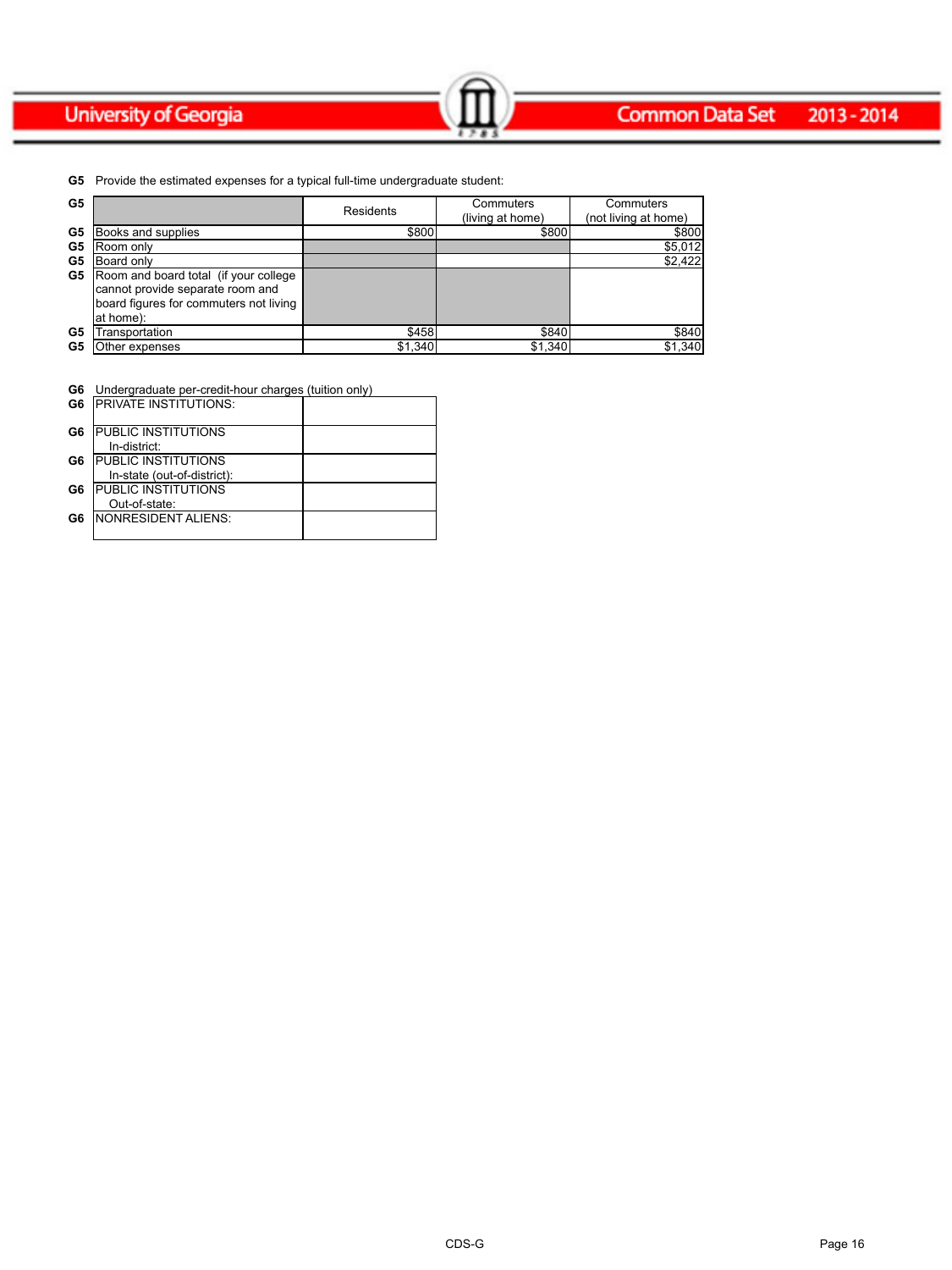### **H. FINANCIAL AID**

 $-\left( \mathbf{m}\right) -$ 

### **Aid Awarded to Enrolled Undergraduates**

Enter total dollar amounts awarded to enrolled full-time and less than full-time degree-seeking undergraduates (using the same cohort reported in CDS Question B1, "total degree-seeking" undergraduates) in the following categories. (Note: If the data being reported are final figures for the 2012-2013 academic year (see the next item below), use the 2012-2013 academic year's CDS Question B1 cohort.) Include aid awarded to international students (i.e., those not qualifying for federal aid). Aid that is non-need-based but that was used to meet need should be reported in the need-based aid columns. (For a suggested order of precedence in assigning categories of aid to cover need, see the entry for "non-need-based scholarship or grant aid" on the last page of the definitions section.)

| H <sub>1</sub> |                                                                                                 | 2013-2014<br>estimated | 2012-2013<br>final |
|----------------|-------------------------------------------------------------------------------------------------|------------------------|--------------------|
| H <sub>1</sub> | Indicate the academic year for which data are reported for items H1, H2,<br>IH2A, and H6 below: |                        |                    |

**H3** Which needs-analysis methodology does your institution use in awarding institutional aid?

| H <sub>3</sub> | IFederal methodology (FM)      |  |
|----------------|--------------------------------|--|
| H <sub>3</sub> | Institutional methodology (IM) |  |
| H <sub>3</sub> | <b>IBoth FM and IM</b>         |  |

| H1             |                                                                                                       | Need-based \$      | Non-need-based                                |
|----------------|-------------------------------------------------------------------------------------------------------|--------------------|-----------------------------------------------|
|                |                                                                                                       | (Include non-need- | \$<br>(Exclude non-                           |
|                |                                                                                                       |                    | based aid used to meet need-based aid used to |
|                |                                                                                                       | need.)             | meet need.)                                   |
| H1             | <b>Scholarships/Grants</b>                                                                            |                    |                                               |
| H1             | Federal                                                                                               | \$27,269,633       | \$193,760                                     |
| H1             | State (i.e., all states, not only the state in which your institution is located)                     |                    |                                               |
|                |                                                                                                       | \$43,200,552       | \$77,293,777                                  |
| H1             | Institutional: Endowed scholarships, annual gifts and tuition funded grants,                          |                    |                                               |
|                | awarded by the college, excluding athletic aid and tuition waivers (which are                         |                    |                                               |
|                | reported below).                                                                                      | \$2,820,941        | \$3,696,170                                   |
| H1             | Scholarships/grants from external sources (e.g., Kiwanis, National Merit) not                         |                    |                                               |
|                | awarded by the college                                                                                | \$2,860,403        | \$2,521,708                                   |
| H1             | <b>Total Scholarships/Grants</b>                                                                      | \$76,151,529       | \$83,705,415                                  |
| H1             | Self-Help                                                                                             |                    |                                               |
| H1             | Student loans from all sources (excluding parent loans)                                               | \$45,032,801       | \$27,342,940                                  |
| H1             | Federal Work-Study                                                                                    | \$1,077,584        |                                               |
| H1             | State and other (e.g., institutional) work-study/employment (Note: Excludes                           |                    |                                               |
|                | Federal Work-Study captured above.)                                                                   |                    |                                               |
| H1             | <b>Total Self-Help</b>                                                                                | \$46,110,385       | \$27,342,940                                  |
| H1             | Other                                                                                                 |                    |                                               |
| H1             | Parent Loans                                                                                          | \$3,936,945        | \$9,504,173                                   |
| H1             | <b>Tuition Waivers</b>                                                                                |                    |                                               |
|                | Reporting is optional. Report tuition waivers in this row if you choose to report them. Do not report |                    |                                               |
|                | tuition waivers elsewhere.                                                                            | \$2,477,789        | \$7,404,138                                   |
| H <sub>1</sub> | Athletic Awards                                                                                       | \$2,355,844        | \$6,130,414]                                  |

**H2 Number of Enrolled Students Awarded Aid:** List the number of degree-seeking full-time and less-than-full-time undergraduates who applied for and were awarded financial aid from any source. **Aid that is non-need-based but that was used to meet need should be counted as need-based aid.** Numbers should reflect the cohort awarded the dollars reported in H1. Note: In the chart below, students may be counted in more than one row, and full-time freshmen should also be counted as full-time undergraduates.

| H <sub>2</sub> |                                                                                                          | <b>First-time</b><br><b>Full-time</b><br>Freshmen | <b>Full-time</b><br>Undergraduate<br>(Incl. Fresh.) | <b>Less Than</b><br><b>Full-time</b><br>Undergraduate |
|----------------|----------------------------------------------------------------------------------------------------------|---------------------------------------------------|-----------------------------------------------------|-------------------------------------------------------|
| H <sub>2</sub> | Number of degree-seeking undergraduate students (CDS<br>la)<br>Item B1 if reporting on Fall 2013 cohort) | 5.211                                             | 24.734                                              | 1.496                                                 |
| H <sub>2</sub> | Number of students in line a who applied for need-based<br>lb).<br>financial aid                         | 4.619                                             | 18.356                                              | 893                                                   |
| H <sub>2</sub> | Number of students in line <b>b</b> who were determined to have<br>lc)<br>financial need                 | 1.994                                             | 9.795                                               | 629                                                   |
| H <sub>2</sub> | $(d)$ Number of students in line $c$ who were awarded any<br>financial aid                               | 1.991                                             | 9.729                                               | 608                                                   |
| H <sub>2</sub> | Number of students in line <b>d</b> who were awarded any need-<br>le)<br>based scholarship or grant aid  | 1.958                                             | 8.911                                               | 473                                                   |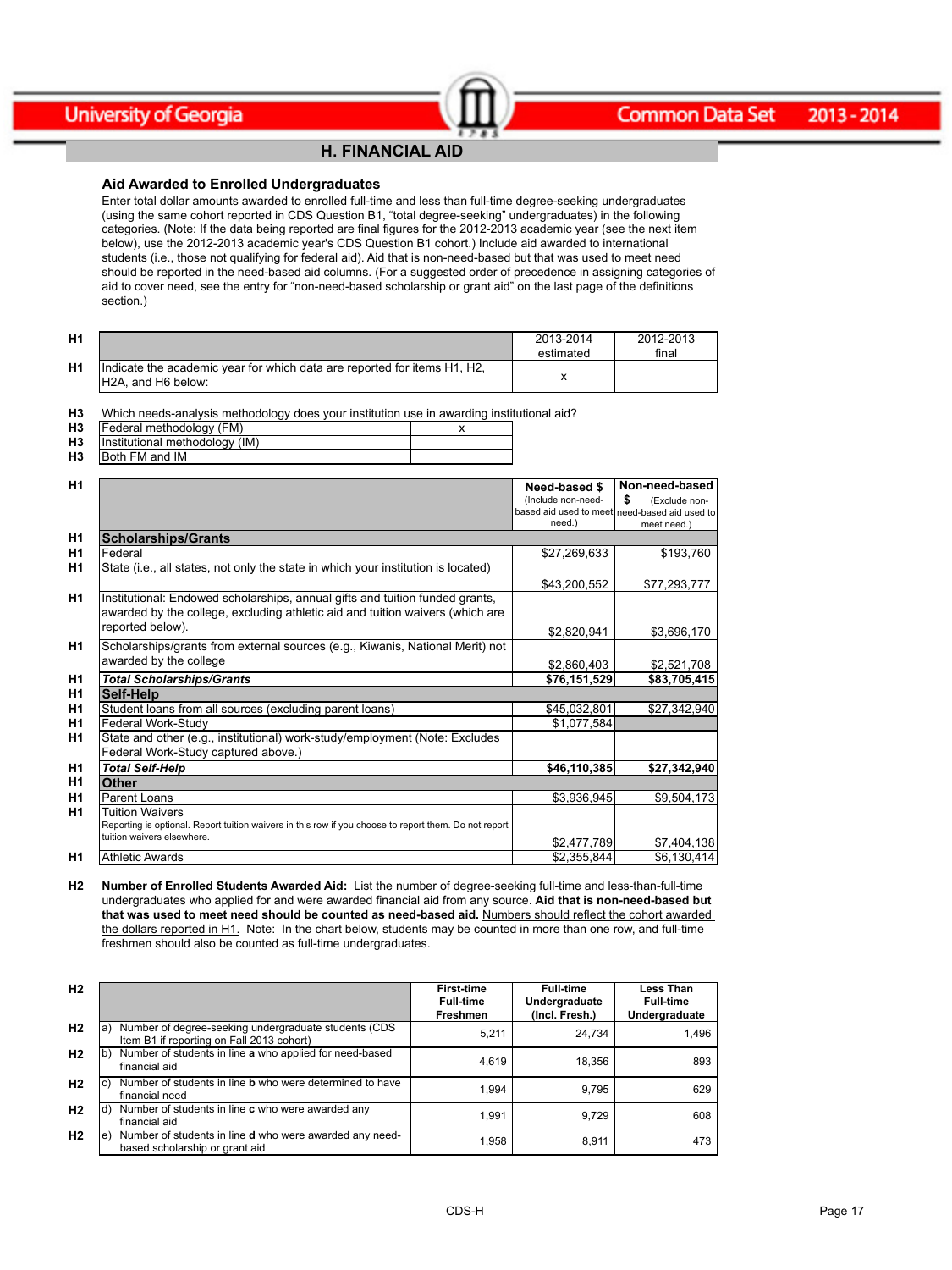| H2        |     | Number of students in line d who were awarded any need-<br>based self-help aid                                                                                                                                                                                                            | 1,245        | 6,869    | 513         |
|-----------|-----|-------------------------------------------------------------------------------------------------------------------------------------------------------------------------------------------------------------------------------------------------------------------------------------------|--------------|----------|-------------|
| H2        | Ig) | Number of students in line <b>d</b> who were awarded any non-<br>need-based scholarship or grant aid                                                                                                                                                                                      | 317          | 1,042    | 17          |
| H2        |     | Number of students in line <b>d</b> whose need was fully met<br>(exclude PLUS loans, unsubsidized loans, and private<br>alternative loans)                                                                                                                                                | 476          | 1,968    | 46          |
| H2        |     | On average, the percentage of need that was met of<br>students who were awarded any need-based aid. Exclude<br>any aid that was awarded in excess of need as well as any<br>resources that were awarded to replace EFC (PLUS loans,<br>unsubsidized loans, and private alternative loans) | 71.97%       | 65.96%   | 45.93%      |
| H2        |     | The average financial aid package of those in line <b>d</b> .<br>Exclude any resources that were awarded to replace EFC<br>(PLUS loans, unsubsidized loans, and private alternative<br>loans)                                                                                             | \$12,379     | \$11,169 | \$6,810     |
| H2        | lk) | Average need-based scholarship and grant award of those<br>in line e                                                                                                                                                                                                                      | \$<br>10,381 | \$8,854  | \$4,383     |
| H2        |     | Average need-based self-help award (excluding PLUS<br>loans, unsubsidized loans, and private alternative loans) of<br>those in line f                                                                                                                                                     | \$3,549      | \$4,368  | 4,061<br>\$ |
| <b>H2</b> |     | m) Average need-based loan (excluding PLUS loans,<br>unsubsidized loans, and private alternative loans) of those<br>in line f who were awarded a need-based loan                                                                                                                          | 3,405        | \$4,271  | 4,027<br>S. |

 $\sim$   $\sim$   $\sim$   $\sim$   $\sim$   $\sim$   $\sim$ 

**H2A Number of Enrolled Students Awarded Non-need-based Scholarships and Grants**: List the number of degreeseeking full-time and less-than-full-time undergraduates who had no financial need and who were awarded institutional non-need-based scholarship or grant aid. Numbers should reflect the cohort awarded the dollars reported in H1. Note: In the chart below, students may be counted in more than one row, and full-time freshmen should also be counted as full-time undergraduates.

| H2A               |     |                                                                                                                                                                                                                  | <b>First-time</b><br><b>Full-time</b><br>Freshmen | <b>Full-time</b><br>Undergrad<br>(Incl. Fresh.) | <b>Less Than</b><br><b>Full-time</b><br>Undergrad |
|-------------------|-----|------------------------------------------------------------------------------------------------------------------------------------------------------------------------------------------------------------------|---------------------------------------------------|-------------------------------------------------|---------------------------------------------------|
| H2A               |     | Number of students in line a who had no financial need and<br>who were awarded institutional non-need-based scholarship<br>or grant aid (exclude those who were awarded athletic<br>awards and tuition benefits) | 359                                               | 1.539                                           | 35                                                |
| H2A               | lo. | Average dollar amount of institutional non-need-based<br>scholarship and grant aid awarded to students in line n                                                                                                 | \$2,019                                           | \$2,079                                         | \$1,182                                           |
| $H2A$ $ p\rangle$ |     | Number of students in line a who were awarded an<br>institutional non-need-based athletic scholarship or grant                                                                                                   | 83                                                | 394                                             |                                                   |
| H2A  q            |     | Average dollar amount of institutional non-need-based<br>athletic scholarships and grants awarded to students in line<br>n                                                                                       | 15.765                                            | 15.271                                          | 12.641                                            |

**H3** Incorporated into H1 above.

**Note:** These are the graduates and loan types to include and exclude in order to fill out CDS H4, H4a, H5, and H5a.

Include: \* 2013 undergraduate class who graduated between July 1, 2012 and June 30, 2013 who started at your institution as first- time students and received a bachelor's degree between July 1, 2012 and June 30, 2013.

 \* only loans made to students who borrowed while enrolled at your institution.

\* co-signed loans.

Exclude: \* those who transferred in.

\* money borrowed at other institutions.

| H4  | Provide the percentage of the class (defined above) who borrowed at any time through any loan<br>programs (institutional, state, Federal Perkins, Federal Stafford Subsidized and Unsubsidized,<br>private loans that were certified by your institution, etc.; exclude parent loans). Include both<br>Federal Direct Student Loans and Federal Family Education Loans. |        |
|-----|-------------------------------------------------------------------------------------------------------------------------------------------------------------------------------------------------------------------------------------------------------------------------------------------------------------------------------------------------------------------------|--------|
|     |                                                                                                                                                                                                                                                                                                                                                                         | 48.25% |
| H4a |                                                                                                                                                                                                                                                                                                                                                                         |        |
|     | Provide the percentage of the class (defined above) who borrowed at any time through federal                                                                                                                                                                                                                                                                            |        |
|     | Iloan programs--Federal Perkins, Federal Stafford Subsidized and Unsubsidized. Include both                                                                                                                                                                                                                                                                             |        |
|     | Federal Direct Student Loans and Federal Family Education Loans. NOTE: exclude all                                                                                                                                                                                                                                                                                      |        |
|     | institutional, state, private alternative loans and parent loans.                                                                                                                                                                                                                                                                                                       | 47.65% |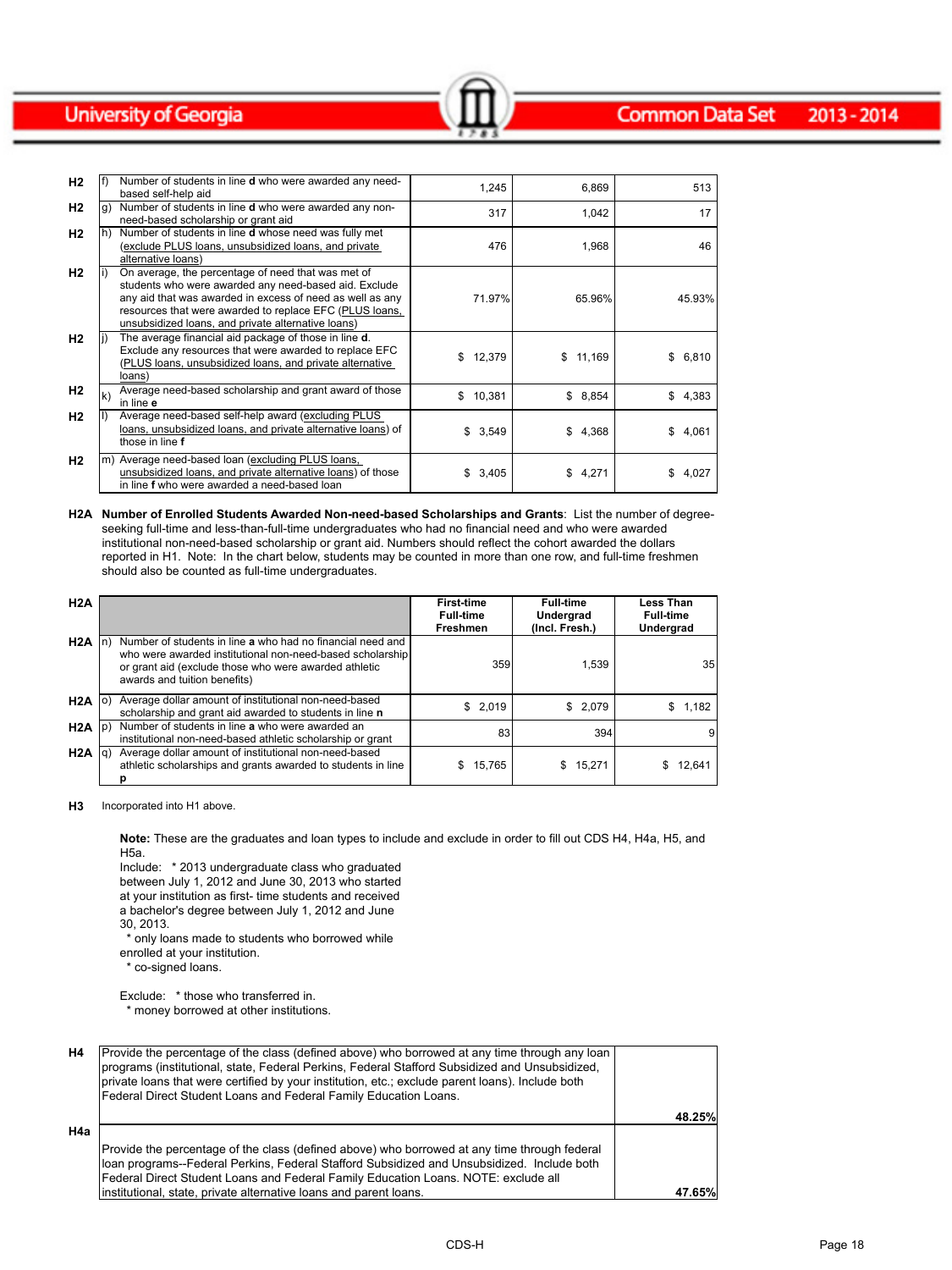| <b>H5</b> | Report the average per-undergraduate-borrower cumulative principal borrowed of those in line                                                                                                                                                                                                                                                                                                   |          |
|-----------|------------------------------------------------------------------------------------------------------------------------------------------------------------------------------------------------------------------------------------------------------------------------------------------------------------------------------------------------------------------------------------------------|----------|
|           | IH4.                                                                                                                                                                                                                                                                                                                                                                                           | \$20,254 |
| H5a       | Report the average per-undergraduate-borrower cumulative principal borrowed, of those in H4a,<br>through federal loan programs--Federal Perkins, Federal Stafford Subsidized and Unsubsidized.<br>Include both Federal Direct Student Loans and Federal Family Education Loans. These are<br>listed in line H4a. NOTE: exclude all institutional, state, private alternative loans and exclude |          |
|           | Iparent Ioans.                                                                                                                                                                                                                                                                                                                                                                                 | \$19.155 |

 $\sim$   $\sim$   $\sim$   $\sim$   $\sim$   $\sim$   $\sim$ 

**Aid to Undergraduate Degree-seeking Nonresident Aliens** (Note: Report numbers and dollar amounts for the same academic year checked in item H1.)

| H6 Indicate your institution's policy regarding institutional scholarship and grant aid for undergraduate degree-seeking |
|--------------------------------------------------------------------------------------------------------------------------|
| nonresident aliens:                                                                                                      |

| H6             | Institutional need-based scholarship or grant aid is available                                                                                                                                                                   |   |  |
|----------------|----------------------------------------------------------------------------------------------------------------------------------------------------------------------------------------------------------------------------------|---|--|
| H <sub>6</sub> | Institutional non-need-based scholarship or grant aid is available                                                                                                                                                               |   |  |
| H <sub>6</sub> | Institutional scholarship or grant aid is not available                                                                                                                                                                          | x |  |
| H <sub>6</sub> | If institutional financial aid is available for undergraduate degree-seeking nonresident aliens,<br>provide the number of undergraduate degree-seeking nonresident aliens who were awarded<br>Ineed-based or non-need-based aid: |   |  |
|                |                                                                                                                                                                                                                                  |   |  |
| H <sub>6</sub> | Average dollar amount of institutional financial aid awarded to undergraduate degree-seeking<br>Inonresident aliens:                                                                                                             |   |  |

| H6 | Total dollar amount of institutional financial aid awarded to undergraduate degree-seeking |  |
|----|--------------------------------------------------------------------------------------------|--|
|    | Inonresident aliens:                                                                       |  |

**H7** Check off all financial aid forms nonresident alien first-year financial aid applicants must submit:

| <b>H7</b> | Institution's own financial aid form              |  |
|-----------|---------------------------------------------------|--|
| <b>H7</b> | <b>ICSS/Financial Aid PROFILE</b>                 |  |
| <b>H7</b> | International Student's Financial Aid Application |  |
| <b>H7</b> | International Student's Certification of Finances |  |
| <b>H7</b> | Other (specify):                                  |  |
|           |                                                   |  |

#### **Process for First-Year/Freshman Students**

| H8             | Check off all financial aid forms domestic first-year (freshman) financial aid applicants must submit: |  |
|----------------|--------------------------------------------------------------------------------------------------------|--|
| H <sub>8</sub> | <b>IFAFSA</b>                                                                                          |  |
| H <sub>8</sub> | Institution's own financial aid form                                                                   |  |
| H <sub>8</sub> | <b>ICSS/Financial Aid PROFILE</b>                                                                      |  |
| H <sub>8</sub> | State aid form                                                                                         |  |
| H <sub>8</sub> | Noncustodial PROFILE                                                                                   |  |
| H <sub>8</sub> | Business/Farm Supplement                                                                               |  |
| H8             | Other (specify):                                                                                       |  |
|                |                                                                                                        |  |

| Н9 | Indicate filing dates for first-year (freshman) students:                              |     |
|----|----------------------------------------------------------------------------------------|-----|
| H9 | Priority date for filing required financial aid forms:                                 | 3/1 |
| H9 | Deadline for filing required financial aid forms:                                      |     |
| H9 | No deadline for filing required forms (applications processed on a rolling<br>(basis): |     |

**H10 H10** a) **H10** Yes No **H10** b) Students notified on a rolling basis:<br> **H10** If yes, starting date: 5/15 **If yes, starting date:** Indicate notification dates for first-year (freshman) students (answer a or b): a) Students notified on or about (date):

**H11** Indicate reply dates:

|                 | muluutu luuli uutus.                      |                        |  |
|-----------------|-------------------------------------------|------------------------|--|
|                 | <b>H11</b> Students must reply by (date): |                        |  |
| H <sub>11</sub> | lor within                                | weeks of notification. |  |
|                 |                                           |                        |  |

## **Types of Aid Available**

Please check off all types of aid available to undergraduates at your institution:

**H12** Loans

| <b>H12 FEDERAL DIRECT STUDENT LOAN PROGRAM (DIRECT LOAN)</b> |  |
|--------------------------------------------------------------|--|
| <b>H12</b> Direct Subsidized Stafford Loans                  |  |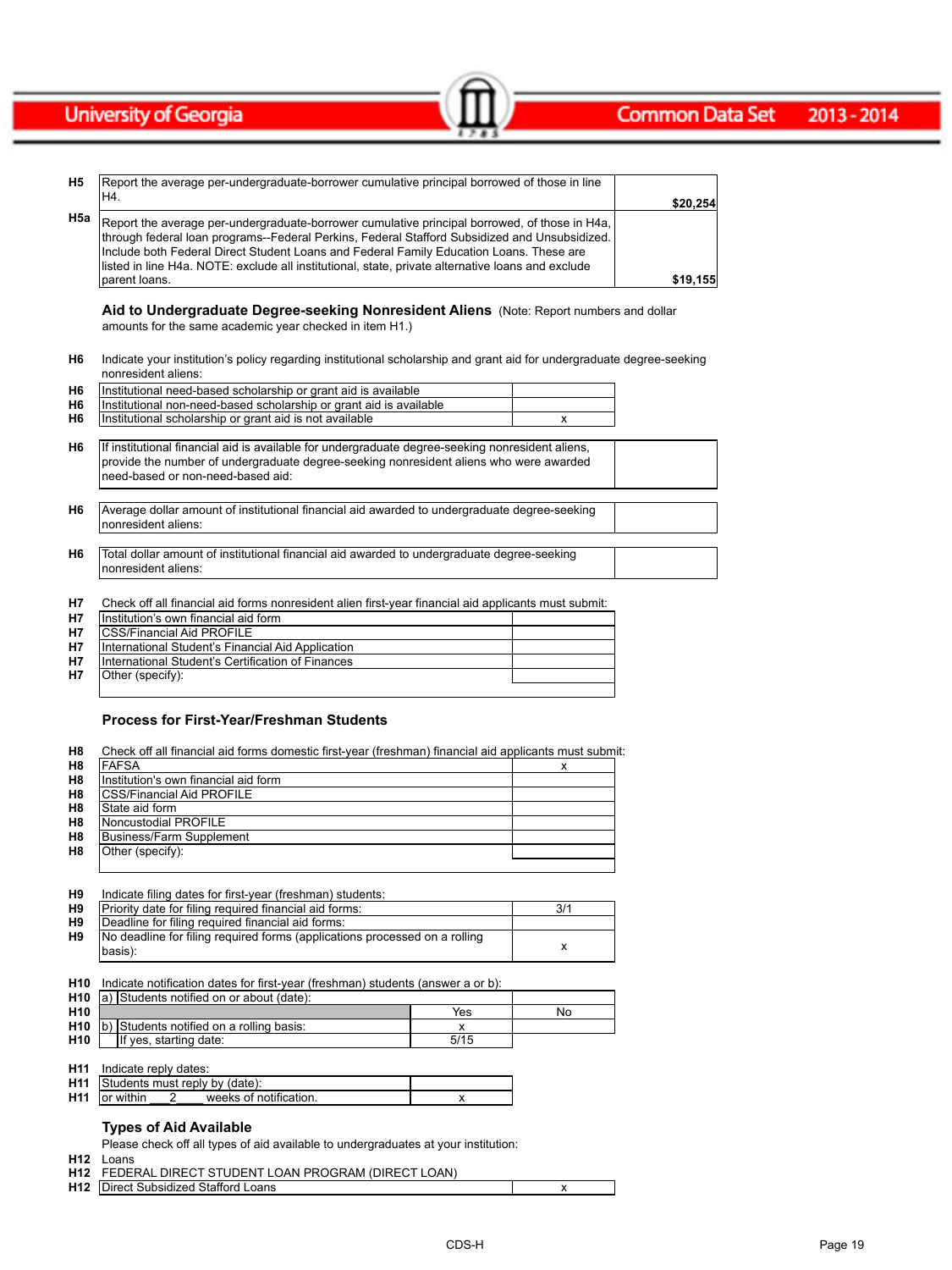#### **Common Data Set** 2013-2014

| H12 | Direct Unsubsidized Stafford Loans                           |  |
|-----|--------------------------------------------------------------|--|
|     | <b>H12</b>   Direct PLUS Loans                               |  |
|     |                                                              |  |
|     | <b>H12</b>   Federal Perkins Loans                           |  |
|     | <b>H12</b>   Federal Nursing Loans                           |  |
|     | <b>H12</b> State Loans                                       |  |
|     | <b>H12</b> College/university loans from institutional funds |  |
|     | $H12$ Other (specify):                                       |  |
|     |                                                              |  |

Common Data Set 2013-2014

#### **H13** Scholarships and Grants

| H <sub>13</sub> | NEED-BASED:                                                          |   |
|-----------------|----------------------------------------------------------------------|---|
| H <sub>13</sub> | <b>Federal Pell</b>                                                  | х |
| H <sub>13</sub> | <b>ISEOG</b>                                                         | х |
| H <sub>13</sub> | State scholarships/grants                                            | X |
| H <sub>13</sub> | Private scholarships                                                 | x |
| H <sub>13</sub> | College/university scholarship or grant aid from institutional funds | x |
| H <sub>13</sub> | United Negro College Fund                                            |   |
| H <sub>13</sub> | <b>Federal Nursing Scholarship</b>                                   |   |
| H <sub>13</sub> | Other (specify):                                                     |   |
|                 |                                                                      |   |

#### **H14** Check off criteria used in awarding institutional aid. Check all that apply.

| H <sub>14</sub> |                          | Non-Need Based | Need-Based |
|-----------------|--------------------------|----------------|------------|
| H <sub>14</sub> | Academics                | x              |            |
| H <sub>14</sub> | Alumni affiliation       |                |            |
| H <sub>14</sub> | ıArt                     |                |            |
| H <sub>14</sub> | <b>Athletics</b>         | x              |            |
| H <sub>14</sub> | Job skills               |                |            |
| H <sub>14</sub> | <b>IROTC</b>             | x              |            |
| H <sub>14</sub> | Leadership               |                |            |
| H <sub>14</sub> | Minority status          |                |            |
| H <sub>14</sub> | Music/drama              |                |            |
| H <sub>14</sub> | Religious affiliation    |                |            |
| H <sub>14</sub> | State/district residency | x              |            |

**H15**

If your institution has recently implemented any major financial aid policy, program, or initiative to make your institution more affordable to incoming students such as replacing loans with grants, or waiving costs for families below a certain income level please provide details below: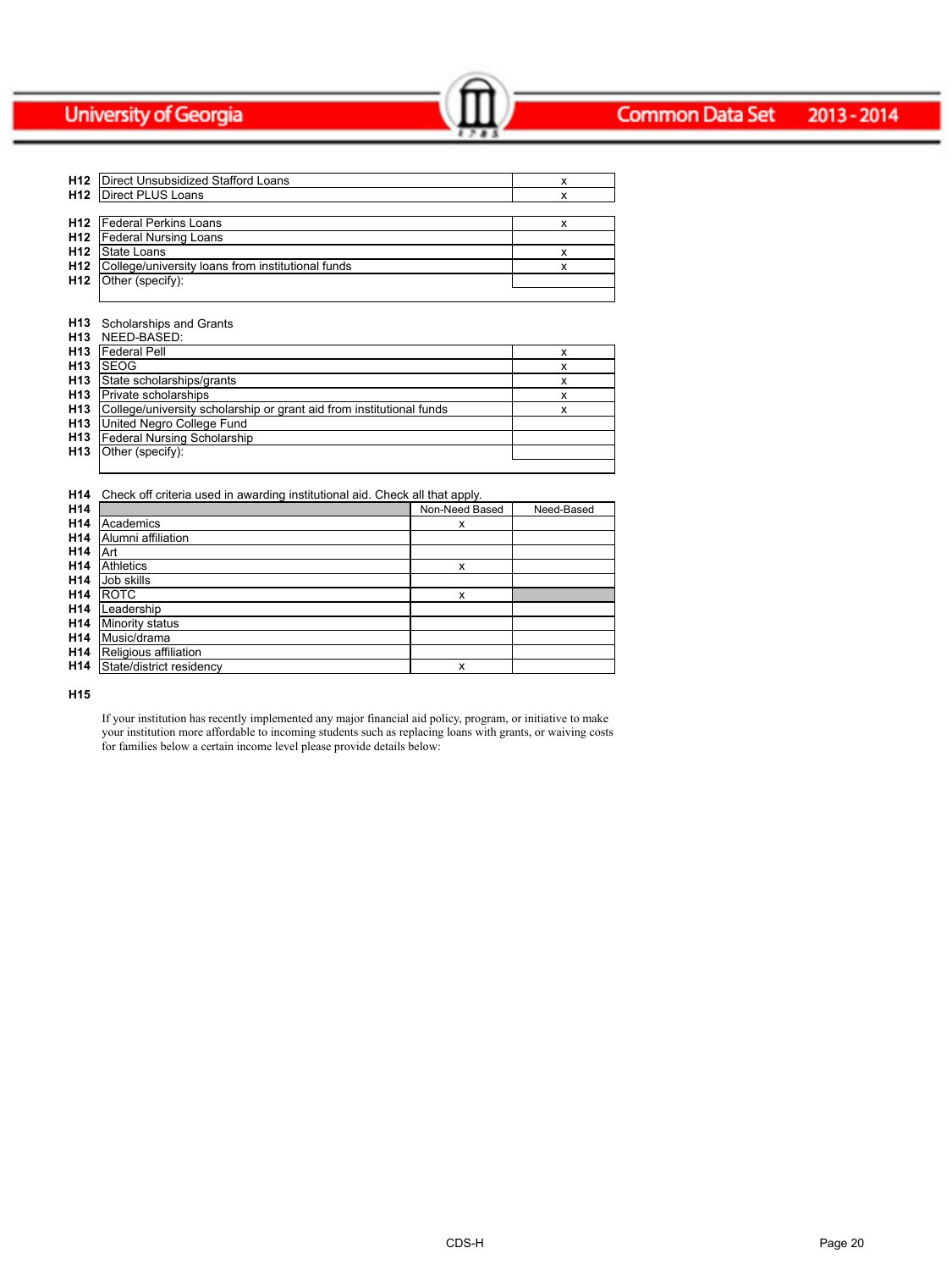

**I1**



## **I. INSTRUCTIONAL FACULTY AND CLASS SIZE**

 $\sim$   $\sim$   $\sim$   $\sim$   $\sim$   $\sim$   $\sim$ 

**Please report the number of instructional faculty members in each category for Fall 2013. Include faculty who are on your institution's payroll on the census date your institution uses for IPEDS/AAUP.**

The following definition of full-time instructional faculty is used by the American Association of University Professors (AAUP) in its annual Faculty Compensation Survey (the part time definitions are not used by AAUP). Instructional Faculty is defined as those members of the instructional-research staff whose major regular assignment is instruction, including those with released time for research. Use the chart below to determine inclusions and exclusions:

|                                                                                                                                                                                                                                         | Full-time | Part-time                                                                          |
|-----------------------------------------------------------------------------------------------------------------------------------------------------------------------------------------------------------------------------------------|-----------|------------------------------------------------------------------------------------|
| (a) instructional faculty in preclinical and clinical medicine, faculty who are not paid (e.g., those<br>who donate their services or are in the military), or research-only faculty, post-doctoral fellows,<br>or pre-doctoral fellows | Exclude   | Include only if<br>they teach one<br>lor more non-<br>Iclinical credit<br>Icourses |
| (b) administrative officers with titles such as dean of students, librarian, registrar, coach, and<br>the like, even though they may devote part of their time to classroom instruction and may have<br>faculty status                  | Exclude   | Include if they<br>teach one or<br>more non-<br>clinical credit<br>Icourses        |
| (c) other administrators/staff who teach one or more non-clinical credit courses even though<br>they do not have faculty status                                                                                                         | Exclude   | Include                                                                            |
| (d) undergraduate or graduate students who assist in the instruction of courses, but have titles<br>such as teaching assistant, teaching fellow, and the like                                                                           | Exclude   | Exclude                                                                            |
| (e) faculty on sabbatical or leave with pay                                                                                                                                                                                             | Include   | Exclude                                                                            |
| (f) faculty on leave without pay                                                                                                                                                                                                        | Exclude   | Exclude                                                                            |
| (q) replacement faculty for faculty on sabbatical leave or leave with pay                                                                                                                                                               | Exclude   | Include                                                                            |

*Full-time instructional faculty:* faculty employed on a full-time basis for instruction (including those with released time for research)

*Part-time instructional faculty:* Adjuncts and other instructors being paid solely for part-time classroom instruction. Also includes full-time faculty teaching less than two semesters, three quarters, two trimesters, or two four-month sessions. Employees who are not considered full-time instructional faculty but who teach one or more non-clinical credit courses may be counted as parttime faculty.

*Minority faculty: includes faculty who designate themselves as Black, non-Hispanic; American Indian or Alaska Native; Asian, Native Hawaiian or other Pacific Islander, or Hispanic.* 

*Doctorate: includes such degrees as Doctor of Philosophy, Doctor of Education, Doctor of Juridical Science, and Doctor of Public Health in any field such as arts, sciences, education, engineering, business, and public administration. Also includes terminal degrees formerly designated as "first professional," including dentistry (DDS or DMD), medicine (MD), optometry (OD), osteopathic medicine (DO), pharmacy (DPharm or BPharm), podiatric medicine (DPM), veterinary medicine (DVM), chiropractic (DC or DCM), or law (JD).*

*Terminal degree:* the highest degree in a field: example, M. Arch (architecture) and MFA (master of fine arts).

| 11           |    |                                                                       | Full-Time | Part-Time | Total           |
|--------------|----|-----------------------------------------------------------------------|-----------|-----------|-----------------|
| $\mathsf{I}$ | a. | Total number of instructional faculty                                 | 1892      | 336       | 2228            |
| $\mathsf{I}$ |    | Total number who are members of minority groups                       | 389       | 46        | 435             |
| $\mathsf{I}$ | C) | Total number who are women                                            | 713       | 150       | 863             |
| $\mathsf{I}$ | ď  | Total number who are men                                              | 1179      | 186       | 1365            |
| $\mathbf{I}$ | e. | Total number who are nonresident aliens (international)               | 294       | 29        | 323             |
|              |    | Total number with doctorate, or other terminal degree                 |           |           |                 |
| $\mathbf{I}$ |    |                                                                       | 1778      | 223       | 2001            |
|              | g) | Total number whose highest degree is a master's but not a terminal    |           |           |                 |
| $\mathsf{I}$ |    | master's                                                              | 108       | 99        | 207             |
| $\mathbf{I}$ |    | Total number whose highest degree is a bachelor's                     | 6         | 14        | 20 <sub>l</sub> |
|              |    | Total number whose highest degree is unknown or other (Note: Items f, |           |           |                 |
| $\mathsf{I}$ |    | g, h, and i must sum up to item a.)                                   |           |           |                 |
|              |    | Total number in stand-alone graduate/ professional programs in which  |           |           |                 |
| $\mathsf{I}$ |    | faculty teach virtually only graduate-level students                  | 225       | 21        | 246             |

#### **I2 Student to Faculty Ratio**

Report the Fall 2013 ratio of full-time equivalent students (full-time plus 1/3 part time) to full-time equivalent instructional faculty (full time plus 1/3 part time). In the ratio calculations, exclude both faculty and students in standalone graduate or professional programs such as medicine, law, veterinary, dentistry, social work, business, or public health in which faculty teach virtually only graduate-level students. Do not count undergraduate or graduate student teaching assistants as faculty.

| 12 | 2013 Student to Faculty<br>iFall.<br>ratio | `7lto . | l(based<br>on |         | 30.803 students |
|----|--------------------------------------------|---------|---------------|---------|-----------------|
|    |                                            |         | and           | $- - -$ | ੇIfacult∨.      |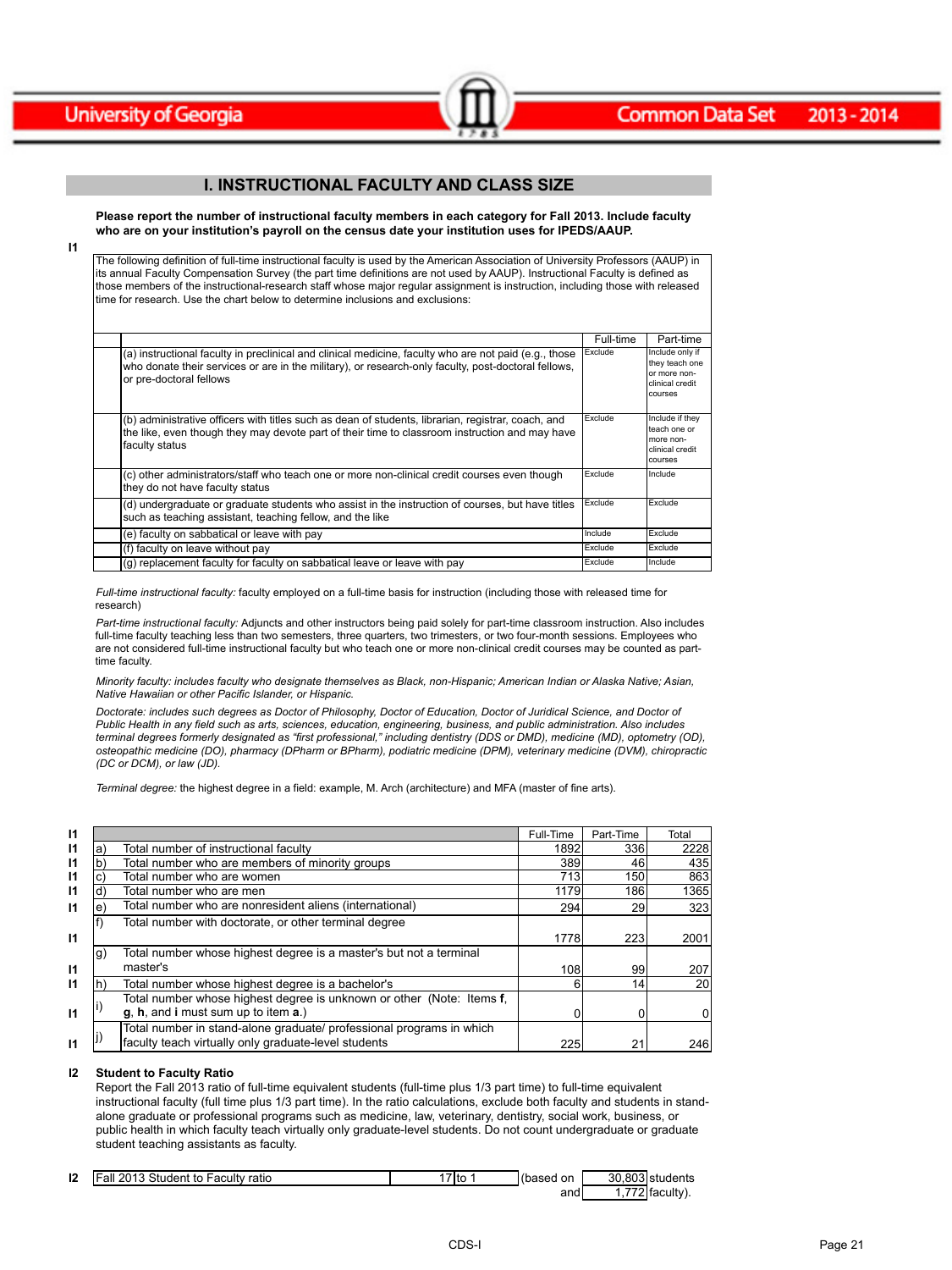#### **I3 Undergraduate Class Size**

In the table below, please use the following definitions to report information about the size of classes and class sections offered in the Fall 2013 term.

*Class Sections:* A class section is an organized course offered for credit, identified by discipline and number, meeting at a stated time or times in a classroom or similar setting, and not a subsection such as a laboratory or discussion session. Undergraduate class sections are defined as any sections in which at least one degree-seeking undergraduate student is enrolled for credit. Exclude distance learning classes and noncredit classes and individual instruction such as dissertation or thesis research, music instruction, or one-to-one readings. Exclude students in independent study, co-operative programs, internships, foreign language taped tutor sessions, practicums, and all students in one-on-one classes. Each class section should be counted only once and should not be duplicated because of course catalog cross-listings.

Common Data Set 2013-2014

*Class Subsections:* A class subsection includes any subsection of a course, such as laboratory, recitation, and discussion subsections that are supplementary in nature and are scheduled to meet separately from the lecture portion of the course. Undergraduate subsections are defined as any subsections of courses in which degreeseeking undergraduate students enrolled for credit. As above, exclude noncredit classes and individual instruction such as dissertation or thesis research, music instruction, or one-to-one readings. Each class subsection should be counted only once and should not be duplicated because of cross-listings.

Using the above definitions, please report for each of the following class-size intervals the number of class sections and class subsections offered in Fall 2013. For example, a lecture class with 800 students who met at another time in 40 separate labs with 20 students should be counted once in the "100+" column in the class section column and 40 times under the "20-29" column of the class subsections table.

| 13 | Number of Class Sections with Undergraduates Enrolled |         |       |       |                                            |       |       |        |              |
|----|-------------------------------------------------------|---------|-------|-------|--------------------------------------------|-------|-------|--------|--------------|
| 13 |                                                       |         |       |       | Undergraduate Class Size (provide numbers) |       |       |        |              |
| 13 | <b>CLASS</b>                                          | $2-9$   | 10-19 | 20-29 | 30-39                                      | 40-49 | 50-99 | $100+$ | <b>Total</b> |
| 13 | <b>SECTIONS</b>                                       | 239     | 1270  | 1078  | 520                                        | 278   | 227   | 198    | 3810         |
|    |                                                       |         |       |       |                                            |       |       |        |              |
| 13 | <b>CLASS SUB-</b>                                     | $2 - 9$ | 10-19 | 20-29 | 30-39                                      | 40-49 | 50-99 | $100+$ | Total        |
| 13 | <b>SECTIONS</b>                                       |         |       |       |                                            |       |       |        |              |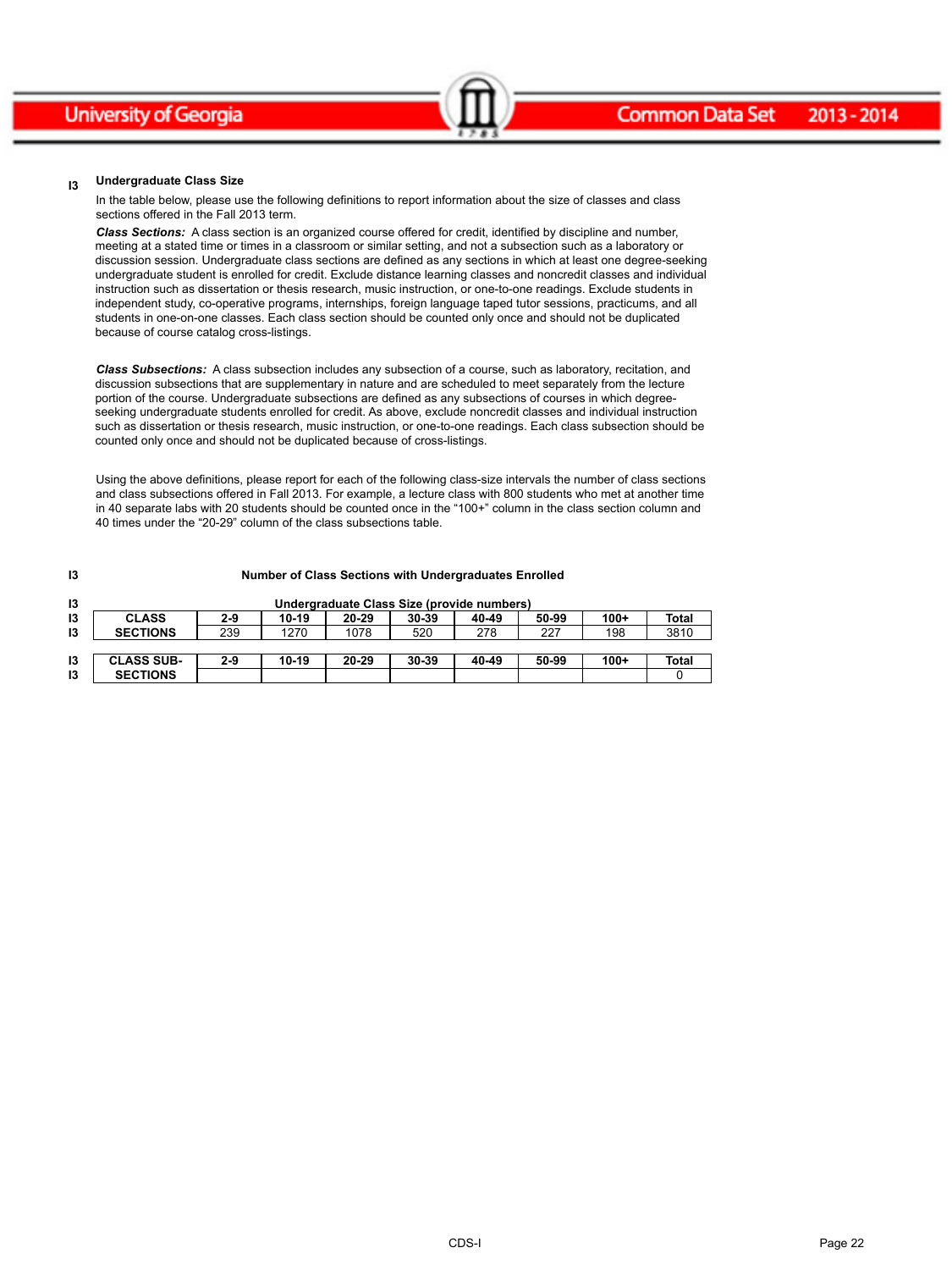



## **J. DEGREES CONFERRED**

Common Data Set 2013-2014

#### **J1 Degrees conferred between July 1, 2012 and June 30, 2013**

**J1** For each of the following discipline areas, provide the percentage of diplomas/certificates, associate, and bachelor's degrees and the percentage, use majors, not headcount (e.g., students with one degree but a double major will be represented twice). Calc from your institution's IPEDS Completions by using the sum of 1st and 2nd majors for each CIP code as the numerator and th by 1st Majors and the Grand Total by 2nd major as the denominator. If you prefer, you can compute the percentages using 1st

| J <sub>1</sub> | Category                                                                     | <b>Diploma/Certificates</b> | <b>Associate</b> | Bachelor's |
|----------------|------------------------------------------------------------------------------|-----------------------------|------------------|------------|
| J1             | Agriculture                                                                  |                             |                  | 3.41       |
| J <sub>1</sub> | Natural resources and conservation                                           |                             |                  | 1.51       |
| J <sub>1</sub> | Architecture                                                                 |                             |                  | 0.76       |
| J <sub>1</sub> | Area, ethnic, and gender studies                                             |                             |                  | 0.36       |
| J1             | Communication/journalism                                                     |                             |                  | 10.13      |
| J <sub>1</sub> | Communication technologies                                                   |                             |                  | 0.13       |
| J <sub>1</sub> | Computer and information sciences                                            |                             |                  | 0.71       |
| J <sub>1</sub> | Personal and culinary services                                               |                             |                  |            |
| J <sub>1</sub> | Education                                                                    |                             |                  | 5.79       |
| J <sub>1</sub> | Engineering                                                                  |                             |                  | 1.02       |
| J <sub>1</sub> | Engineering technologies                                                     |                             |                  |            |
| J <sub>1</sub> | Foreign languages, literatures, and linguistics                              |                             |                  | 3.29       |
| J1             | Family and consumer sciences                                                 |                             |                  | 4.06       |
| J <sub>1</sub> | Law/legal studies                                                            |                             |                  |            |
| J1             | English                                                                      |                             |                  | 2.50       |
| J1             | Liberal arts/general studies                                                 |                             |                  | 0.23       |
| J1             | Library science                                                              |                             |                  |            |
| J1             | Biological/life sciences                                                     |                             |                  | 8.60       |
| J1             | Mathematics and statistics                                                   |                             |                  | 0.90       |
| J1             | Military science and military technologies                                   |                             |                  |            |
| J <sub>1</sub> | Interdisciplinary studies                                                    |                             |                  | 2.17       |
| J <sub>1</sub> | Parks and recreation                                                         |                             |                  | 3.16       |
| J <sub>1</sub> | Philosophy and religious studies                                             |                             |                  | 0.58       |
| J <sub>1</sub> | Theology and religious vocations                                             |                             |                  |            |
| J <sub>1</sub> | Physical sciences                                                            |                             |                  | 1.25       |
| J <sub>1</sub> | Science technologies                                                         |                             |                  |            |
| J <sub>1</sub> | Psychology                                                                   |                             |                  | 7.07       |
| J <sub>1</sub> | Homeland Security, law enforcement, firefighting, and<br>protective services |                             |                  | 0.89       |
| J <sub>1</sub> | Public administration and social services                                    |                             |                  | 0.64       |
| J <sub>1</sub> | Social sciences                                                              |                             |                  | 9.90       |
| J <sub>1</sub> | Construction trades                                                          |                             |                  |            |
| J <sub>1</sub> | Mechanic and repair technologies                                             |                             |                  |            |
| J <sub>1</sub> | Precision production                                                         |                             |                  |            |
| J <sub>1</sub> | Transportation and materials moving                                          |                             |                  |            |
| J <sub>1</sub> | Visual and performing arts                                                   |                             |                  | 4.50       |
| J <sub>1</sub> | Health professions and related programs                                      |                             |                  | 4.18       |
| J <sub>1</sub> | Business/marketing                                                           |                             |                  | 20.02      |
| J <sub>1</sub> | History                                                                      |                             |                  | 2.24       |
| J <sub>1</sub> | Other                                                                        |                             |                  |            |
| J1             | TOTAL (should = 100%)                                                        | 0.00%                       | 0.00%            | 100%       |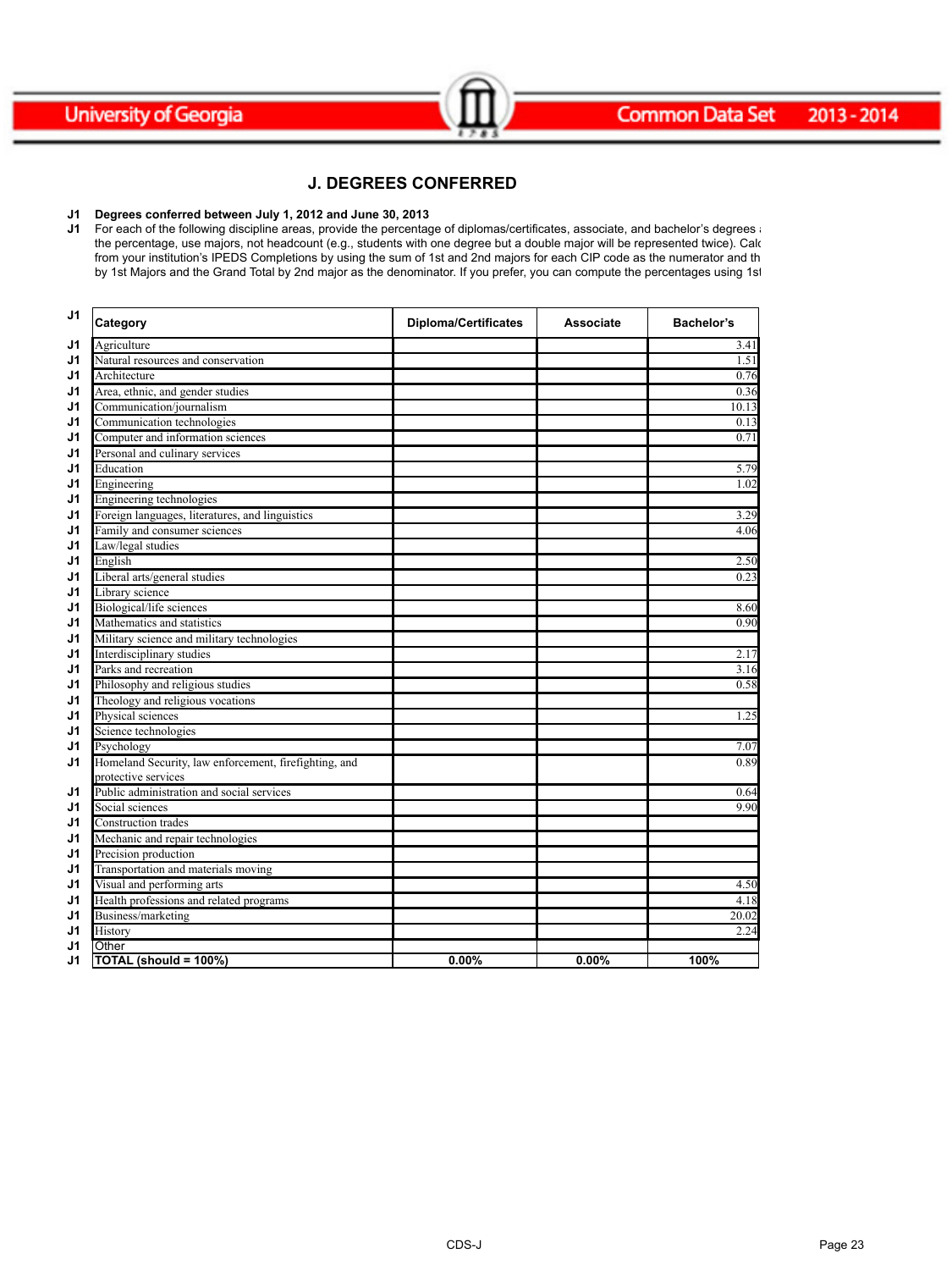Common Data Set 2013-2014

awarded. To determine culate the percentage ie sum of the Grand Total t majors only.

| CIP 2010 Categories to    |
|---------------------------|
| <b>Include</b>            |
| 1                         |
| $\overline{\overline{3}}$ |
| $\overline{4}$            |
| 5                         |
| 9                         |
| 10                        |
| $\overline{11}$           |
| 12                        |
| 13                        |
| $\overline{14}$           |
| 15                        |
| 16                        |
| 19                        |
| $\overline{22}$           |
| $\overline{23}$           |
| $\overline{24}$           |
| 25                        |
| 26                        |
| $\overline{27}$           |
| & 29<br>28                |
| $\overline{30}$           |
| $\frac{31}{2}$            |
| 38                        |
| 39                        |
| 40                        |
| 41                        |
| 42                        |
| 43                        |
| 44                        |
| 45                        |
| 46                        |
| 47                        |
| 48                        |
| 49                        |
| 50                        |
| 51                        |
| 52                        |
| 54                        |
|                           |
|                           |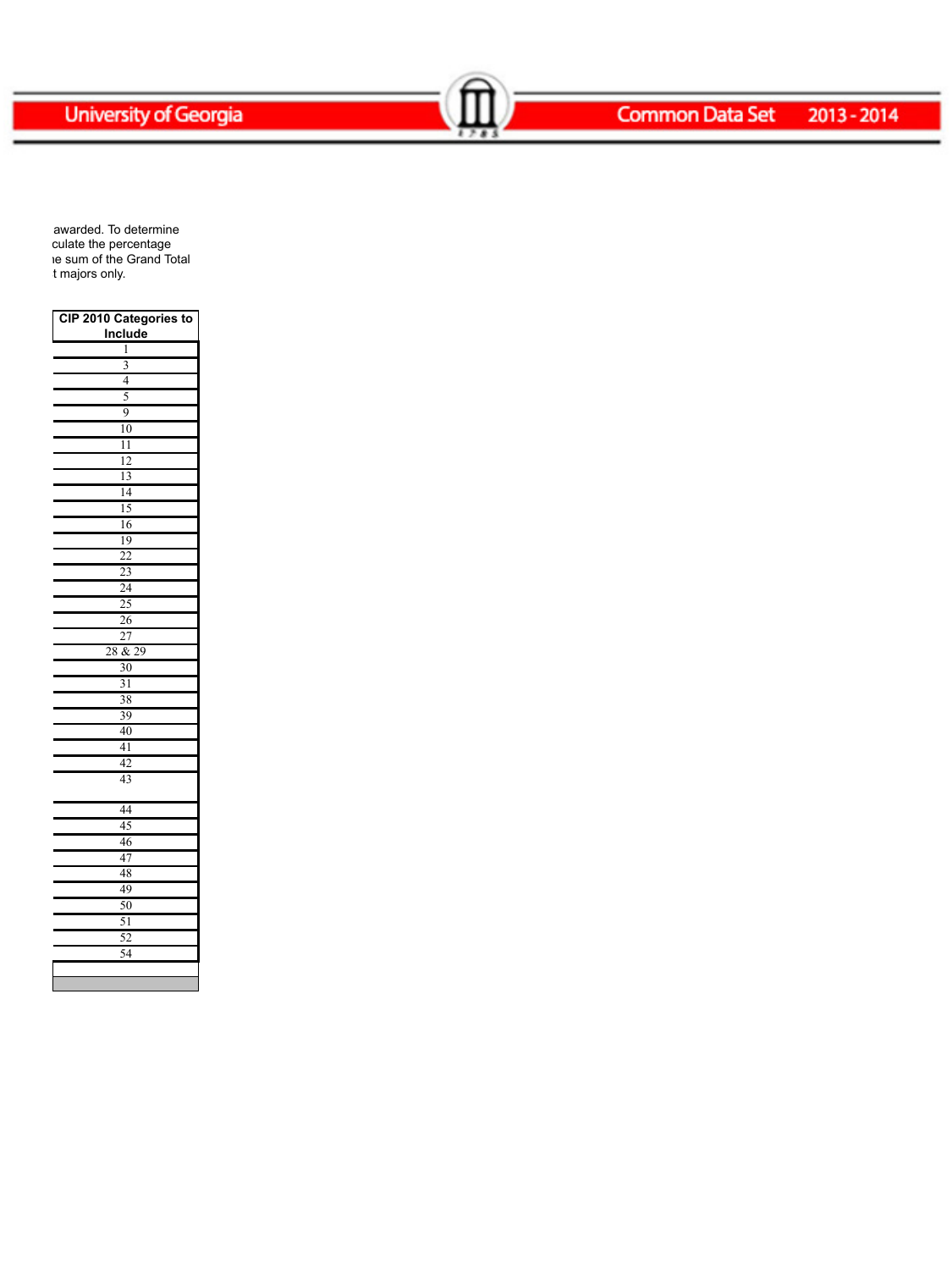### **Common Data Set Definitions**

Common Data Set 2013-2014

**All definitions related to the financial aid section appear at the end of the Definitions document.**

Items preceded by an asterisk (\*) represent definitions agreed to among publishers which do not appear on the CDS document but may be present on individual publishers' surveys.

**\* Academic advisement:** Plan under which each student is assigned to a faculty member or a trained adviser, who, through regular meetings, helps the student plan and implement immediate and long-term academic and vocational goals.

**Accelerated program:** Completion of a college program of study in fewer than the usual number of years, most often by attending summer sessions and carrying extra courses during the regular academic term**.**

**Admitted student:** Applicant who is offered admission to a degree-granting program at your institution. **\* Adult student services:** Admission assistance, support, orientation, and other services expressly for adults who have started college for the first time, or who are re-entering after a lapse of a few years.

**American Indian or Alaska Native:** A person having origins in any of the original peoples of North and South America (including Central America) and maintaining tribal affiliation or community attachment.

**Applicant (first-time, first year):** An individual who has fulfilled the institution's requirements to be considered for admission (including payment or waiving of the application fee, if any) and who has been notified of one of the following actions: admission, nonadmission, placement on waiting list, or application withdrawn (by applicant or institution).

**Application fee:** That amount of money that an institution charges for processing a student's application for acceptance. This amount is *not* creditable toward tuition and required fees, nor is it refundable if the student is not admitted to the institution.

**Asian:** A person having origins in any of the original peoples of the Far East, Southeast Asia, or the Indian subcontinent, including, for example, Cambodia, China, India, Japan, Korea, Malaysia, Pakistan, the Philippine Islands, Thailand, and Vietnam.

**Associate degree:** An award that normally requires at least two but less than four years of full-time equivalent college work.

**Bachelor's degree:** An award (baccalaureate or equivalent degree, as determined by the Secretary of the U.S. Department of Education) that normally requires at least four years but *not* more than five years of full-time equivalent college-level work. This includes ALL bachelor's degrees conferred in a five-year cooperative (work-study plan) program. (A cooperative plan provides for alternate class attendance and employment in business, industry, or government; thus, it allows students to combine actual work experience with their college studies.) Also, it includes bachelor's degrees in which the normal four years of work are completed in three years.

**Black or African American:** A person having origins in any of the black racial groups of Africa.

**Board (charges):** Assume average cost for 19 meals per week or the maximum meal plan.

**Books and supplies (costs):** Average cost of books and supplies. Do not include unusual costs for special groups of students (e.g., engineering or art majors), unless they constitute the majority of students at your institution. **Calendar system:** The method by which an institution structures most of its courses for the academic year. **Campus Ministry:** Religious student organizations (denominational or nondenominational) devoted to fostering religious life on college campuses. May also refer to Campus Crusade for Christ, an interdenominational Christian

organization.

**\* Career and placement services:** A range of services, including (often) the following: coordination of visits of employers to campus; aptitude and vocational testing; interest inventories, personal counseling; help in resume writing, interviewing, launching the job search; listings for those students desiring employment and those seeking permanent positions; establishment of a permanent reference folder; career resource materials. **Carnegie units:** One year of study or the equivalent in a secondary school subject.

**Certificate:** See **Postsecondary award, certificate, or diploma.**

**Class rank:** The relative numerical position of a student in his or her graduating class, calculated by the high school on the basis of grade-point average, whether weighted or unweighted.

**College-preparatory program:** Courses in academic subjects (English, history and social studies, foreign languages, mathematics, science, and the arts) that stress preparation for college or university study.

**Common Application:** The standard application form distributed by the National Association of Secondary School Principals for a large number of private colleges who are members of the Common Application Group.

**\* Community service program:** Referral center for students wishing to perform volunteer work in the community or participate in volunteer activities coordinated by academic departments.

**Commuter:** A student who lives off campus in housing that is not owned by, operated by, or affiliated with the college. This category includes students who commute from home and students who have moved to the area to attend college.

**Contact hour:** A unit of measure that represents an hour of scheduled instruction given to students. Also referred to as clock hour.

**Continuous basis (for program enrollment):** A calendar system classification that is used by institutions that enroll students at any time during the academic year. For example, a cosmetology school or a word processing school might allow students to enroll and begin studies at various times, with no requirement that classes begin on a certain date.

**Cooperative education program:** A program that provides for alternate class attendance and employment in business, industry, or government.

**Cooperative housing:** College-owned, -operated, or -affiliated housing in which students share room and board expenses and participate in household chores to reduce living expenses.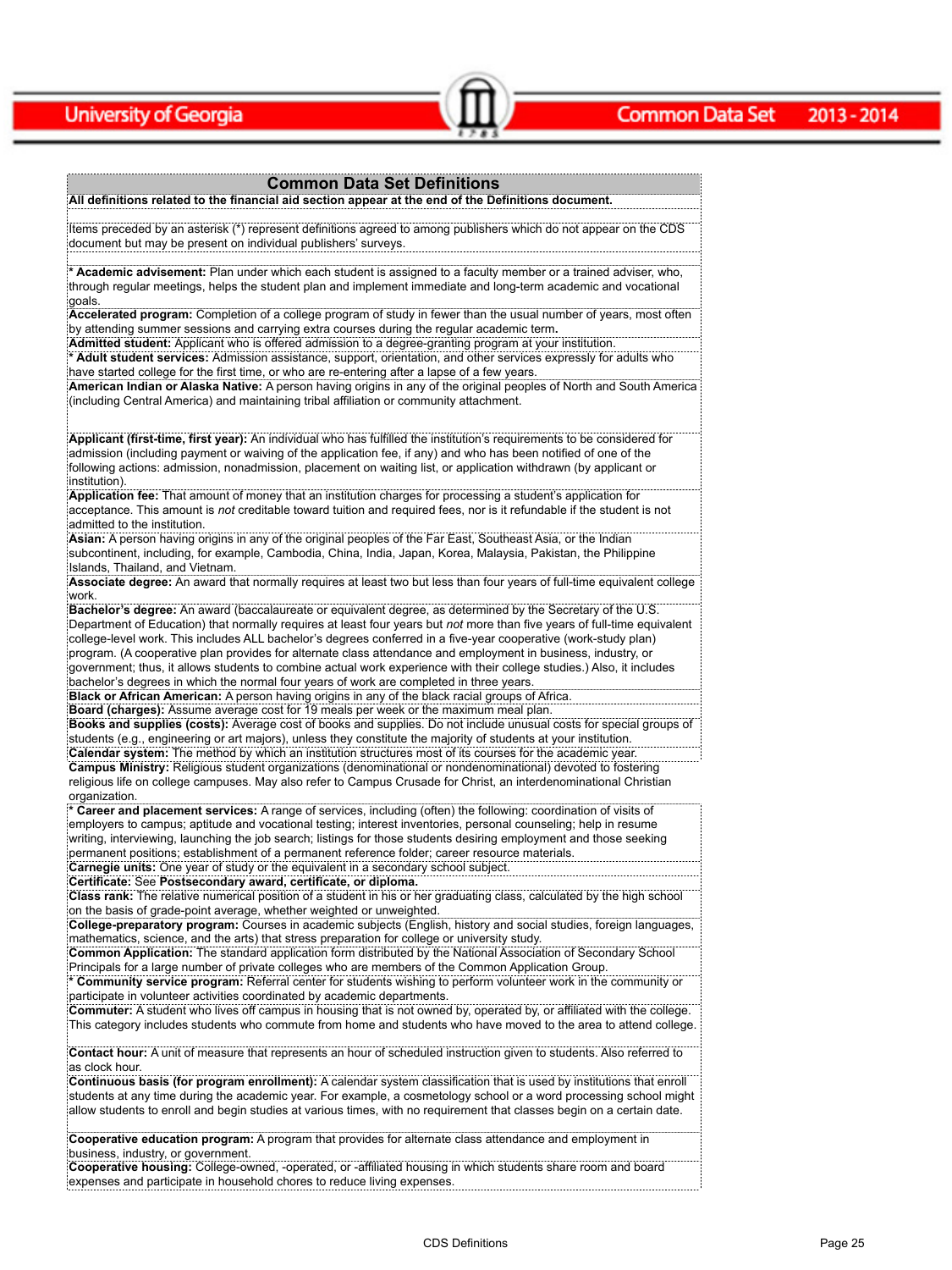**\* Counseling service:** Activities designed to assist students in making plans and decisions related to their education, career, or personal development.

 $\sim$   $\sim$   $\sim$   $\sim$   $\sim$   $\sim$   $\sim$ 

**Credit:** Recognition of attendance or performance in an instructional activity (course or program) that can be applied by a recipient toward the requirements for a degree, diploma, certificate, or other formal award.

**Credit course:** A course that, if successfully completed, can be applied toward the number of courses required for achieving a degree, diploma, certificate, or other formal award.

**Credit hour:** A unit of measure representing an hour (50 minutes) of instruction over a 15-week period in a semester or trimester system or a 10-week period in a quarter system. It is applied toward the total number of hours needed for completing the requirements of a degree, diploma, certificate, or other formal award.

**Cross-registration:** A system whereby students enrolled at one institution may take courses at another institution without having to apply to the second institution.

**Deferred admission:** The practice of permitting admitted students to postpone enrollment, usually for a period of one academic term or one year.

**Degree:** An award conferred by a college, university, or other postsecondary education institution as official recognition for the successful completion of a program of studies.

**Degree-seeking students:** Students enrolled in courses for credit who are recognized by the institution as seeking a degree or formal award. At the undergraduate level, this is intended to include students enrolled in vocational or occupational programs.

**Differs by program (calendar system):** A calendar system classification that is used by institutions that have occupational/vocational programs of varying length. These schools may enroll students at specific times depending on the program desired. For example, a school might offer a two-month program in January, March, May, September, and November; and a three-month program in January, April, and October.

**Diploma:** See **Postsecondary award, certificate, or diploma.**

**Distance learning:** An option for earning course credit at off-campus locations via cable television, internet, satellite classes, videotapes, correspondence courses, or other means.

**Doctor's degree-research/scholarship:** A Ph.D. or other doctor's degree that requires advanced work beyond the master's level, including the preparation and defense of a dissertation based on original research, or the planning and execution of an original project demonstrating substantial artistic or scholarly achievement. Some examples of this type of degree may include Ed.D., D.M.A., D.B.A., D.Sc., D.A., or D.M, and others, as designated by the awarding institution.

**Doctor's degree-professional practice:** A doctor's degree that is conferred upon completion of a program providing the knowledge and skills for the recognition, credential, or license required for professional practice. The degree is awarded after a period of study such that the total time to the degree, including both pre-professional and professional preparation, equals at least six full-time equivalent academic years. Some of these degrees were formerly classified as "first-professional" and may include: Chiropractic (D.C. or D.C.M.); Dentistry (D.D.S. or D.M.D.); Law (L.L.B. or J.D.); Medicine (M.D.); Optometry (O.D.); Osteopathic Medicine (D.O); Pharmacy (Pharm.D.); Podiatry (D.P.M., Pod.D., D.P.); or, Veterinary Medicine (D.V.M.), and others, as designated by the awarding institution.

**Doctor's degree-other:** A doctor's degree that does not meet the definition of a doctor's degree research/scholarship or a doctor's degree - professional practice.

**Double major:** Program in which students may complete two undergraduate programs of study simultaneously. **Dual enrollment:** A program through which high school students may enroll in college courses while still enrolled in high school. Students are not required to apply for admission to the college in order to participate.

**Early action plan:** An admission plan that allows students to apply and be notified of an admission decision well in advance of the regular notification dates. If admitted, the candidate is not committed to enroll; the student may reply to the offer under the college's regular reply policy.

**Early admission:** A policy under which students who have not completed high school are admitted and enroll full time in college, usually after completion of their junior year.

**Early decision plan:** A plan that permits students to apply and be notified of an admission decision (and financial aid offer if applicable) well in advance of the regular notification date. Applicants agree to accept an offer of admission and, if admitted, to withdraw their applications from other colleges. There are three possible decisions for early decision applicants: admitted, denied, or not admitted but forwarded for consideration with the regular applicant pool, without prejudice.

**English as a Second Language (ESL):** A course of study designed specifically for students whose native language is not English.

**Exchange student program-domestic:** Any arrangement between a student and a college that permits study for a semester or more at another college **in the United States** without extending the amount of time required for a degree. **See also Study abroad**.

**External degree program:** A program of study in which students earn credits toward a degree through independent study, college courses, proficiency examinations, and personal experience. External degree programs require minimal or no classroom attendance.

**Extracurricular activities (as admission factor):** Special consideration in the admissions process given for participation in both school and nonschool-related activities of interest to the college, such as clubs, hobbies, student government, athletics, performing arts, etc.

**First-time student:** A student attending any institution for the first time at the level enrolled. Includes students enrolled in the fall term who attended a postsecondary institution for the first time at the same level in the prior summer term. Also includes students who entered with advanced standing (college credit earned before graduation from high school).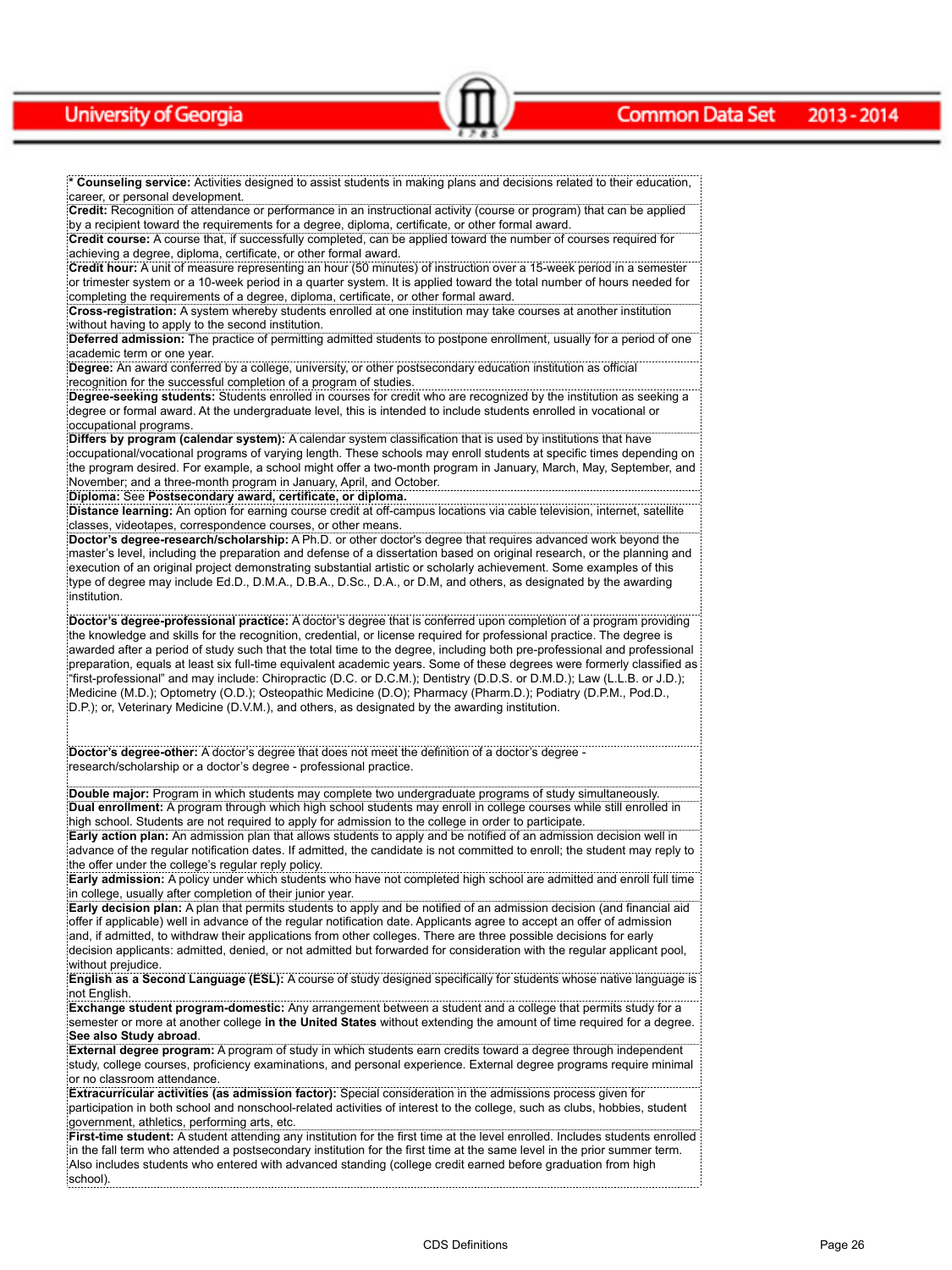#### **Common Data Set** 2013 - 2014

**First-time, first-year (freshman) student:** A student attending any institution for the first time at the undergraduate level. Includes students enrolled in the fall term who attended college for the first time in the prior summer term. Also includes students who entered with advanced standing (college credits earned before graduation from high school). **First-year student:** A student who has completed less than the equivalent of 1 full year of undergraduate work; that is, less than 30 semester hours (in a 120-hour degree program) or less than 900 contact hours. **Freshman:** A first-year undergraduate student.

 $\sim$   $\sim$   $\sim$   $\sim$   $\sim$   $\sim$   $\sim$ 

**\*Freshman/new student orientation:** Orientation addressing the academic, social, emotional, and intellectual issues involved in beginning college. May be a few hours or a few days in length; at some colleges, there is a fee. **Full-time student (undergraduate):** A student enrolled for 12 or more semester credits, 12 or more quarter credits, or 24 or more contact hours a week each term.

**Geographical residence (as admission factor):** Special consideration in the admission process given to students from a particular region, state, or country of residence.

**Grade-point average (academic high school GPA):** The sum of grade points a student has earned in secondary school divided by the number of courses taken. The most common system of assigning numbers to grades counts four points for an A, three points for a B, two points for a C, one point for a D, and no points for an E or F. Unweighted GPA's assign the same weight to each course. Weighting gives students additional points for their grades in advanced or honors courses.

**Graduate student:** A student who holds a bachelor's or equivalent, and is taking courses at the post-baccalaureate level

**\* Health services:** Free or low cost on-campus primary and preventive health care available to students.

**High school diploma or recognized equivalent:** A document certifying the successful completion of a prescribed secondary school program of studies, or the attainment of satisfactory scores on the Tests of General Educational Development (GED), or another state-specified examination.

**Hispanic or Latino:** A person of Mexican, Puerto Rican, Cuban, South or Central American, or other Spanish culture or origin, regardless of race.

**Honors program:** Any special program for very able students offering the opportunity for educational enrichment, independent study, acceleration, or some combination of these.

**Independent study:** Academic work chosen or designed by the student with the approval of the department concerned, under an instructor's supervision, and usually undertaken outside of the regular classroom structure. **In-state tuition:** The tuition charged by institutions to those students who meet the state's or institution's residency requirements.

**International student:** See **Nonresident alien.**

**International student group:** Student groups that facilitate cultural dialogue, support a diverse campus, assist international students in acclimation and creating a social network.

**Internship:** Any short-term, supervised work experience usually related to a student's major field, for which the student earns academic credit. The work can be full- or part-time, on- or off-campus, paid or unpaid.

**\* Learning center:** Center offering assistance through tutors, workshops, computer programs, or audiovisual equipment in reading, writing, math, and skills such as taking notes, managing time, taking tests.

**\* Legal services:** Free or low cost legal advice for a range of issues (personal and other).

**Liberal arts/career combination:** Program in which a student earns undergraduate degrees in two separate fields, one in a liberal arts major and the other in a professional or specialized major, whether on campus or through cross-registration.

**Master's degree:** An award that requires the successful completion of a program of study of generally one or two fulltime equivalent academic years of work beyond the bachelor's degree. Some of these degrees, such as those in Theology (M.Div., M.H.L./Rav) that were formerly classified as "first-professional", may require more than two full-time equivalent academic years of work.

**Minority affiliation (as admission factor):** Special consideration in the admission process for members of designated racial/ethnic minority groups.

**\* Minority student center:** Center with programs, activities, and/or services intended to enhance the college experience of students of color.

**Model United Nations:** A simulation activity focusing on conflict resolution, globalization, and diplomacy. Assuming roles as foreign ambassadors and "delegates," students conduct research, engage in debate, draft resolutions, and may participate in a national Model UN conference.

**Native Hawaiian or Other Pacific Islander:** A person having origins in any of the original peoples of Hawaii, Guam, Samoa, or other Pacific Islands.

**Nonresident alien:** A person who is not a citizen or national of the United States and who is in this country on a visa or temporary basis and does not have the right to remain indefinitely.

**\* On-campus day care:** Licensed day care for students' children (usually age 3 and up); usually for a fee. **Open admission:** Admission policy under which virtually all secondary school graduates or students with GED equivalency diplomas are admitted without regard to academic record, test scores, or other qualifications. **Other expenses (costs):** Include average costs for clothing, laundry, entertainment, medical (if not a required fee), and furnishings.

**Out-of-state tuition:** The tuition charged by institutions to those students who do not meet the institution's or state's residency requirements.

**Part-time student (undergraduate):** A student enrolled for fewer than 12 credits per semester or quarter, or fewer than 24 contact hours a week each term.

**\* Personal counseling**: One-on-one or group counseling with trained professionals for students who want to explore personal, educational, or vocational issues.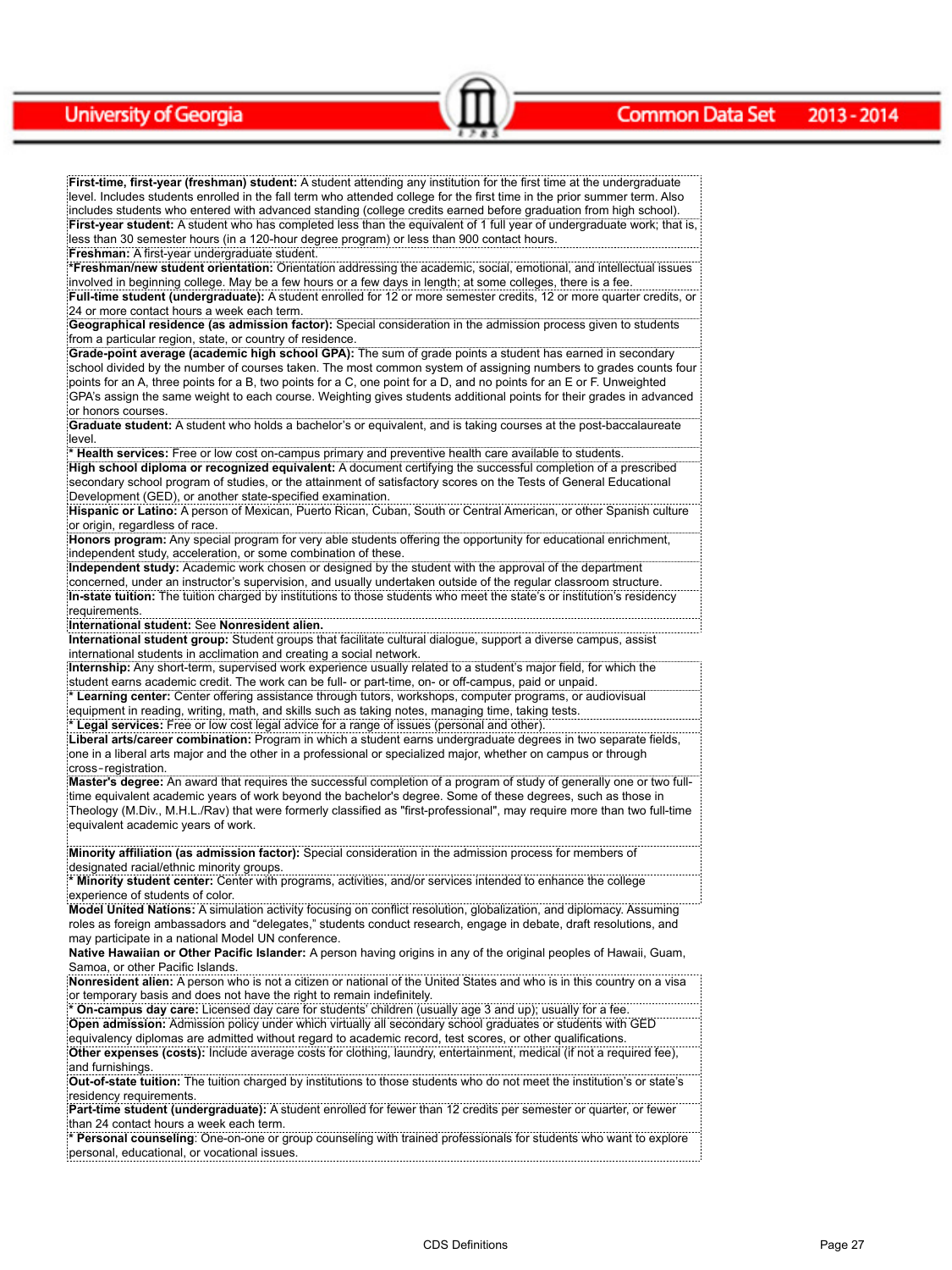**Post-baccalaureate certificate:** An award that requires completion of an organized program of study requiring 18 credit hours beyond the bachelor's; designed for persons who have completed a baccalaureate degree but do not meet the requirements of academic degrees carrying the title of master.

 $\sim$   $\sim$   $\sim$   $\sim$   $\sim$   $\sim$   $\sim$ 

**Post-master's certificate:** An award that requires completion of an organized program of study of 24 credit hours beyond the master's degree but does not meet the requirements of academic degrees at the doctoral level. **Postsecondary award, certificate, or diploma:** Includes the following three IPEDS definitions for postsecondary

awards, certificates, and diplomas of varying durations and credit/contact hour requirements— *Less Than 1 Academic Year:* Requires completion of an organized program of study at the postsecondary level (below the baccalaureate degree) in less than 1 academic year (2 semesters or 3 quarters) or in less than 900 contact hours by a student enrolled full-time.

*At Least 1 But Less Than 2 Academic Years:* Requires completion of an organized program of study at the postsecondary level (below the baccalaureate degree) in at least 1 but less than 2 full-time equivalent academic years, or designed for completion in at least 30 but less than 60 credit hours, or in at least 900 but less than 1,800 contact hours.

*At Least 2 But Less Than 4 Academic Years:* Requires completion of an organized program of study at the postsecondary level (below the baccalaureate degree) in at least 2 but less than 4 full-time equivalent academic years, or designed for completion in at least 60 but less than 120 credit hours, or in at least 1,800 but less than 3,600 contact hours.

**Private institution:** An educational institution controlled by a private individual(s) or by a nongovernmental agency, usually supported primarily by other than public funds, and operated by other than publicly elected or appointed officials.

**Private for-profit institution:** A private institution in which the individual(s) or agency in control receives compensation, other than wages, rent, or other expenses for the assumption of risk.

**Private nonprofit institution:** A private institution in which the individual(s) or agency in control receives no compensation, other than wages, rent, or other expenses for the assumption of risk. These include both independent nonprofit schools and those affiliated with a religious organization.

**Proprietary institution:** See **Private for-profit institution.**

**Public institution:** An educational institution whose programs and activities are operated by publicly elected or appointed school officials, and which is supported primarily by public funds.

**Quarter calendar system:** A calendar system in which the academic year consists of three sessions called quarters of about 12 weeks each. The range may be from 10 to 15 weeks. There may be an additional quarter in the summer. **Race/ethnicity:** Category used to describe groups to which individuals belong, identify with, or belong in the eyes of the community. The categories do not denote scientific definitions of anthropological origins. A person may be counted in only one group.

**Race/ethnicity unknown:** Category used to classify students or employees whose race/ethnicity is not known and whom institutions are unable to place in one of the specified racial/ethnic categories.

**Religious affiliation/commitment (as admission factor):** Special consideration given in the admission process for affiliation with a certain church or faith/religion, commitment to a religious vocation, or observance of certain religious tenets/lifestyle.

**\* Religious counseling:** One-on-one or group counseling with trained professionals for students who want to explore religious problems or issues.

**\* Remedial services:** Instructional courses designed for students deficient in the general competencies necessary for a regular postsecondary curriculum and educational setting.

**Required fees:** Fixed sum charged to students for items not covered by tuition and required of such a large proportion of all students that the student who does NOT pay is the exception. Do not include application fees or optional fees such as lab fees or parking fees.

**Resident alien or other eligible non-citizen:** A person who is not a citizen or national of the United States and who has been admitted as a legal immigrant for the purpose of obtaining permanent resident alien status (and who holds either an alien registration card [Form I-551 or I-151], a Temporary Resident Card [Form I-688], or an Arrival-Departure Record [Form I-94] with a notation that conveys legal immigrant status, such as Section 207 Refugee, Section 208 Asylee, Conditional Entrant Parolee or Cuban-Haitian).

**Room and board (charges)—on campus:** Assume double occupancy in institutional housing and 19 meals per week (or maximum meal plan).

**Secondary school record (as admission factor):** Information maintained by the secondary school that may include such things as the student's high school transcript, class rank, GPA, and teacher and counselor recommendations. **Semester calendar system:** A calendar system that consists of two semesters during the academic year with about 16 weeks for each semester of instruction. There may be an additional summer session.

**Student-designed major:** A program of study based on individual interests, designed with the assistance of an adviser.

**Study abroad:** Any arrangement by which a student completes part of the college program studying in another country. Can be at a campus abroad or through a cooperative agreement with some other U.S. college or an institution of another country.

**\* Summer session:** A summer session is shorter than a regular semester and not considered part of the academic year. It is not the third term of an institution operating on a trimester system or the fourth term of an institution operating on a quarter calendar system. The institution may have 2 or more sessions occurring in the summer months. Some schools, such as vocational and beauty schools, have year-round classes with no separate summer session.

**Talent/ability (as admission factor):** Special consideration given to students with demonstrated talent/abilities in areas of interest to the institution (e.g., sports, the arts, languages, etc.).

**Teacher certification program:** Program designed to prepare students to meet the requirements for certification as teachers in elementary, middle/junior high, and secondary schools.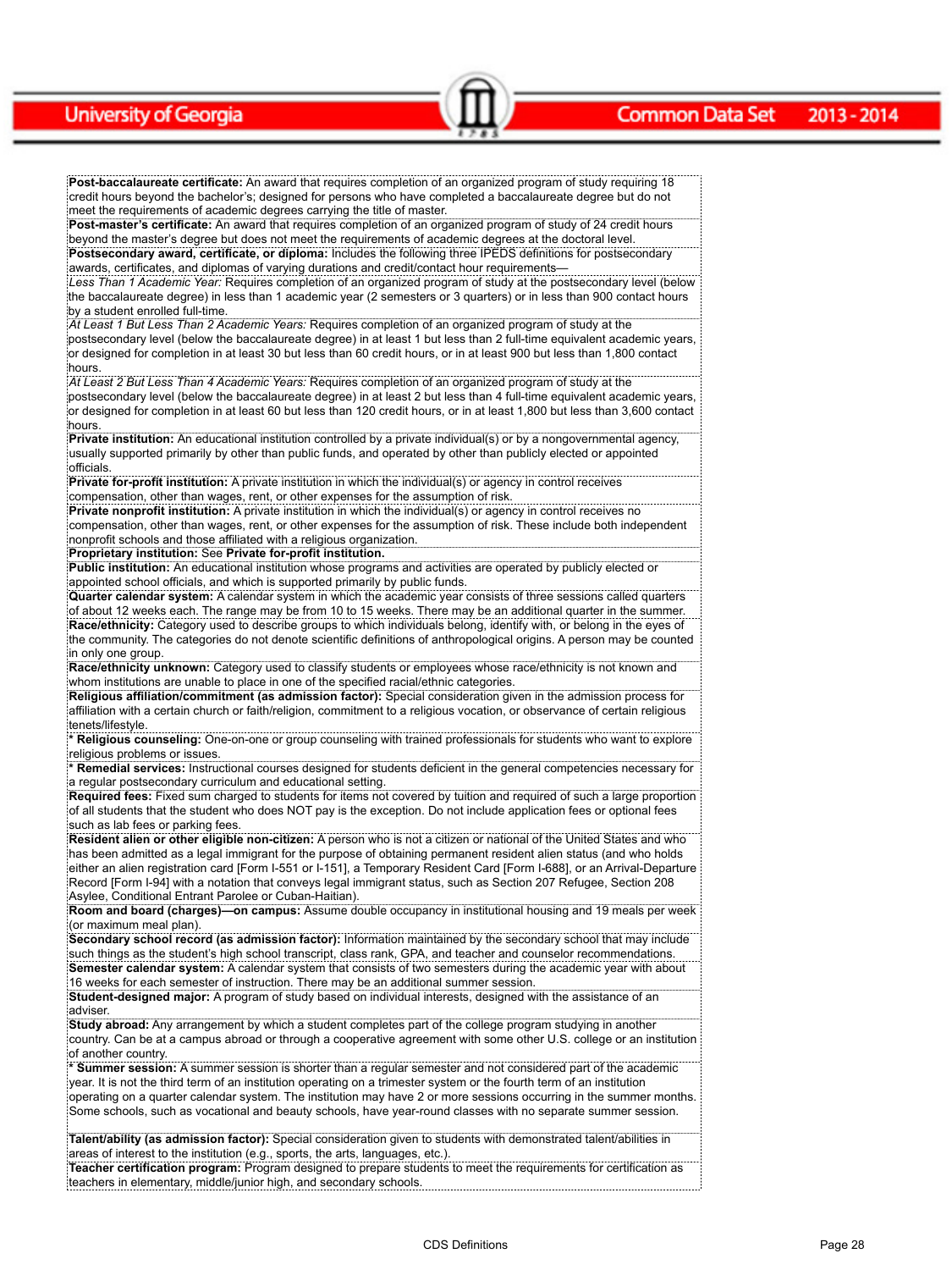#### **Common Data Set** 2013 - 2014

**Transfer applicant:** An individual who has fulfilled the institution's requirements to be considered for admission (including payment or waiving of the application fee, if any) and who has previously attended another college or university and earned college-level credit.

Common Data Set 2013-2014

**Transfer student:** A student entering the institution for the first time but known to have previously attended a postsecondary institution at the same level (e.g., undergraduate). The student may transfer with or without credit. **Transportation (costs):** Assume two round trips to student's hometown per year for students in institutional housing or daily travel to and from your institution for commuter students.

**Trimester calendar system:** An academic year consisting of 3 terms of about 15 weeks each.

**Tuition:** Amount of money charged to students for instructional services. Tuition may be charged per term, per course, or per credit.

**\* Tutoring:** May range from one-on-one tutoring in specific subjects to tutoring in an area such as math, reading, or writing. Most tutors are college students; at some colleges, they are specially trained and certified.

**Unit:** a standard of measurement representing hours of academic instruction (e.g., semester credit, quarter credit, contact hour).

**Undergraduate:** A student enrolled in a four- or five-year bachelor's degree program, an associate degree program, or a vocational or technical program below the baccalaureate.

**\* Veteran's counseling:** Helps veterans and their dependents obtain benefits for their selected program and provides certifications to the Veteran's Administration. May also provide personal counseling on the transition from the military to a civilian life.

**\* Visually impaired:** Any person whose sight loss is not correctable and is sufficiently severe as to adversely affect educational performance.

**Volunteer work (as admission factor):** Special consideration given to students for activity done on a volunteer basis (e.g., tutoring, hospital care, working with the elderly or disabled) as a service to the community or the public in general.

**Wait list:** List of students who meet the admission requirements but will only be offered a place in the class if space becomes available.

**Weekend college:** A program that allows students to take a complete course of study and attend classes only on weekends.

**White:** A person having origins in any of the original peoples of Europe, the Middle East, or North Africa. **\* Women's center:** Center with programs, academic activities, and/or services intended to promote an understanding of the evolving roles of women.

**Work experience (as admission factor):** Special consideration given to students who have been employed prior to application, whether for relevance to major, demonstration of employment-related skills, or as explanation of student's academic and extracurricular record.

#### **Financial Aid Definitions**

**Awarded aid**: The dollar amounts offered to financial aid applicants.

**External scholarships and grants:** Scholarships and grants received from outside (private) sources that students bring with them (e.g., Kiwanis, National Merit scholarships). The institution may process paperwork to receive the dollars, but it has no role in determining the recipient or the dollar amount awarded.

**Financial aid applicant**: Any applicant who submits **any one of** the institutionally required financial aid applications/forms, such as the FAFSA.

**Indebtedness**: Aggregate dollar amount borrowed through any loan program (federal, state, subsidized, unsubsidized, private, etc.; excluding parent loans) while the student was enrolled at an institution. Student loans co-signed by a parent are assumed to be the responsibility of the student and **should** be included.

**Institutional scholarships and grants**: Endowed scholarships, annual gifts and tuition funded grants for which the institution determines the recipient.

**Financial need**: As determined by your institution using the federal methodology and/or your institution's own standards.

**Need-based aid**: College-funded or college-administered award from institutional, state, federal, or other sources for which a student must have financial need to qualify. This includes both institutional and noninstitutional student aid (grants, jobs, and loans).

**Need-based scholarship or grant aid**: Scholarships and grants from institutional, state, federal, or other sources for which a student must have financial need to qualify.

**Need-based self-help aid**: Loans and jobs from institutional, state, federal, or other sources for which a student must demonstrate financial need to qualify.

**Non-need-based scholarship or grant aid**: Scholarships and grants, gifts, or merit-based aid from institutional, state, federal, or other sources (including unrestricted funds or gifts and endowment income) awarded solely on the basis of academic achievement, merit, or any other non-need-based reason. When reporting questions H1 and H2, non-needbased aid that is used to meet need should be counted as need-based aid.

| Note: Suggested order of precedence for counting non-need money as need-based: |  |
|--------------------------------------------------------------------------------|--|
| Non-need institutional grants                                                  |  |
| Non-need tuition waivers                                                       |  |
| Non-need athletic awards                                                       |  |
| Non-need federal grants                                                        |  |
| Non-need state grants                                                          |  |
| Non-need outside grants                                                        |  |
| Non-need student loans                                                         |  |
| Non-need parent loans                                                          |  |
| :Non-need work                                                                 |  |